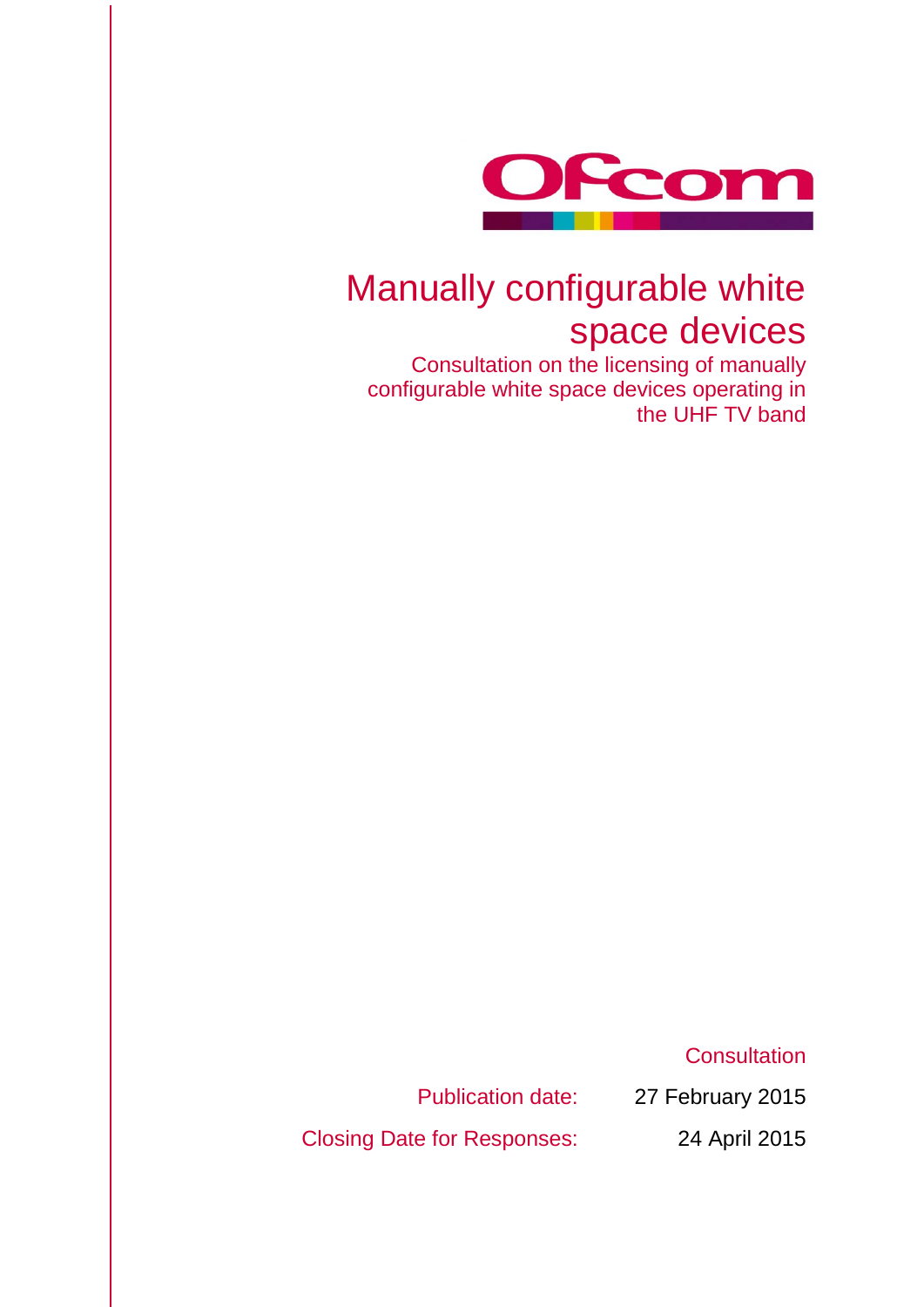# About this document

This document sets out Ofcom's consultation proposals for authorising certain types of white space devices (WSD) on a licensed basis.

'White spaces' are gaps in the radio spectrum in frequency bands, which can be used to offer wireless applications. These can bring benefits to citizens and consumers. While we expect most WSDs will operate on a licence exempt basis in the future, many do not currently meet our requirements for licence exemption and require manual configuration by the user.

Ofcom is therefore considering whether these manually configured devices should be licensed on a transitional basis, while equipment is developed that meets our licence exemption regulations. We would propose to review whether authorisation is still required after around three years.

This follows a recently published statement allowing white spaces devices that are able to operate automatically and without any manual configuration to operate in the UHF TV band on a licence exempt basis.

The consultation closes on 24 April 2015.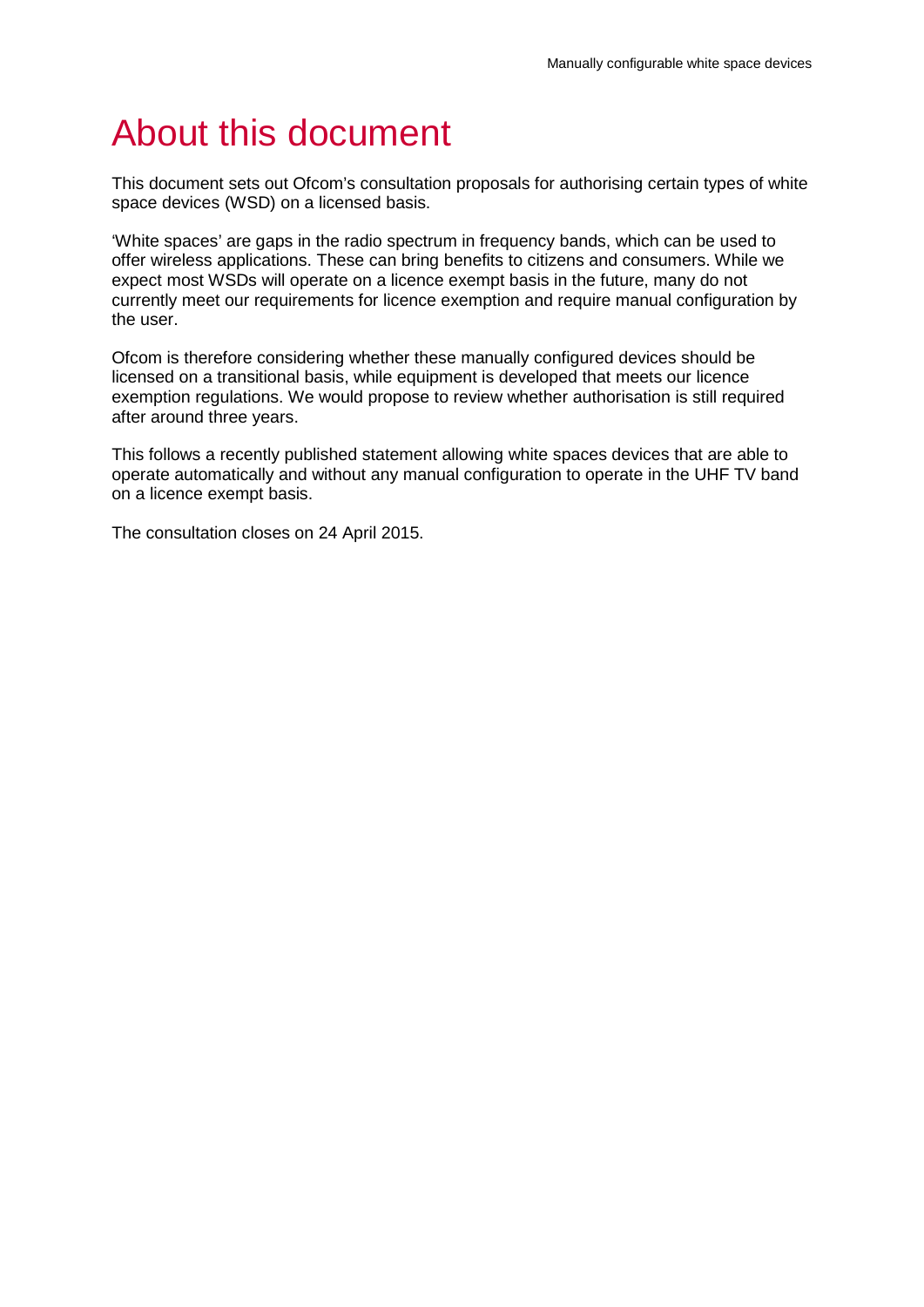# **Contents**

| <b>Section</b> |                                                                    | Page |
|----------------|--------------------------------------------------------------------|------|
| 1              | Summary                                                            |      |
| $\overline{2}$ | Introduction                                                       | 3    |
| 3              | Context                                                            | 5    |
| 4              | Option assessment for manually configurable white space<br>devices | 10   |
| 5              | Proposed licence conditions                                        | 16   |
| 6              | Longer term evolution of licensing regime                          | 26   |
| 7              | Next steps                                                         | 28   |
| Annex          |                                                                    | Page |
| 1              | Responding to this consultation                                    | 29   |
| $\overline{2}$ | Ofcom's consultation principles                                    | 31   |
| 3              | Consultation response cover sheet                                  | 32   |
| 4              | <b>Consultation questions</b>                                      | 34   |
| 5              | Draft licence for manually configurable white space devices        | 35   |
| 6              | Glossary                                                           | 48   |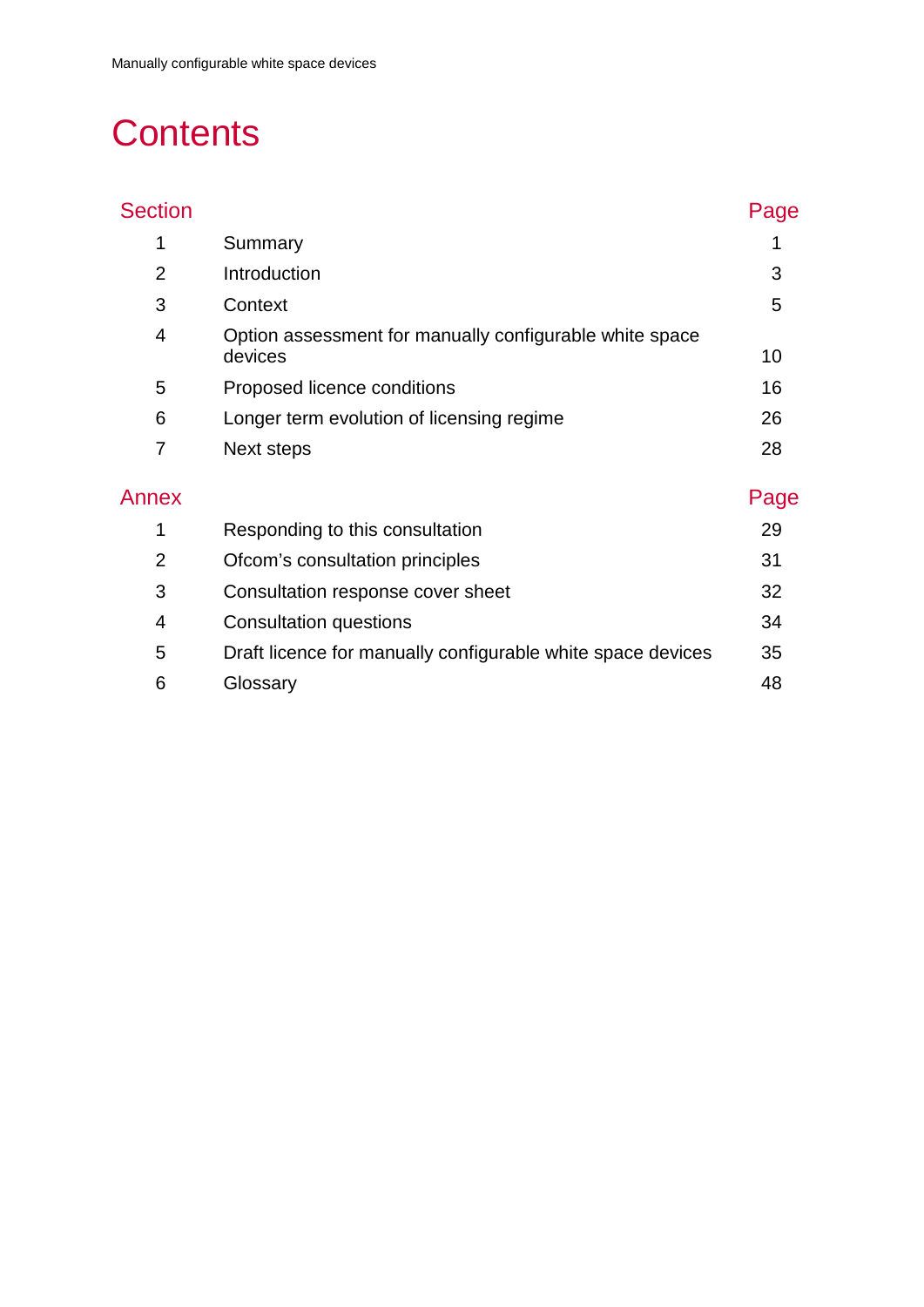## **Section 1**

 $\overline{a}$ 

# <span id="page-3-0"></span>**Summary**

- 1.1 Ofcom has a duty to ensure that the radio spectrum is used in the most efficient way. On [1](#page-3-1)2 February 2015 Ofcom published its TVWS Framework Statement<sup>1</sup> on implementing dynamic spectrum access in the UHF TV band (470 to 790 MHz). The Statement explained how we will allow white space devices (WSDs) to operate in those frequencies, subject to control by databases that are designated by Ofcom.
- 1.2 As set out in our TVWS Framework Statement, our approach is to authorise the deployment of WSDs under a licence exemption if they meet certain technical and operational requirements to ensure there is a low probability of harmful interference to other spectrum users. One key technical characteristic in order to qualify as licence exempt is that a device must not allow any manual configuration of the device parameters by the user or anyone else. This is to reduce the risk that a user could incorrectly configure the device, increasing the probability of harmful interference.
- 1.3 This consultation explores whether we should authorise devices that do not operate automatically and instead require an element of manually configuration by an installer to operate in the UHF TV band under a licensing regime. We refer to these devices as manually configurable white space devices (MCWSDs).
- 1.4 The background to this consultation is that we ran a pilot of the TVWS framework over the course of 2014 and 2015 and none of the devices tested during the pilot were able to demonstrate that they could determine their location automatically. As such, they would not be authorised for operation under our licence exemption. We therefore wish to explore if there is a need for a complementary licensing regime as a transitional arrangement to allow devices to operate in TVWS while equipment is developed that is capable of meeting our licence exemption regulations.
- 1.5 Having had regard to our statutory duties and having considered the costs and benefits of authorising MCWSDs under a licensing regime, we propose to authorise such devices on a transitional basis with a review of whether authorisation is still required after around three years. Our initial view is that allowing this would enable the deployment of WSDs to begin sooner in the UK and would therefore bring benefits to citizens and consumers earlier than would otherwise be the case. If equipment that complies with the terms of our licence exemption is developed sooner than we anticipate, we envisage that licence exempt equipment and MCWSDs operating under a licence would be able to operate alongside one another.
- 1.6 However, we also recognise the need to mitigate the increased probability of MCWSDs causing interference to incumbent users of the band. We propose to do this by introducing licence conditions, both technical and non-technical, which we consider would be appropriate in order to ensure a low probability of MCWSDs causing harmful interference to DTT and PMSE services. Our proposals for these licence conditions are set out in detail in section 5 of this consultation.
- 1.7 Our current expectation based upon our research and evidence from the trials and pilot remains that most WSDs should be capable of meeting the technical

 $1$  Implementing TV white spaces: Statement, 12 February 2015,

<span id="page-3-1"></span><http://stakeholders.ofcom.org.uk/consultations/white-space-coexistence/statement>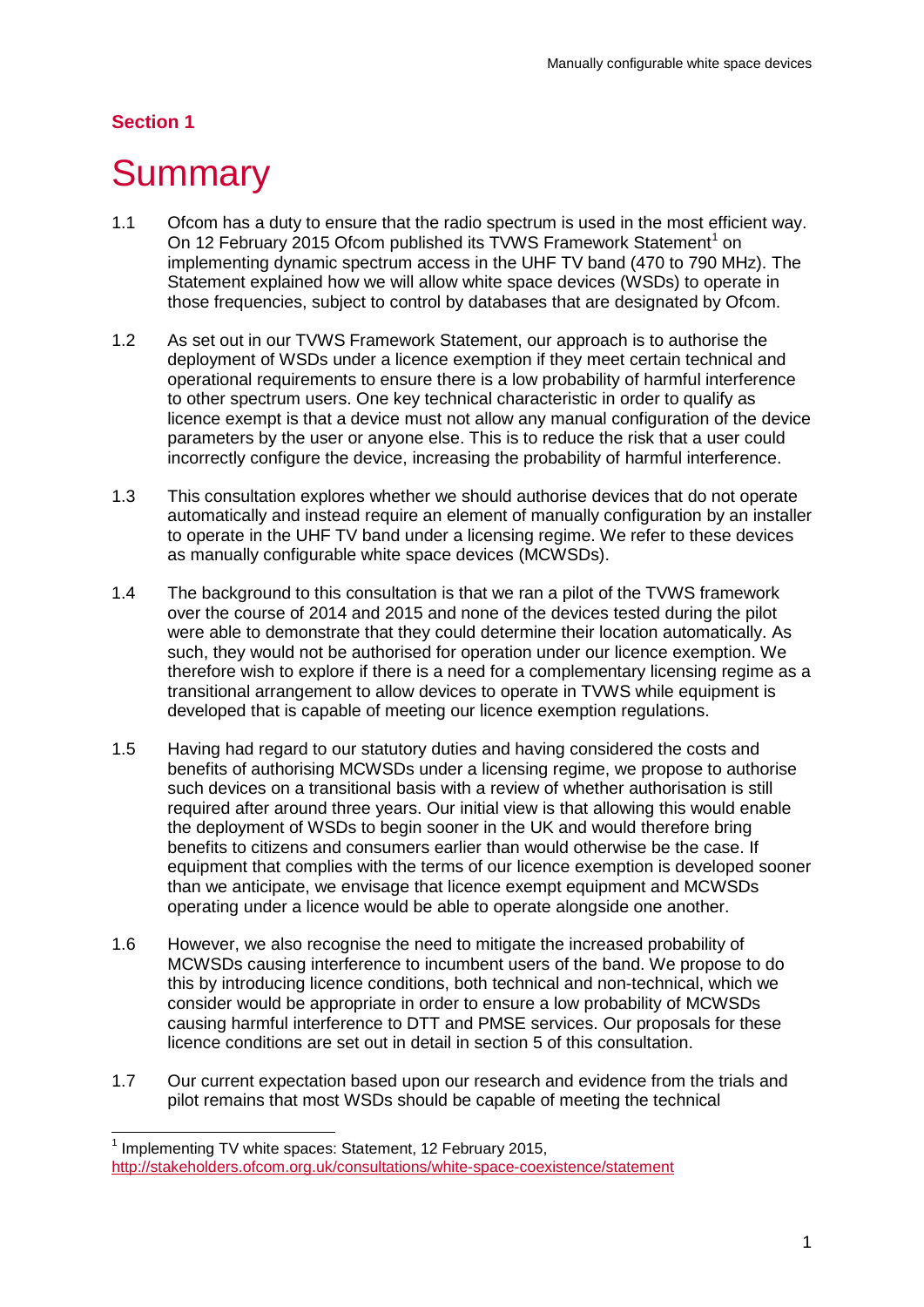requirements for licence exemption in future and we would therefore propose to review whether licences are still required after around three years. We believe it is less clear whether there is a case for authorising MCWSDs on a longer term basis. However, we also wish to explore whether there are specific use cases of TVWS that might warrant a licensing regime on a longer term basis and we invite stakeholders to comment on this possibility.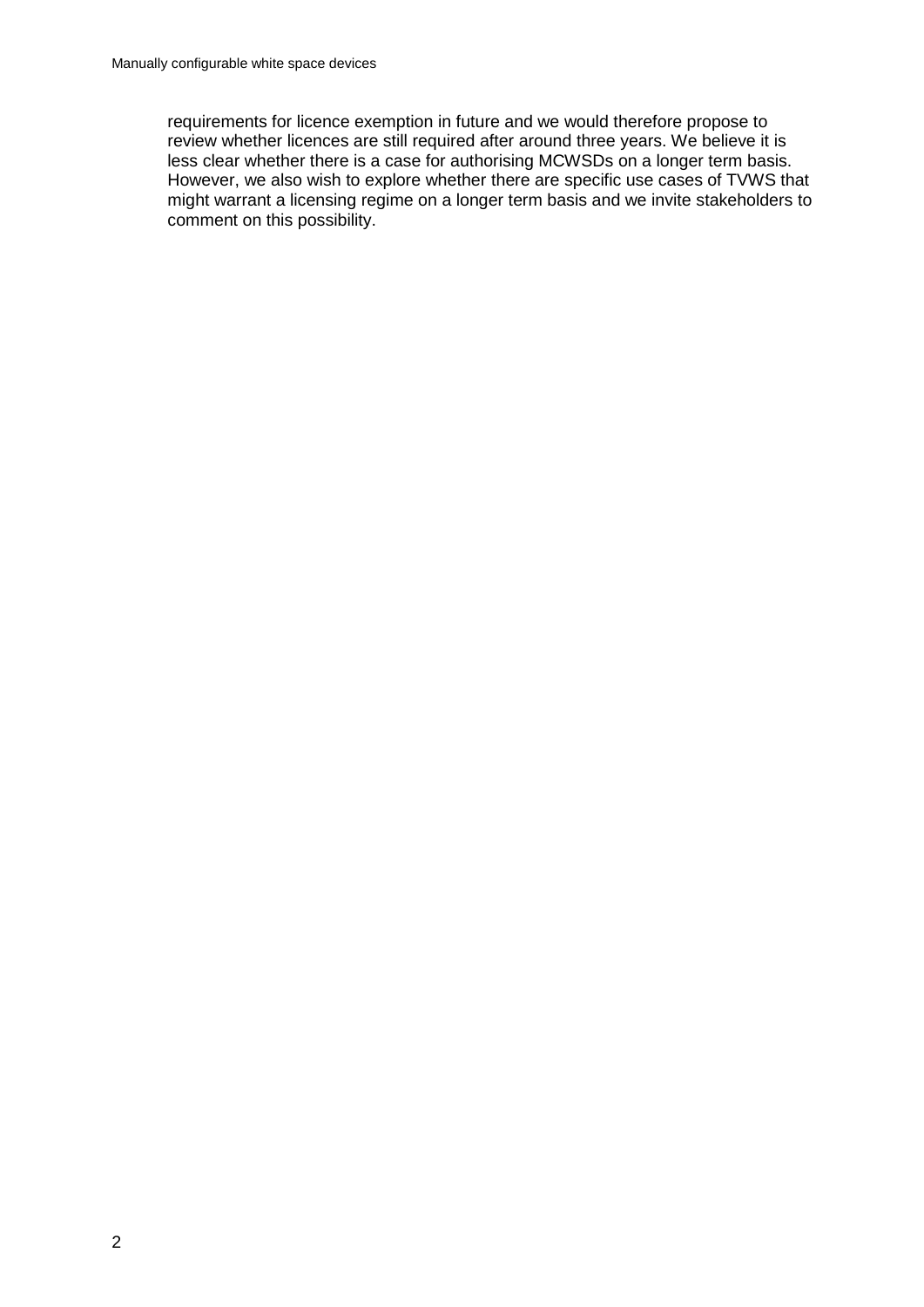## **Section 2**

# <span id="page-5-0"></span>**Introduction**

- [2](#page-5-1).1 On 12 February 2015 Ofcom published its TVWS Framework Statement<sup>2</sup> on implementing dynamic spectrum access in the UHF TV band. This sets out how we will allow white space devices (WSDs) to operate in those frequencies, subject to control by databases that are designated by Ofcom.
- 2.2 In the TVWS Framework Statement and accompanying example licence exemption regulations we explained the requirements that WSDs will have to meet in order to be able to operate as licence exempt equipment. This consultation explores whether we should put in place a complementary regime to allow a different category of white space devices, referred to as manually configurable white space devices (MCWSDs), to also operate in the UHF TV band. Under our proposal MCWSDs would also receive the powers and frequencies for operation from white space databases designated by Ofcom, calculated in accordance with the same rules for co-existence as set out in our TVWS Framework Statement, and would be subject to the same operational and technical requirements for use as the licence exempt devices, except in relation to specific requirements connected with their manual configuration.

## **Impact assessment**

2.3 The analysis presented in section 4 of this consultation represents an impact assessment, as defined in section 7 of the Communications Act 2003. Impact assessments provide a valuable way of assessing different options for regulation and showing why the preferred option was chosen. They form part of best-practice policymaking. This is reflected in section 7 of the Communications Act 2003, which means that generally we have to carry out impact assessments where our proposals would be likely to have a significant effect on businesses or the general public or when there is a major change in our activities. However, as a matter of policy, we are committed to carrying out and publishing impact assessments in relation to the great majority of our policy decisions. For further information about our approach to impact assessments, see the guidelines "Better policy-making: Ofcom's approach to impact assessment".

## **Equality impact assessment**

- 2.4 In carrying out our functions, Ofcom is required under the Equality Act 2010 to have due regard to the need to:
	- Eliminate unlawful discrimination, harassment and victimisation;
	- Advance equality of opportunity between different groups; and
	- Foster good relations between different groups, in relation to the following protected characteristics: age; disability; gender re-assignment; pregnancy and maternity; race; religion or belief; sex and sexual orientation.

<span id="page-5-1"></span> $2$  Implementing TV white spaces: Statement, 12 February 2015, <http://stakeholders.ofcom.org.uk/consultations/white-space-coexistence/statement>  $\overline{a}$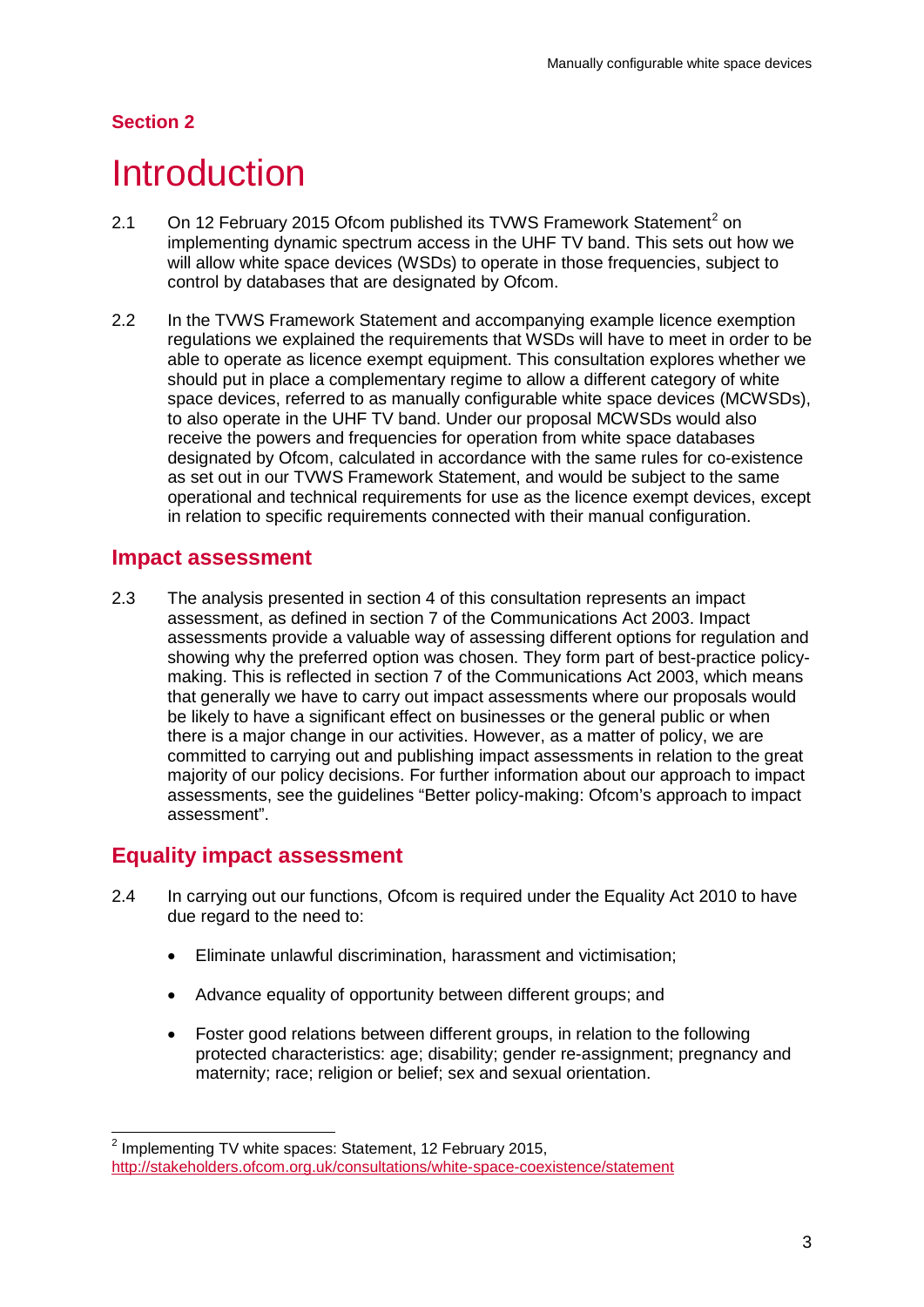- 2.5 Equality Impact Assessments (EIAs) assist us in making sure that we are meeting our principal duty of furthering the interests of citizens and consumers regardless of their background or identity.
- 2.6 We do not expect that the outcome of our proposed approach for the licensing of MCWSDs using the UHF TV band is likely to have any particular impact on race, disability or gender equality or those with any of the other characteristics protected by the Equality Act 2010. Specifically, we do not envisage the impact of any outcome to be to the detriment of any group of society. We have not seen the need to carry out separate EIAs in relation to the additional equality groups in Northern Ireland: religious belief, political opinion and dependants. This is because we anticipate that our proposals will not have a differential impact in Northern Ireland compared to consumers in general.

## **Remainder of this document**

- 2.7 In the remainder of this consultation we:
	- outline the legal framework for authorising spectrum use, the framework for white space device operation and the state of white space device technology today, which are the context for this consultation, in section 3;
	- describe and analyse options for authorisation of MCWSDs in section 4;
	- set out our proposed licence conditions for the licence in section 5;
	- discuss the long term evolution of the licensing regime in section 6 and
	- outline our timetable for the remaining steps in our process in section 7.
- 2.8 This consultation also contains a number of annexes, which are structured as follows:
	- Annex 1 includes details on how to respond to this consultation;
	- Annex 2 sets out Ofcom's consultation principles, under which this consultation is being conducted;
	- Annex 3 contains a template coversheet for responses to this consultation;
	- Annex 4 lists the consultation questions;
	- Annex 5 contains a draft copy of the proposed licence; and
	- Annex 6 provides a glossary of terms used in this consultation.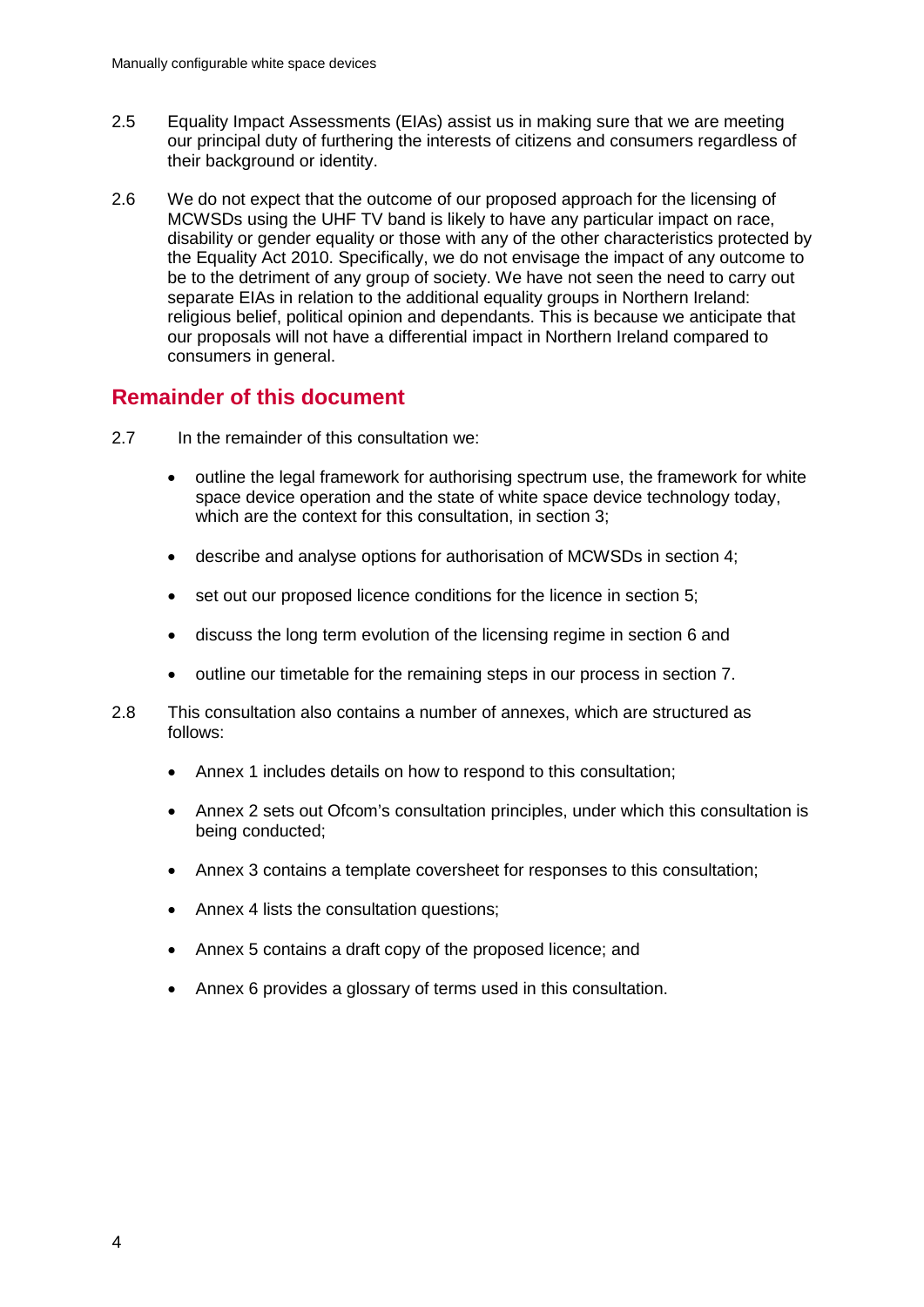## **Section 3**

# <span id="page-7-0"></span>**Context**

# **Legal framework**

- 3.1 Ofcom is responsible for authorising civil use of the radio spectrum. We achieve this by granting wireless telegraphy licences under the Wireless Telegraphy Act 2006 (the WT Act) and by making regulations exempting users of particular equipment from the requirement to hold such a licence.
- 3.2 Under section 8(1) of the WT Act, it is an offence to establish, install or use wireless telegraphy (WT) equipment in the UK except where such use is authorised either by the issue of an appropriate wireless telegraphy licence or where the use of such equipment is exempted from the need to hold such a licence by regulations (i.e. a statutory instrument) made under section 8(3) of the WT Act.
- 3.3 Under section 8(4) of the WT Act, we are required to make regulations to exempt equipment if the conditions in section 8(5) are met, namely if its installation or use is not likely to:
	- involve undue interference with wireless telegraphy;
	- have an adverse effect on technical quality of service;
	- lead to inefficient use of the part of the electromagnetic spectrum available for wireless telegraphy;
	- endanger safety of life;
	- prejudice the promotion of social, regional or territorial cohesion; or
	- prejudice the promotion of cultural and linguistic diversity and media pluralism.
- 3.4 Section 9(1) of the WT Act gives us the power to grant wireless telegraphy licences subject to such terms as we think fit. This broad discretion is, however, subject to the following requirements:
	- we must impose only those terms that we are satisfied are objectively justifiable in relation to the networks and services to which they relate, not unduly discriminatory and proportionate and transparent as to what they are intended to achieve (section 9(7));
	- in relation to a licence for the establishment, installation or use of wireless telegraphy apparatus or stations for the provision of an electronic communications network or service , the terms of a licence must be of a kind falling within Part B of the Authorisation Directive (section 9(1A)); and
	- we can only impose a limitation on the nature of wireless telegraphy equipment or wireless telegraphy apparatus which can be established, installed or used if it is necessary for one of the following purposes:
		- o avoiding undue interference with wireless telegraphy;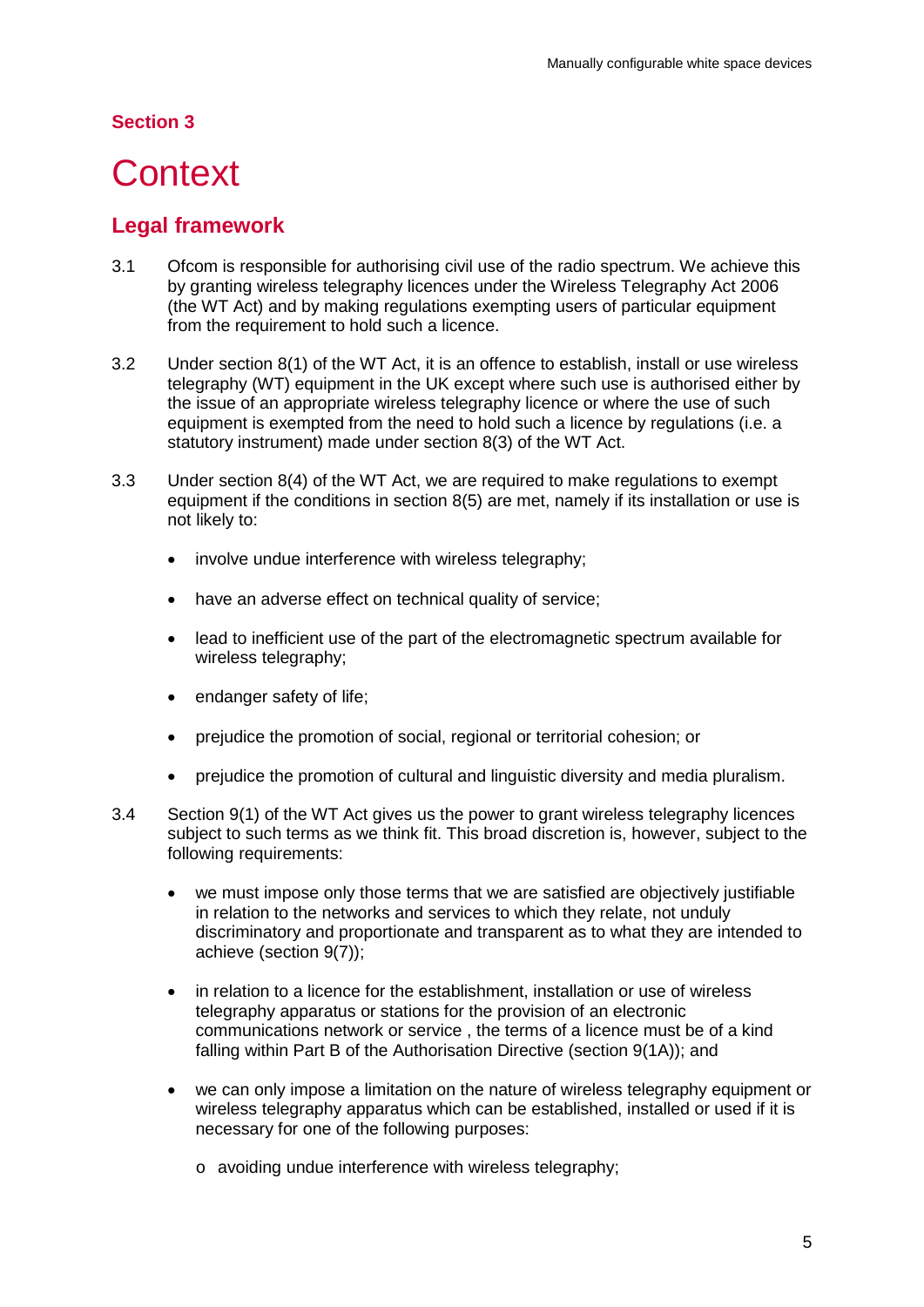- o the protection of public health against electromagnetic fields;
- o ensuring technical quality of service;
- o ensuring maximisation of frequency sharing;
- o safeguarding the efficient management and use of the part of the electromagnetic spectrum available for wireless telegraphy; or
- $\circ$  ensuring the fulfilment of a general interest objective<sup>[3](#page-8-0)</sup> (section 9ZA).
- 3.5 Section 12 of the WT Act permits Ofcom to charge fees for wireless telegraphy licences, subject to certain specified exemptions relating to licences granted in accordance with auction regulations made under section 14 of the WT Act. Under Article 13 of the Authorisation Directive, any fees imposed for rights of use of radio frequencies must reflect the need to ensure the optimal use of the resources. Such fees must be objectively justifiable, transparent, non-discriminatory and proportionate in relation to their intended purpose and take into account the objectives set out in Article 8 of the Framework Directive.
- 3.6 Ofcom's principal duty under section 3 of the Communications Act 2003 is to further the interests of citizens in relation to communications matters and of consumers in relevant markets, where appropriate by promoting competition. Ofcom takes account of the impact of its decisions upon both citizen and consumer interests in the markets we regulate. In carrying out these duties, we are required, among other things, to secure a number of objectives such as the desirability of promoting competition, investment and innovation. Moreover, in carrying out our general duties, Ofcom is required to secure the optimal use of spectrum for wireless telegraphy and to have regard to the principle under which all regulatory activities should be targeted only at cases in which action is needed.

## **UK's dynamic spectrum access framework in the UHF TV band**

- 3.7 The TVWS Framework Statement describes in detail Ofcom's approach for allowing the deployment of WSDs in the UHF TV band under a licence exempt regime. The key features of that framework are:
	- The operation of WSDs in the spectrum band will be controlled by white space databases that have been designated by Ofcom.
	- Ofcom will list all designated databases in the licence exemption regulations. We will also list the databases in a machine-readable file published on a website controlled by Ofcom so they can be selected by a WSD.
	- Our regulations will require that devices only operate according to parameters provided by a database that is in our list of designated databases. We identify two categories of devices: master WSDs and slave WSDs. A master WSD is able to communicate with a database to obtain the parameters. A slave WSD gets its parameters through a master WSD. Once a master WSD has selected a

<span id="page-8-0"></span> $3$  These are: safety of life, the promotion of social, regional or territorial cohesion, avoidance of inefficient use of frequencies, the promotion of cultural and linguistic diversity and media pluralism and the fulfilment of a requirement under the ITU Radio Regulations.  $\overline{a}$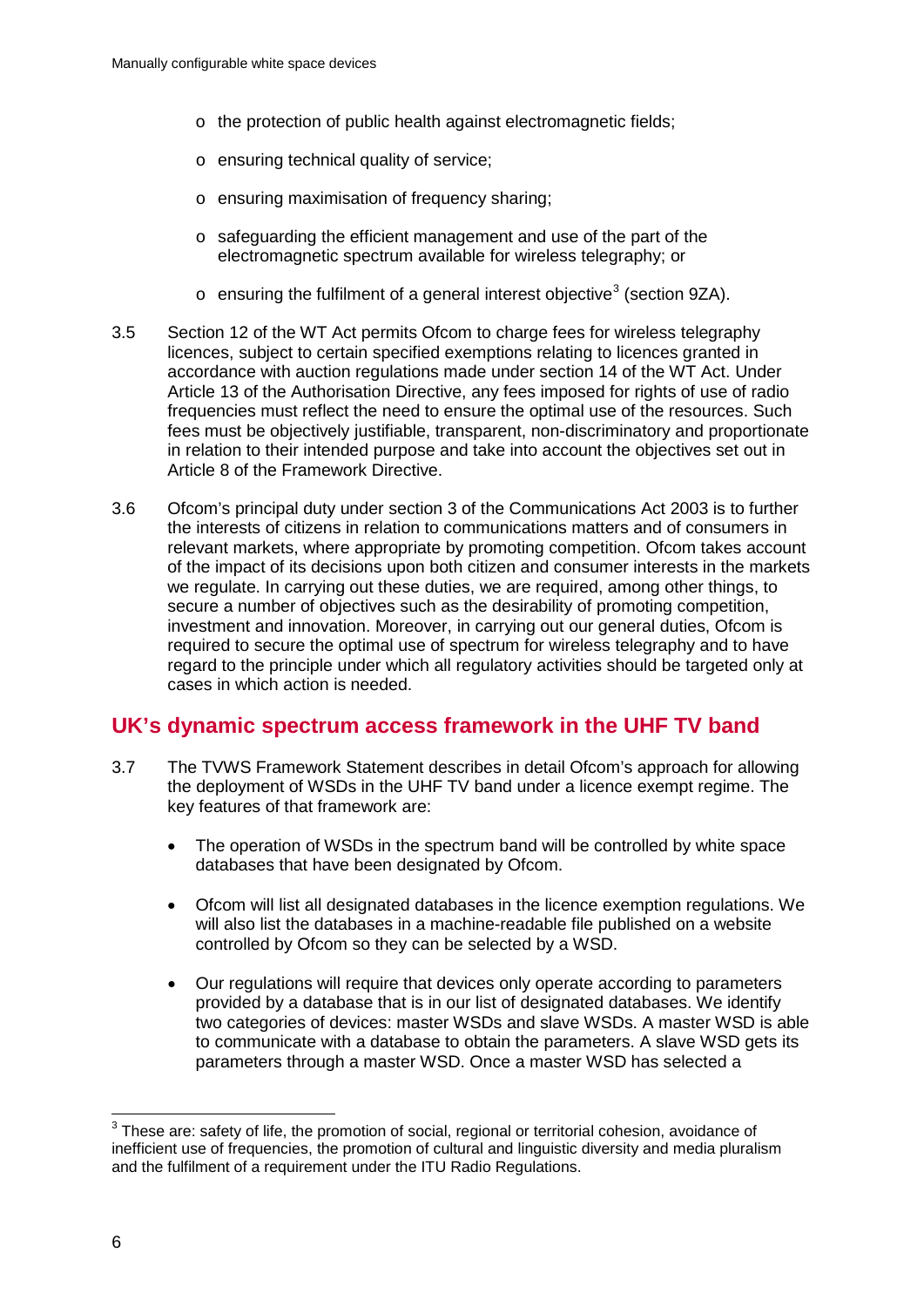particular database it will report information to the database about its location and its technical characteristics, known as its device parameters.

- The database will use those device parameters, together with other information it has about the existing users of the band, to determine, following rules set by Ofcom, what, if any, frequencies are available for that particular device and what power it is able to transmit at in those frequencies. This information is known as the operational parameters and is communicated to the device. These operational parameters are only valid for a short period of time so devices will have to query the database on a regular basis to transmit.
- The device is then able to use the operational parameters communicated by the database to select which frequencies to operate on and its transmit power, and it reports that information back to the database. These are known as the channel usage parameters.
- Databases are able to instruct a device to stop transmitting, for example in response to an instruction from Ofcom following an interference investigation.
- 3.8 The details of the framework are set out in more detail in section 3 of the TVWS Framework Statement.
- 3.9 The TVWS Framework Statement sets out our intention to authorise WSDs by licence exemption. We consider that licence exempt access to the UHF TV band for WSDs will promote efficient use of spectrum, bring economic benefits and allow the emergence of innovative services. We intend to put in place a set of technical requirements that WSDs must comply with to ensure a low probability of harmful interference.
- 3.10 An important part of the TVWS framework is that the device parameters that the database receives must be accurate. Without accurate information on the WSD's location and technical characteristics, there is an increased probability that interference could occur as the database would provide erroneous operational parameters to the device.
- 3.11 One key requirement to ensure that accurate device parameters are provided to the database is that these parameters are determined by the device itself. This means that the device determines its location automatically, and the rest of the device parameters are determined without user interaction. This would mitigate the possibility of a user incorrectly inputting the WSD's device parameters. We intend to introduce requirements in our licence exemption to this effect, requiring in particular that WSDs must not allow anyone to input or modify the parameters of the device. This is what we mean when we describe a WSD as not being manually configurable.

## **White space device technology**

- 3.12 Over the course of 2014 and 2015, Ofcom ran a pilot of the TVWS framework. A number of companies, including 6Harmonics, Adaptrum, Carlson Wireless Technologies, Eurecom, KTS Wireless, Mediatek, MELD Technology, Neul, NICT and Sinecom, deployed equipment in our pilot.
- 3.13 None of the WSDs tested during the pilot were able to demonstrate that they were capable of operating without some degree of manual configuration. This was the case for both fixed and portable devices. Manually configuring a WSD typically involves determining some or all of the device's location, its type, class of emissions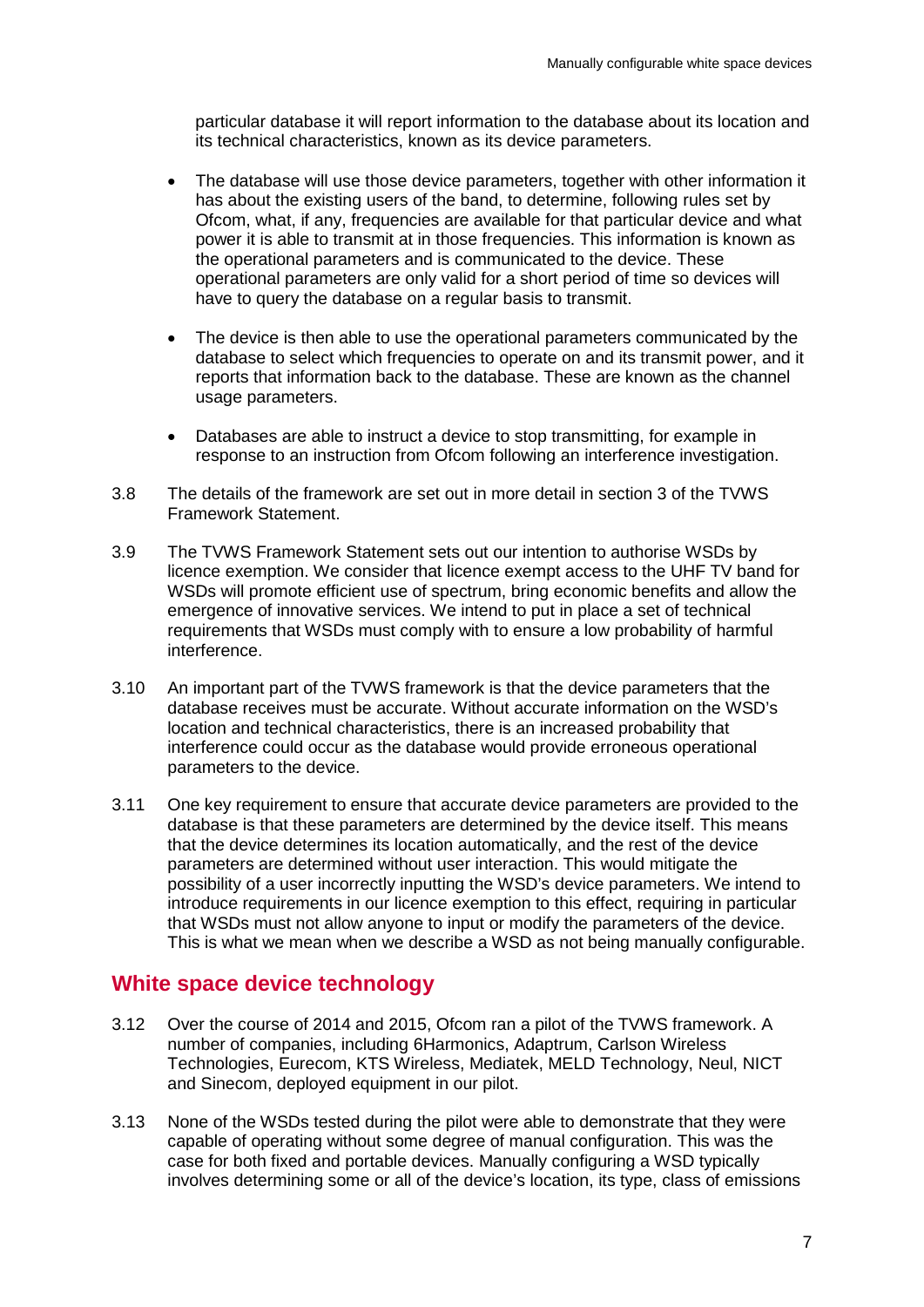and antenna gain. This can be done by either entering the information into the firmware of the device or communicating it to the database by some other means, for example through a network management system. We classify such devices as manually configurable white space devices (MCWSDs).

- 3.14 We recognise that some of the MCWSDs deployed during the pilot are prototypes and are in many cases designed for the US market where the framework operates differently to the one being put in place in the UK. We expect these devices to evolve and future releases to be fully compliant with the licence exemption regulations. However, as they stand these types of devices would not comply with the licence exemption regulations. Given that none of the devices deployed in the pilot were able to demonstrate that they were capable of automatically obtaining their device parameters for communication to a database, we believe we need to explore whether use of such devices should nevertheless be authorised.
- 3.15 Through this consultation we wish to explore if there is a need to license MCWSDs on a transitional basis to allow devices to operate in TVWS while equipment is developed that is capable of meeting our licence exemption regulations. We anticipate that equipment that meets the terms of the licence exemption might be available within three years of the introduction of the regulatory framework. Consequently, we propose that any licensing regime for MCWSDs should be reviewed within three years of the licences becoming available to assess whether it is still required or should be withdrawn. If equipment that is capable of meeting the terms of our licence exemption is developed sooner, we envisage that it could be deployed alongside MCWSDs that are operating under a licence.
- 3.16 In the light of the applications we have seen in the pilot, we also wish to consider whether there are specific use cases of TVWS that might warrant a licensing regime on a longer term basis. This would be for equipment not intended for installation by consumers but rather for deployment by businesses with professional expertise in installing radio equipment. For example, manual configuration would make it possible for a master device to access TVWS in circumstances where it may not always be possible for the equipment itself to know its location, such as some indoor locations. Stakeholders expressed interest in this type of professionally installed equipment in their responses to our 2012 Device Requirements consultation.<sup>[4](#page-10-0)</sup> We would not expect this to be mass market equipment suitable for consumers, and our current expectation based upon our research and evidence from the trials is that in the majority of cases WSDs should, in future, be capable of meeting the technical requirements to operate under our licence exemption regulations.
- 3.17 Any longer term licensing regime would have different objectives and be aiming to meet different needs. We therefore are not certain that the proposed licence terms and conditions for a transitional licensing arrangement set out in this consultation document would be appropriate for a longer term licensing regime. We would expect to consider these issues at the three year review point and consult further if appropriate. We discuss the possibility of licensing MCWSDs on a longer term basis in section 6 of this consultation.

<span id="page-10-0"></span> $4$  TV white spaces: a consultation on white space device requirements, 22 November 2012, <http://stakeholders.ofcom.org.uk/binaries/consultations/whitespaces/summary/condoc.pdf>  $\overline{a}$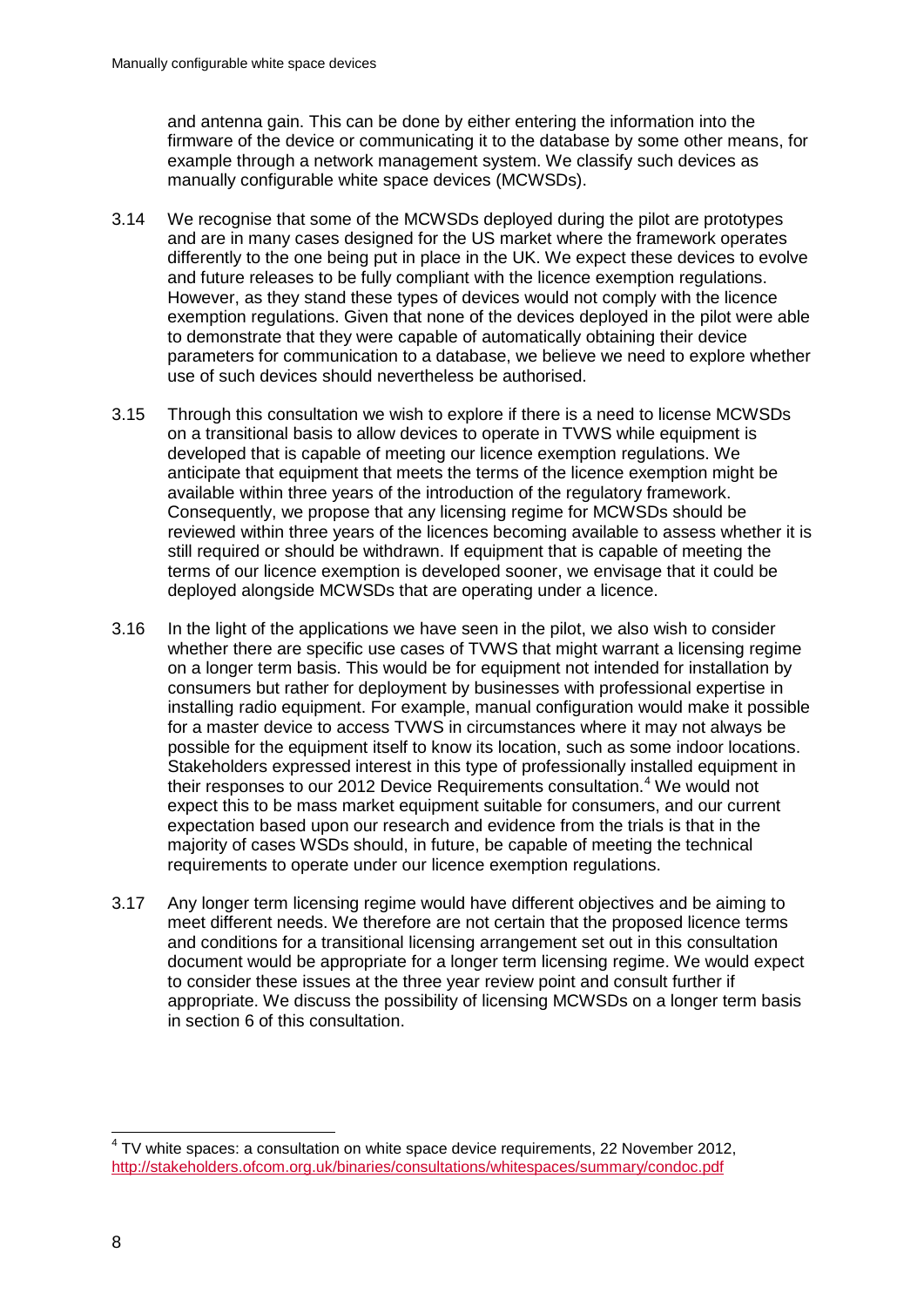## **Licence exemption not appropriate for MCWSDs**

- 3.18 As explained above, an important requirement of our licence exemption is that devices must not allow a user to input or modify the device parameters or affect the operation of the device in accordance with operational parameters provided by a white space database.
- 3.19 While in some cases Ofcom has authorised certain equipment that allows some significant element of configuration or installation by the user on a licence exempt basis, we do not consider that it is appropriate, in the case of WSDs, to authorise manually configurable equipment on a licence exempt basis.
- 3.20 This is because we consider that there is an increased risk that MCWSDs may cause harmful interference compared to WSDs that automatically determine their device parameters. The user or installer (who may not have the expertise needed to accurately configure a device) could enter incorrect device parameters in the device, by mistake or deliberately. This could happen when the device is first installed and also in the event that it is moved to a different location. If the WSD reports inaccurate device parameters to a database (in particular location, for example), the database may provide operational parameters that could result in interference to other spectrum users in the proximity of that WSD. We therefore consider that there is an increased risk that manually configured devices could result in harmful interference to other spectrum users operating in or adjacent to the UHF TV band.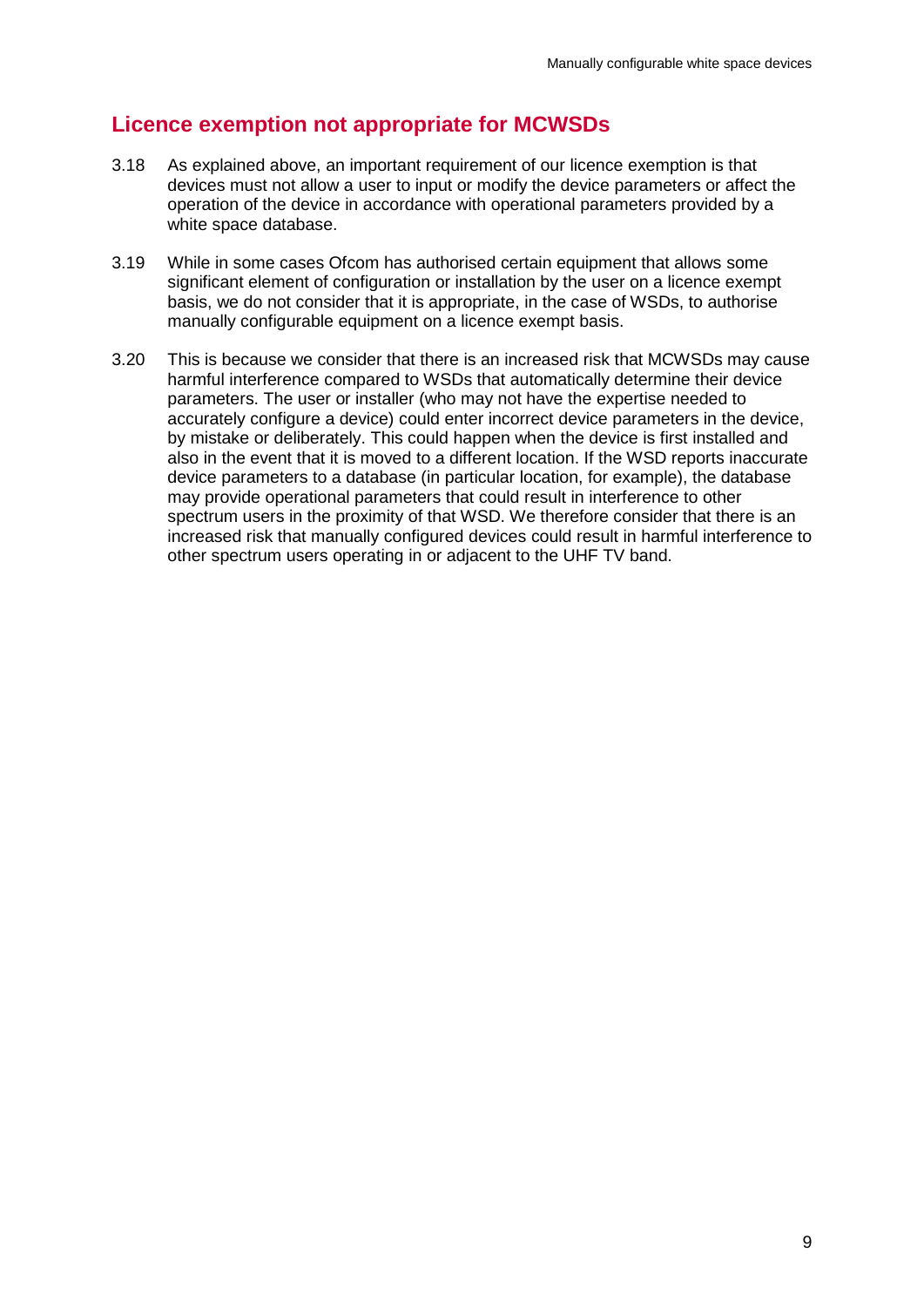## **Section 4**

# <span id="page-12-0"></span>**Option assessment for manually** configurable white space devices

- 4.1 In this section we consider whether Ofcom should allow MCWSDs to operate under the dynamic spectrum access framework it is introducing in the UHF TV band. We consider two options:
	- Option 1: allow MCWSDs to operate under a licensing regime; or
	- Option 2: do not allow MCWSDs to operate.
- 4.2 We have decided to allow access to TVWS for devices that cannot be manually configured in the TVWS Framework Statement. We believe this will bring significant benefits. The TVWS Framework Statement implements earlier decisions which were taken to further both our general and our spectrum duties. Our assessment of the impact of our proposals for device authorisation was set out in our consultation on white space device requirements published in  $2012<sup>5</sup>$  $2012<sup>5</sup>$  $2012<sup>5</sup>$  and our assessment of the impact of our coexistence proposals was set out in our consultation on co-existence published in 2013<sup>[6](#page-12-2)</sup>.
- 4.3 Our assessment of the costs and benefits of the TVWS framework in general is set out in the impact assessments referred to above. The option assessment in this section therefore considers the costs and benefits of the two options set out in paragraph 4.1 on the basis that the TVWS framework is implemented. Consequently, in our analysis we are interested in the costs and benefits that each option for MCWSDs is likely to add incrementally to our decision to introduce the TVWS framework.
- 4.4 As noted in section 3, we do not consider licence exemption to be suitable for authorising MCWSDs as our view is that manual configuration increases the probability of harmful interference compared to WSDs that are capable of automatically determining their device parameters. This is because it is possible that the device is incorrectly configured and reports incorrect device parameters to the database, which would result in the database issuing erroneous operational parameters, increasing the probability of harmful interference. Therefore, this option assessment does not consider authorising MCWSDs under licence exemption in more detail.
- 4.5 This consultation, and the analysis below, considers the costs and benefits of licensing MCWSDs as a transitional arrangement until the use of TVWS is more established and in anticipation of the development of equipment that meets our licence exemption regulations. We do not consider the costs and benefits of licensing MCWSDs in the longer term in this section as we are not clear whether there is a need for this. We discuss the possibility of licensing MCWSDs on a longer term basis in section 6 of this consultation.

<span id="page-12-1"></span> $5$  TV white spaces: a consultation on white space device requirements, Consultation, 22 November 2012,<http://stakeholders.ofcom.org.uk/consultations/whitespaces/><br><sup>6</sup> TV white spaces: approach to coexistence, Consultation, 4 September 2013,  $\overline{a}$ 

<span id="page-12-2"></span><http://stakeholders.ofcom.org.uk/consultations/white-space-coexistence/>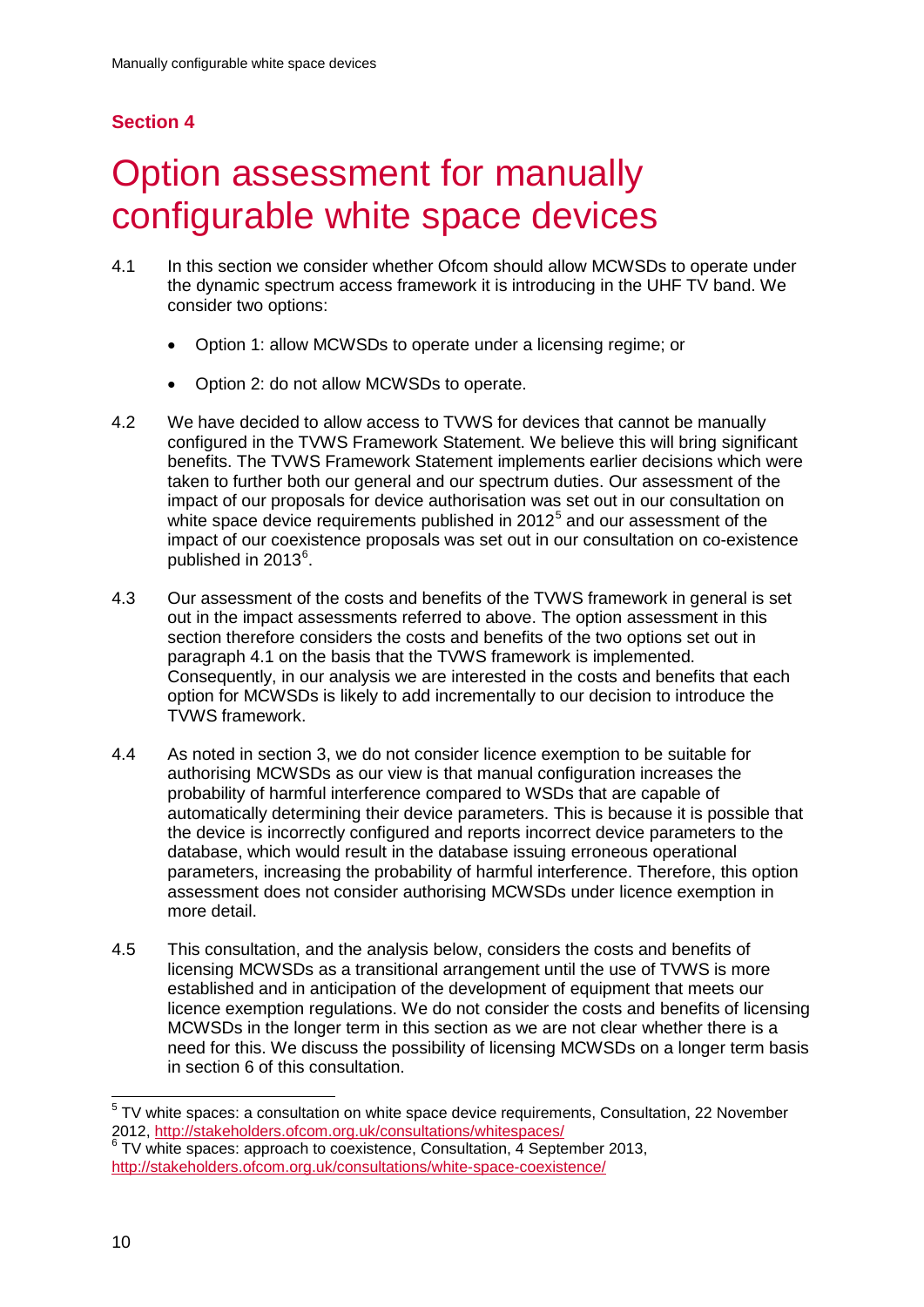## **Option 1: allow MCWSDs to operate under a licensed regime**

4.6 Under Option 1, Ofcom would allow MCWSDs to operate in the UK on a transitional basis while equipment is being developed that is capable of meeting our licence exemption regulations. This would mean that there would be two different categories of WSDs that could be deployed, under two different regulatory regimes: devices that do not allow manual configuration could be operated under the licence exemption, and devices that allow manual configuration would require a licence. We consider that these two different categories of WSDs could operate alongside one another, if equipment capable of meeting the terms of our licence exemption were developed sooner than we anticipate. Consequently, the development of the opportunities brought about by the implementation of the TVWS framework could be exploited through a broader range of devices.

### **Potential benefits**

- 4.7 As explained in section 3, most devices available at present are manually configurable and it may be some time before non-configurable devices are widely available. On installation of these devices, the device parameters are entered directly into the management console of the device or possibly into a network management interface that sits between the device and the database. It should be emphasised that the framework for TVWS access that we have set out in the TVWS Framework Statement is based around geolocation and licence exemption. This is what we expect to be the dominant use of TVWS. In common with our proposed licence exemption regulations, the ETSI harmonised standard does not allow for manual configuration. This consultation essentially addresses a proposal for a transitional measure as the market in WSDs develops.
- 4.8 We consider that our decision, as set out in our TVWS Framework Statement, to implement the TVWS framework in general is likely to bring benefits to citizens and consumers, which, although uncertain, could potentially be very substantial relative to the costs. The main benefit of allowing MCWSDs access to TVWS on a transitional basis is that the benefits associated with implementing the TVWS framework could be realised more quickly. Current equipment needs manual configuration and manufacturers may take some time to upgrade their products to comply with our licence exemption rules, given that demand may be low until the TVWS framework becomes more established. If MCWSDs are allowed, they could be deployed as soon as the TVWS framework is implemented and the benefits would be realised at an earlier date. Licensing MCWSDs could be a useful measure over the next few years to allow access to TVWS while manufacturers are developing equipment that is capable of meeting our licence exemption regulations.
- 4.9 Although MCWSDs are different from licence exempt WSDs in that they are unable to automatically determine their location and communicate it to a database, their operation would be controlled by databases, depending on their location, under the same framework and rules as applied to licence exempt WSDs. As a result, authorising MCWSDs would benefit Ofcom as it would allow use of a geolocation database approach to spectrum management at an earlier stage while manufacturers are developing devices that are capable of meeting the technical requirements of our licence exemption. If we were to decide not to authorise MCWSDs, we would have to wait until equipment was developed that was capable of meeting our licence exemption before we could demonstrate that the geolocation database approach could work in practice.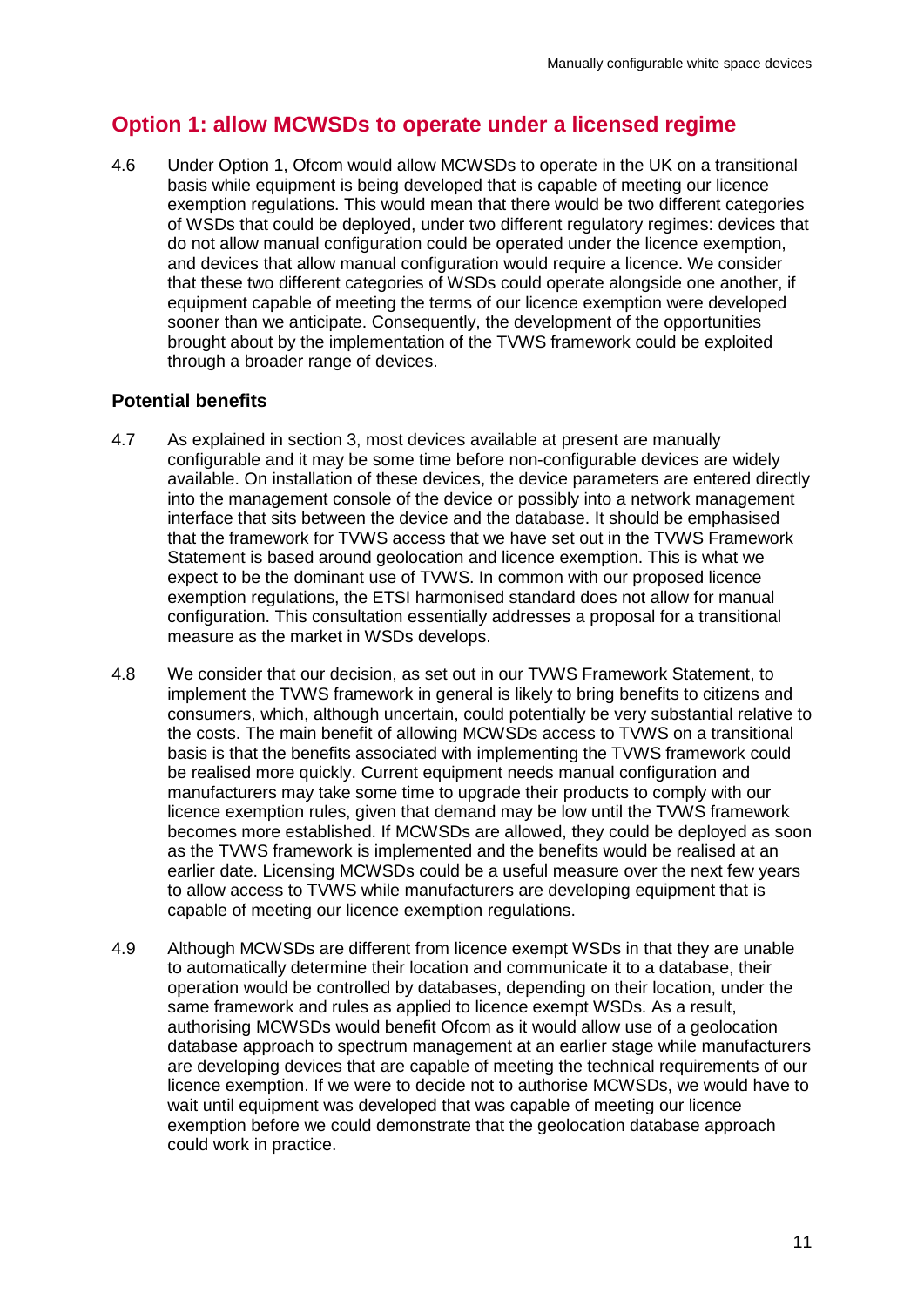4.10 In addition, MCWSDs give the person deploying WSDs an additional tool for dealing with the challenges posed by imbalance between the transmit powers of master and slave WSDs that can arise under the TVWS framework. For example, it is possible that in some situations the Generic Operational Parameters (GOPs) provided to a slave are insufficient to get a network operational because they only allow the slave to hear the master's broadcast of GOPs but do not allow sufficient transmit power for the slave to respond to the master.<sup>[7](#page-14-0)</sup> If the master and slave can be manually configured then it may be possible for the installer to mitigate this problem by manual geolocation of both master and slave devices and so allow the slave to transmit using specific operational parameters, which will generally allow high transmit powers. We recognised in the TVWS Framework Statement that GOPs can be quite restrictive in some cases and we noted that we intend to work with industry to discuss how to improve this part of the framework. However, licensing MCWSDs should allow access to TVWS in these circumstances over the next few years until the framework can be developed.

### **Potential costs**

- 4.11 There are three sources of possible costs associated with this option:
	- Costs incurred by existing users of the UHF TV band or adjacent bands from interference caused by MCWSDs;
	- Costs incurred by Ofcom from putting in place a licence regime for MCWSDs and managing interference investigations; and
	- Costs incurred by companies wishing to deploy MCWSDs when obtaining a licence.

### Interference costs

- 4.12 The TVWS framework is designed to ensure that there is a low probability of harmful interference to existing users of the UHF TV band and adjacent bands from the deployment of WSDs. This objective is a key consideration in the calculation and communication of the operational parameters that devices are allowed to use. The operational parameters are limited in such a way that we consider there is a low probability of any interference costs arising from the deployment of WSDs in general.
- 4.13 MCWSDs, if authorised, would also be part of the TVWS framework, which is designed to minimise the probability of interference to DTT and PMSE. As such, their operational parameters would be determined by the same set of rules as for WSDs that are not manually configurable. As noted in section 3, use of MCWSDs may give rise to an increased risk of harmful interference, stemming from the possibility that incorrect device parameters could be entered by the user. However, we think that this risk can be mitigated through the licensing regime and the associated licence conditions. We would therefore expect that in practice the interference costs to industry from deployment of MCWSDs would be unlikely to be materially greater than for licence exempt use of WSDs, provided the appropriate licence conditions are put in place for MCWSDs.
- 4.14 Furthermore, we do not expect we will need to issue many licences to deploy MCWSDs as we expect that equipment that meets our licence exemption regulations

<span id="page-14-0"></span> $7$  See section 3 of the TVWS Framework Statement for brief explanation of this issue.  $\overline{a}$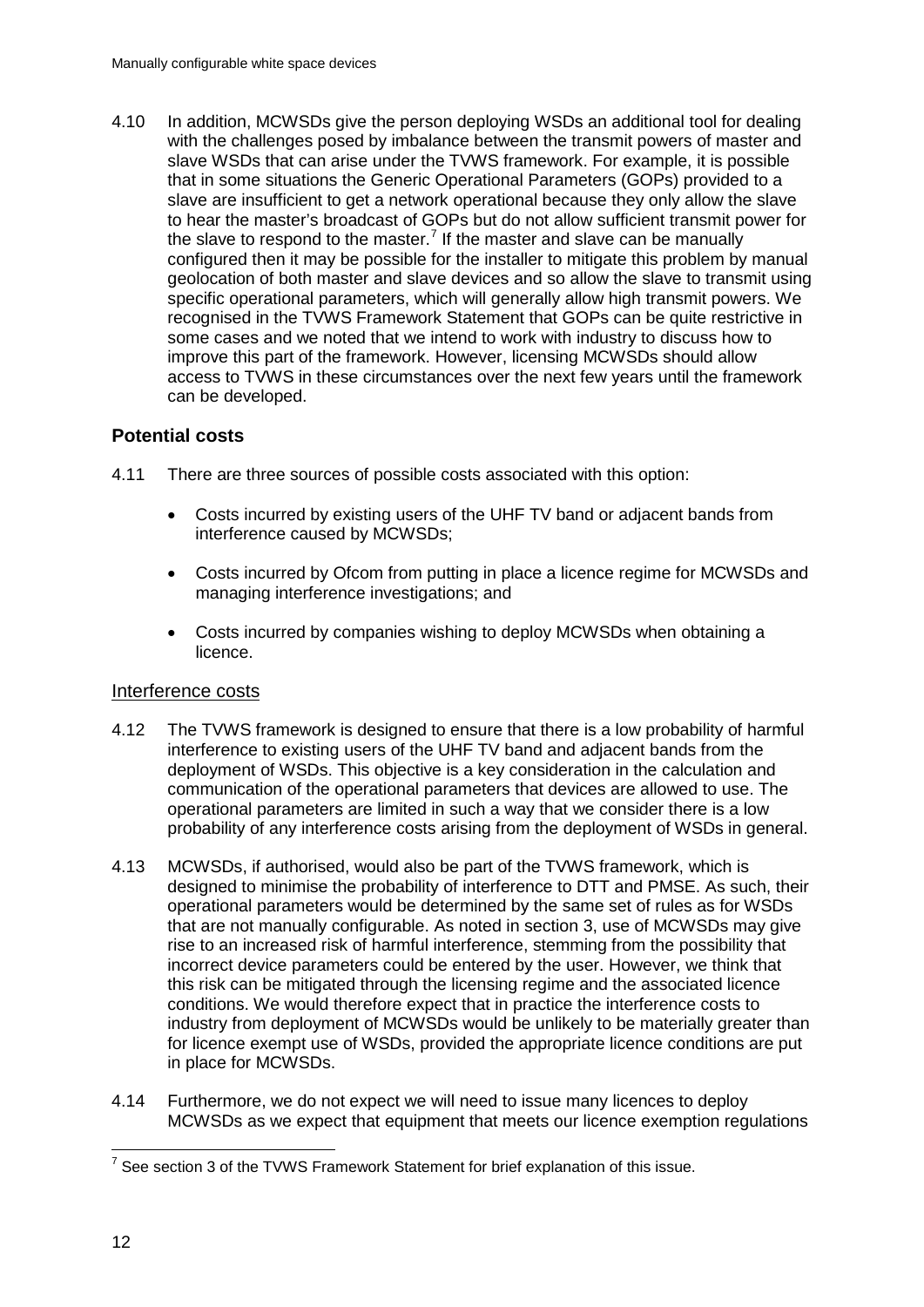will be developed shortly. We do not expect MCWSDs to be mass market devices for use by consumers. Our expectation is that, as deployment of MCWSDs will be limited, the risk of harmful interference is likewise limited.

#### Ofcom's licensing and interference management costs

- 4.15 If Ofcom decides to authorise MCWSDs it will do so through a licence and will have to create a new licence product. There are a number of costs associated with this process for Ofcom. These would include the training and allocation of staff to administer licences on an ongoing basis and ensure data on licensees are kept upto-date.
- 4.16 As noted above, we consider that special licence conditions are required to mitigate the increased risk that MCWSDs will cause harmful interference through incorrect configuration of their device parameters. Our proposed licence conditions, set out in detail in section 5, include a requirement for licensees to have a Quality Assurance (QA) process in place to ensure MCWSDs deployed under the licence are correctly configured and a requirement for licensees to send Ofcom a record of the installation of every MCWSD they make under the licence. Ofcom will incur extra administration costs as a result of these licence conditions, for example, by assessing licensees' QA processes and inspecting records of installation. The costs of licensing MCWSDs will therefore be greater than those associated with our licence exemption. However, given the licensing regime proposed in section 5, we do not expect the costs of creating and maintaining a new licence product to be overly burdensome for Ofcom.
- 4.17 Although the TVWS framework has been formulated in such a way as to ensure there is a low probability of harmful interference, we cannot ensure that no interference will ever be experienced. As such, introducing the TVWS framework in general is likely to increase Ofcom's costs associated with spectrum management and interference management activities to some extent, such as investigation of harmful interference, enforcement and prosecution costs. The proposed licensing regime for MCWSDs would involve some additional interference management activities for Ofcom. For example, we may also wish to carry out physical inspections of licensees' deployments of MCWSDs. However, we anticipate that the incremental costs of Ofcom's interference management activities for the proposed licensing regime will be limited as we expect that in general we could use the same systems and processes to manage the potential for interference to be caused by MCWSDs as can be used for other WSDs.
- 4.18 If authorised, we intend MCWSDs to operate on a non-interference non-protection basis (see section 5). This means that the equipment must not cause harmful interference to any other authorised services and that no protection will be given from harmful interference received from other authorised services. Therefore, Ofcom would expect there to be only minimal costs in addressing interference experienced by MCWSDs.

### Costs of compliance for industry

4.19 The requirement to obtain a licence to enable deployment of MCWSDs will impose some costs on the operators of such equipment in that they will have to spend time on obtaining the licence and complying with its terms, and pay a fee. Licensees will also likely incur some costs related to setting up and complying with the proposed licence conditions, in particular the QA process and the record-keeping for each installation of a MCWSD (as set out in section 5). However, we consider that the proposals set out in this consultation would not represent a disproportionate burden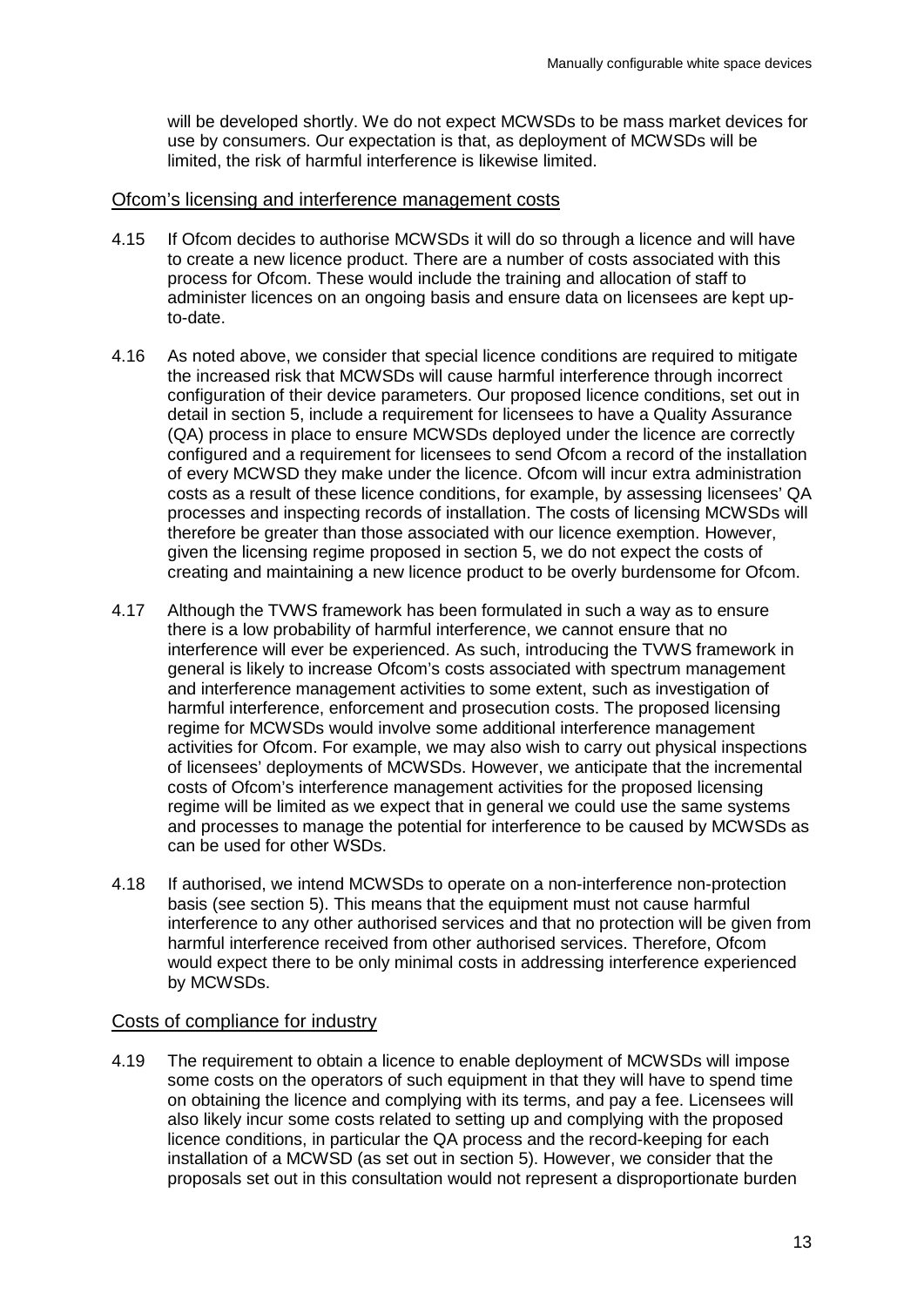on industry in terms of obtaining the licence or ongoing compliance costs. We would expect installers of MCWSDs to keep records of installation as part of best business practice regardless of our proposed licence conditions and therefore do not consider our proposed record-keeping requirements to represent a significant additional cost for industry.

## **Option 2: do not allow MCWSDs to operate**

4.20 Option 2 would mean that MCWSDs would not be authorised to operate in the UK. The only WSDs that would be authorised to operate would be those that complied with the licence exemption. Accordingly, the development of the opportunities brought about by the implementation of the TVWS framework could only be exploited through WSDs that complied with the licence exemption.

### **Potential benefits**

- 4.21 If we were to implement Option 2, the only way to access TVWS would be through the licence exemption. This would remove the risk that operators might be disincentivised to invest and develop equipment capable of automatically determining its device parameters if a licensing regime was put in place for MCWSDs.
- 4.22 Furthermore, under Option 2 Ofcom would avoid incurring the costs associated with introducing a new licence product.
- 4.23 These benefits are explained above in the discussion of the potential costs of Option 1.

### **Potential costs**

- 4.24 As noted in section 3, none of the WSDs deployed in the pilot were able to demonstrate that they were capable of operating without manual configuration and, as such, would not comply with the licence exemption. If we were to implement Option 2 and not authorise the use of MCWSDs in the UK, it is likely that most, if not all, of the companies involved in the pilot would need to take time to develop WSDs that are capable of automatically determining and reporting their device parameters. As a result, the principal costs of Option 2 – not allowing MCWSDs to operate – are that it is likely to delay and possibly reduce the benefits that are likely to result from the introduction of the TVWS framework. We expect devices that comply with the licence exemption to be developed within the next three years and we are therefore initially proposing this transitional licensing regime will be reviewed after three years.
- 4.25 These benefits are explained above in the discussion of the potential benefits of Option 1. If we adopt Option 2, these benefits would be lost.

## **Ofcom's proposal**

- 4.26 We currently continue to expect that most WSDs will be capable of meeting the technical requirements to operate under our licence exemption regulations in the future. We continue to consider that licence exemption as set out in the TVWS Framework Statement remains the best approach for authorising access to TVWS in the long term and maximises the benefits of access to TVWS.
- 4.27 However, we consider that we should allow the deployment of MCWSDs as a transitional arrangement. Allowing such devices alongside WSDs that comply with the licence exemption regulations increases the likelihood that the benefits from the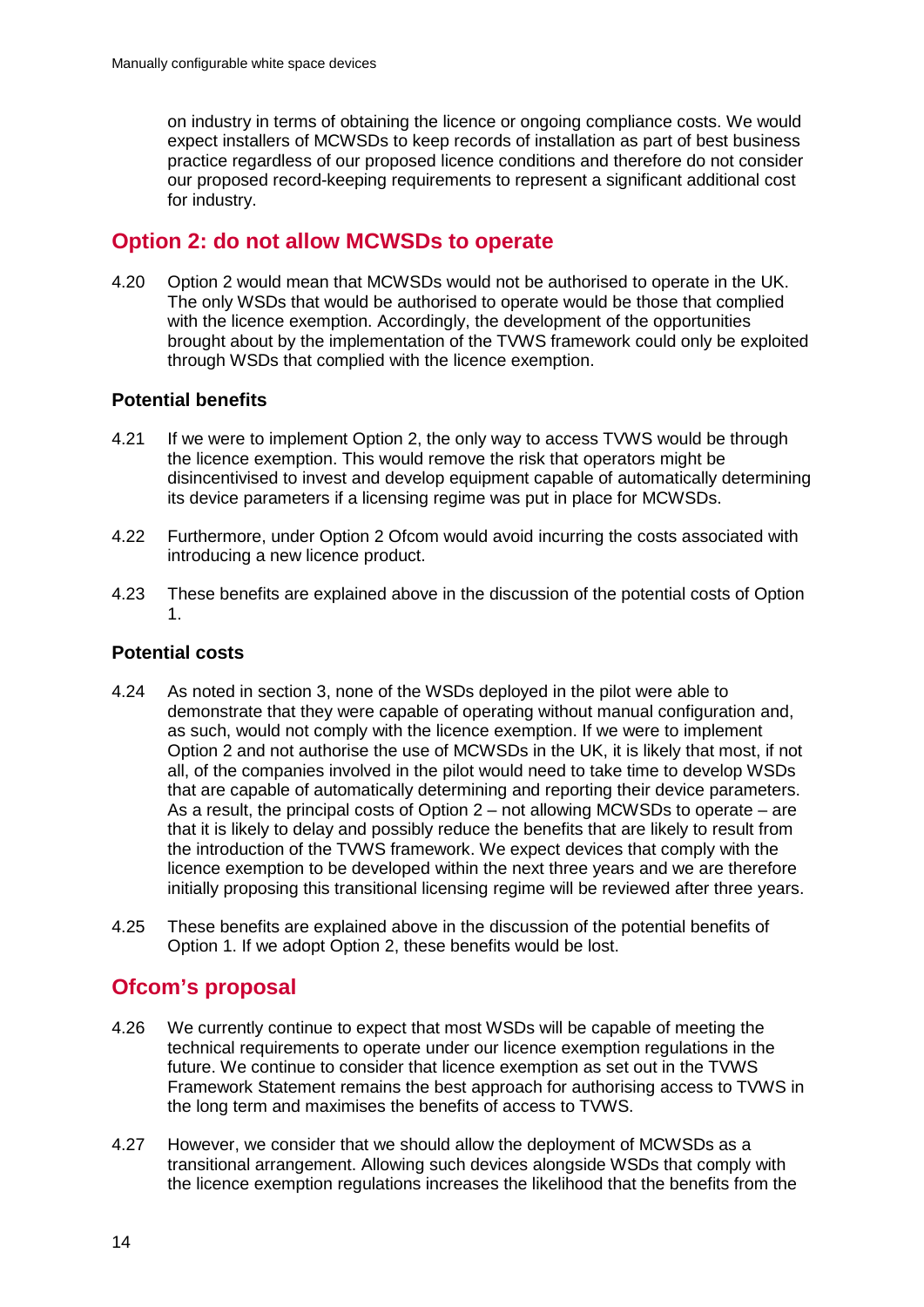introduction of the TVWS framework will be realised over the next few years while manufacturers develop equipment that is capable of meeting our licence exemption regulations. While allowing MCWSDs to operate does create some additional implementation costs and could increase the risk of interference to existing users, we consider the risk could be mitigated by imposing appropriate licence conditions (see section 5), the costs are likely to be minimal and to be significantly less than the benefits.

- 4.28 We set out our proposed licence conditions in section 5 of this consultation and in the draft licence in Annex 5. Our initial view is that these licence conditions are likely to be appropriate for reducing the probability of harmful interference and would be proportionate and suitable for licensing MCWSDs as a transitional measure until the TVWS framework becomes more established.
- 4.29 We anticipate that equipment that meets the terms of the licence exemption regulations might be available within three years of the introduction of the TVWS framework and we would expect the majority to use licence exempt equipment when it becomes available. We are unsure as to whether there will be an ongoing need to license MCWSDs, and we therefore propose to review the licensing regime for MCWSDs after around three years.
- 4.30 If, after a review, we decide there is a need to license MCWSDs on an ongoing basis, we will review the licence terms and conditions with a view to assessing if they would remain appropriate, as it is likely our objectives for a longer term licensing regime would be different to our objectives for licensing MCWSDs as a transitional arrangement. We discuss the possibility of licensing MCWSDs on a longer term basis in section 6.

*Question 1: Do you agree with our assessment of the likely costs and benefits of our proposal to license MCWSDs as a transitional arrangement? Please provide any available evidence to support your response.*

*Question 2: If you agree that Ofcom should allow MCWSDs to operate in the UHF TV* band within the TVWS framework, how long do you believe that the licensing regime *would need to be in place?* 

*Question 3: If you agree that Ofcom should allow MCWSDs to operate in the UHF TV band within the TVWS framework, when do you believe it would be appropriate to conduct a review to assess whether there is an ongoing need to license MCWSDs?*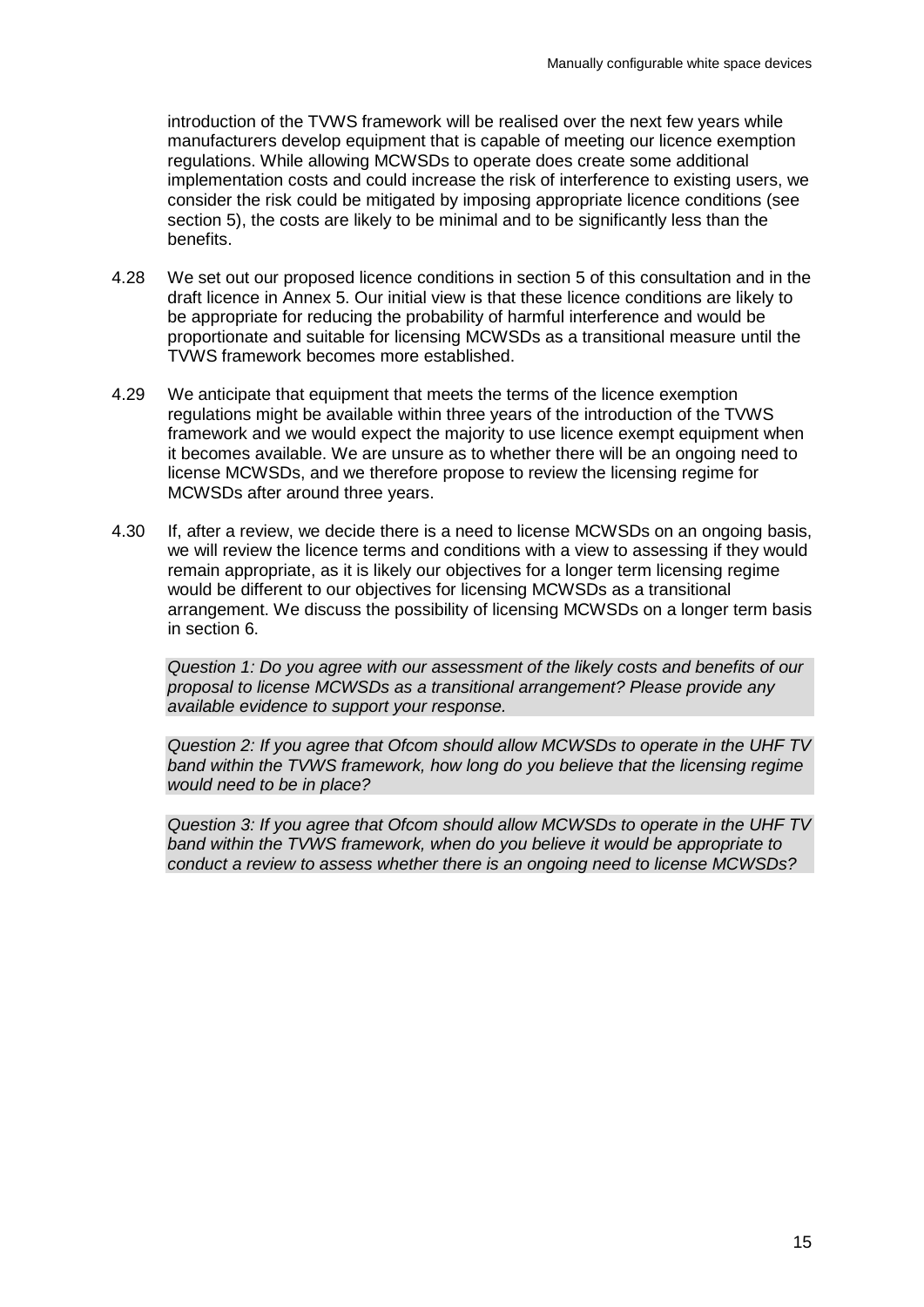## **Section 5**

# <span id="page-18-0"></span>5 Proposed licence conditions

- 5.1 This section describes the proposed licence conditions that Ofcom would expect the deployment of MCWSDs within its TVWS framework to follow, if Ofcom decides to authorise the operation of MCWSDs. The proposed licence conditions set out in this section were formulated considering licensing MCWSDs on a transitional basis.
- 5.2 A draft licence is set out in Annex 5. Again, the draft licence conditions are proposals for a transitional arrangement and may not be suitable to license MCWSDs on a longer term basis.
- 5.3 If we decide to license MCWSDs on a longer term basis, we would need to consider what changes we would need to make to the licensing regime to ensure it remained appropriate. Any licensing regime for MCWSDs in the longer term may look different to the licence proposals set out below and in the draft licence in Annex 5 and we would expect to consult on the detail before introducing such a regime.

*Question 4: Do you agree with the proposed terms of the draft licence as set out in Annex 5 and as discussed below?*

## **Overview of licensing approach**

- 5.4 Ofcom's objective in designing a licensing approach for MCWSDs is to find one that minimises the costs to Ofcom and the industry while providing adequate safeguards to ensure a low probability of harmful interference to existing users of the UHF TV band. The powers and frequencies at which an MCWSD may transmit would be controlled at a detailed level by the databases designated by Ofcom and there is no need to impose licence conditions that duplicate those controls.
- 5.5 Rather, the purpose of the licence would be to mitigate the increased risk of interference created by MCWSDs and to set out the necessary technical and operational conditions that specify how the devices must operate in conjunction with the databases. Our view is that we need a licensing approach with particular obligations in the licence in relation to the determination of device parameters.

## **Non-interference non-protection**

- 5.6 We propose that MCWSDs would have to comply with the same rules as other WSDs regarding coexistence with the existing users of the band. Furthermore, we propose that MCWSDs would receive no protection from interference from other WSDs of any type. Any co-ordination between WSDs will be a matter for the industry, as envisaged under the TVWS framework.
- 5.7 Therefore, we propose to issue licences on a non-protection, non-interference basis. Users of MCWSDs may not cause interference to other users and they will have no protection against interference from other authorised users of the radio spectrum.
- 5.8 In summary, their status would be the same as that of users of WSDs under the licence exemption.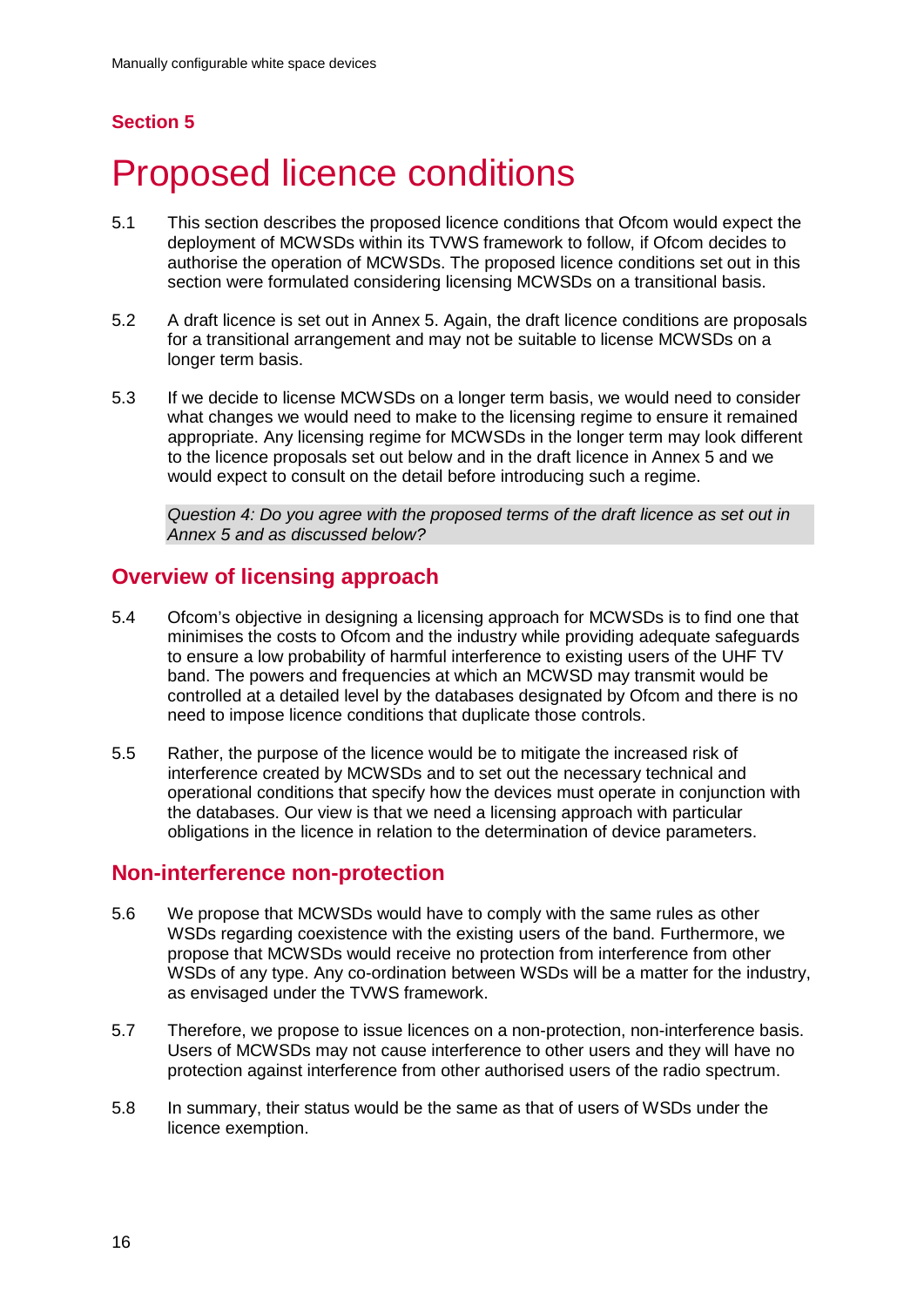# **Scope of the licence regarding master and slave WSDs**

- 5.9 Under the TVWS framework there are two categories of WSD, a master and a slave. A master is a device that is able to communicate with and obtains operational parameters from a designated database, and a slave is a WSD that is only able to operate in TVWS when under the control of a master WSD.
- 5.10 We propose to set up the licensing regime to give industry flexibility in how they deploy MCWSDs. Therefore, we propose to allow both masters and slaves to be MCWSDs. Whether a single licence can cover a network of masters and slaves will depend on the details of the deployment. The person in control of the device would need to hold the licence.
- 5.11 The proposed licensing regime is intended to be complementary to the licence exemption approach and so it would be possible, for example, for a deployment to be authorised so that a master MCWSD is covered by a licence but the slaves would comply with the exemption and so would not need a licence.

*Question 5: Do you think it would be beneficial for the licensing regime for MCWDs to cover both masters and slaves?* 

# **Type A and Type B devices**

- 5.12 In our TVWS Framework Statement we defined two types of WSDs: type A and type B. A type A WSD is a device that is intended for fixed use only $^8$  $^8$ . This type of equipment can have integral<sup>[9](#page-19-1)</sup>, dedicated<sup>[10](#page-19-2)</sup> or external<sup>[11](#page-19-3)</sup> antennas. A type B WSD is a device that is not intended for fixed use and which has an integral antenna or a dedicated antenna. Databases will allocate different operational parameters to type A and type B devices as one type might be more likely to cause harmful interference than another in certain situations.
- 5.13 We have considered whether we should authorise both type A and type B MCWSDs under our licensing regime.
- 5.14 We consider that manual configuration of type B devices is impractical. Under our proposed licence conditions, as set out below, users would be required to manually reconfigure the device every time it moved, make a record of what the device parameters were and how they were determined and send a copy of this record to Ofcom. Furthermore, we consider this situation would increase the risk of harmful interference, as it is more likely that the location of the device would be incorrectly determined if the device was in motion.
- 5.15 As such, we propose that our licensing regime for MCWSDs would only apply to type A, or fixed, devices and would not apply to type B devices. MCWSDs would need to be fixed while in use to be licensed. We would expect devices that are mobile to be

<span id="page-19-0"></span><sup>&</sup>lt;sup>8</sup> Fixed use in this context means that the device does not move while being used

<span id="page-19-1"></span> $9$  Integral antenna: antenna designed as a part of the equipment, without the use of an external connector, which cannot be disconnected from the equipment by a user with the intent to connect another antenna

<span id="page-19-2"></span><sup>10</sup> Dedicated Antenna: a removable antenna supplied and assessed with a white space device and which has been designed for use with that device.

<span id="page-19-3"></span> $11$  External antenna:  $\tilde{a}$  removable antenna which is designed for use with a broad range of radio equipment and has not been designed specifically for use with a specific product.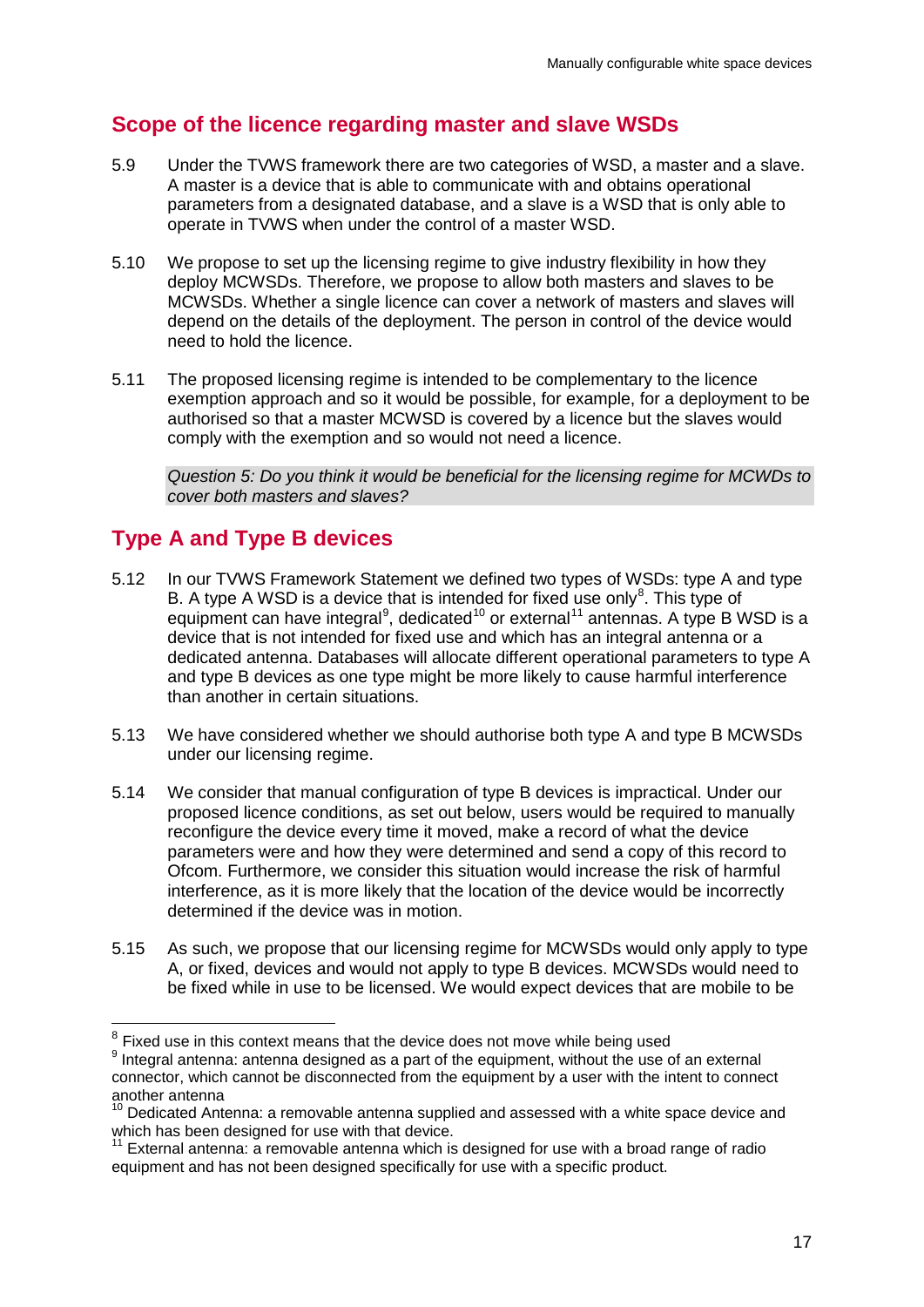able to automatically geolocate and communicate with a designated database. We note that as set out in the TVWS Framework Statement, Type B slaves may not be geolocated but those devices would have to rely on generic operational parameters for slaves served by their serving masters.

*Question 6: Do you agree that our licensing regime should only apply to type A devices?* 

## **Is a licence required for each MCWSD?**

- 5.16 If we were to adopt an individual approach to licensing, each MCWSD would require a licence. This approach would mean that Ofcom's licensing system would hold accurate information on the location of all licensed MCWSDs. This would help to identify MCWSDs if they caused interference to other spectrum users. We consider that the alternative option is a licence that authorises the licence holder to deploy any number of MCWSDs under a single licence, subject to the conditions of that licence. Under that approach, a single licence could be used for a number of MCWSDs provided that the licensee was the person who is ultimately in control of, and responsible for, all of the equipment deployed under the licence.<sup>[12](#page-20-0)</sup>
- 5.17 We consider that requiring a licence for each individual MCWSD would be more burdensome and costly for both Ofcom and the industry in terms of administrative costs. [13](#page-20-1) Such an approach could be detrimental to innovation by increasing the barriers to spectrum access and would take some time for Ofcom to set up. We consider that this would be contrary to our principal objective in proposing to license MCWSDs, namely to allow access to TVWS while equipment is developed that meets the conditions of our licence exemption. We are also proposing that information on the location of each device would be captured by as part of information that licensees would be required to record and would be available to Ofcom for the purpose of our interference management functions.
- 5.18 For these reasons, we propose to adopt the option of permitting a licensee to deploy any number of MCWSDs under the terms of their licence, provided that such equipment remained under the ultimate control of the licensee.

*Question 7: Do you agree with our approach to allow a number of MCWSDs under the control of a single licensee to be subject to a single licence?*

## **Limitations on the number of licences**

5.19 We do not propose to place any limits on the number of licences we are able to issue, subject to those that may result our proposed special licence conditions relating to a licensee being able to demonstrate that it has processes in place that will ensure the device parameters for MCWSDs are correctly determined and communicated to a designated database. These are set out in detail in the paragraphs below. However, it is our expectation that equipment that meets the

<span id="page-20-0"></span> $12$  We note that the licensee would be able to authorise in writing other people acting on behalf of the licensee, such as installers, to establish, install or use the equipment on the licensee's behalf, provided that such people are made aware of, and of the requirement to comply with, the terms of the licence.  $\overline{a}$ 

<span id="page-20-1"></span> $13$  Note that Ofcom aims to recover its costs when authorising WT Act licences. See <http://stakeholders.ofcom.org.uk/consultations/cbfframework/statement>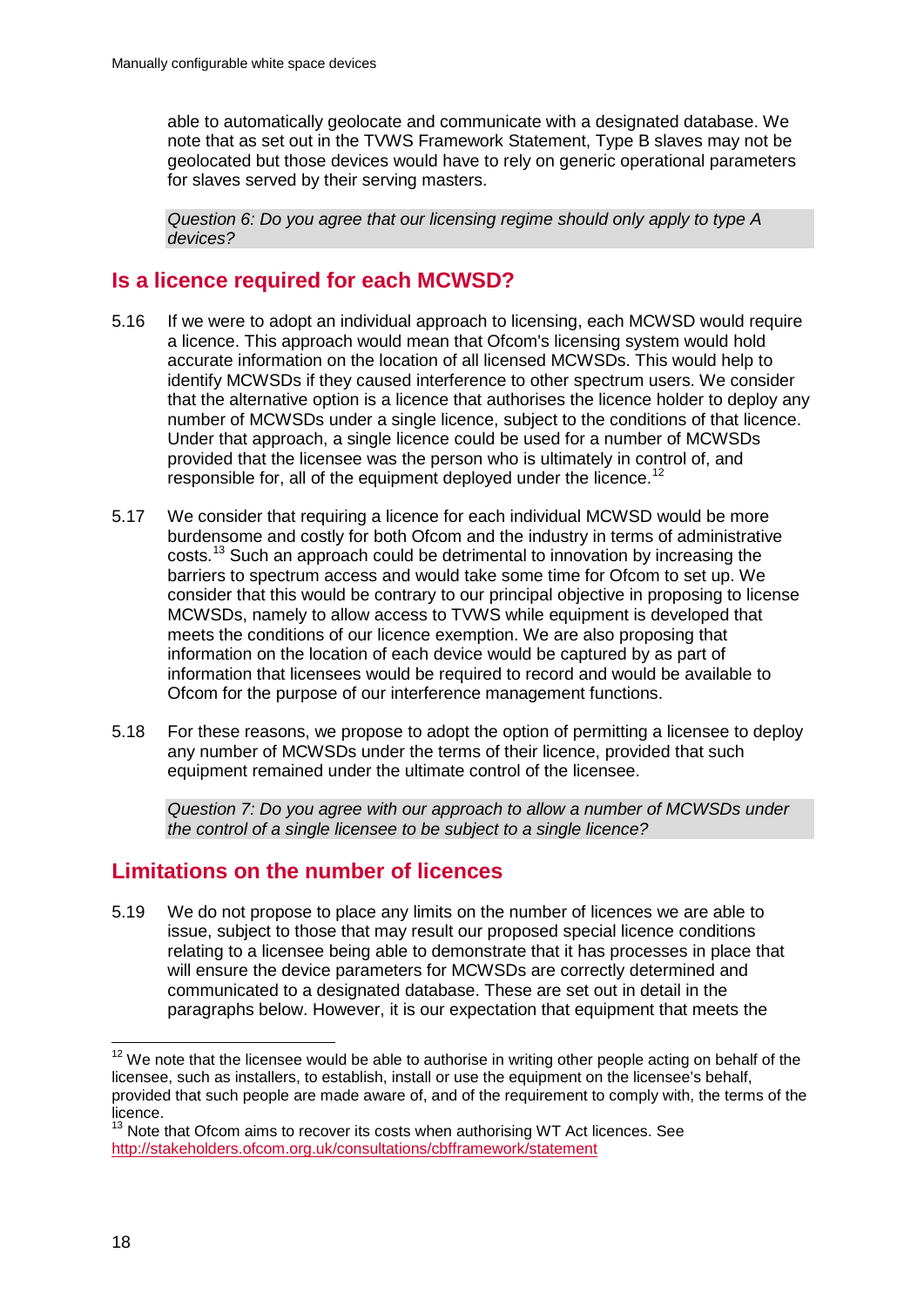conditions for licence exemption will be available shortly and that therefore relatively few of these licences need to be issued.

## **Possible non-technical licence conditions to mitigate the risk of incorrect device parameters**

- 5.20 As discussed in section 3, our view is that use of MCWSDs, if they are to be allowed, must be subject to mitigation of the risk of inaccurate device parameters being used. We consider that we can apply this through authorising their use through a licence and applying appropriate conditions. This is in contrast to WSDs that are able to automatically determine their device parameters, which will operate under a licence exemption.
- 5.21 Given the increased risk of harmful interference that may arise from the use of MCWSDs, we consider that a licence with specific non-technical conditions would need to be put in place in order to mitigate the risks. The increased probability of harmful interference comes from the greater possibility that incorrect device parameters may be entered by the installer of the MCWSD, both when it is first installed and subsequently if it is moved and installed in a different location. We have identified possible options for licence requirements which we consider would be necessary and proportionate to mitigate the increased risk of harmful interference, which we set out below. These are also set out in schedule 1 of the draft licence in Annex 5.

### **Quality Assurance for accurate determination of device parameters**

- 5.22 We consider there is a need to place an ongoing obligation on licensees to ensure that MCWSDs covered by the licence are installed correctly, and to allow Ofcom a means of checking compliance with this.
- 5.23 We are proposing to introduce a number of obligations for this:
	- An obligation that MCWSDs must be installed correctly, requiring the installer to ensure that the device parameters are accurately determined and communicated successfully to a designated database.
	- An obligation on the licensees to have a Quality Assurance (QA) process in place to ensure MCWSDs are installed correctly. We discuss this in more detail from paragraph [5.24](#page-22-0) below.
	- An obligation requiring licensees to keep an accurate record of each configuration or reconfiguration of every MCWSD that it establishes, installs or uses under the licence in a way that sets out what the device parameters entered on each configuration or reconfiguration were and explains how the device parameters were accurately determined and communicated to a designated database. The record would also contain details of the QA process used to ensure correct installation or establishment. The licensee would not be required to make a record every time the device parameters were input into the MCWSD (for example, if the device parameters needed to be re-entered after a power-off but are not altered, e.g. if the MCWSD had not moved). Rather, the licensee would be required to make a new record every time the device parameters are initially input following installation of a MCWSD or are changed, for example if the MCWSD was moved and installed in a different location, or, where devices report antenna height, if the antenna height changes.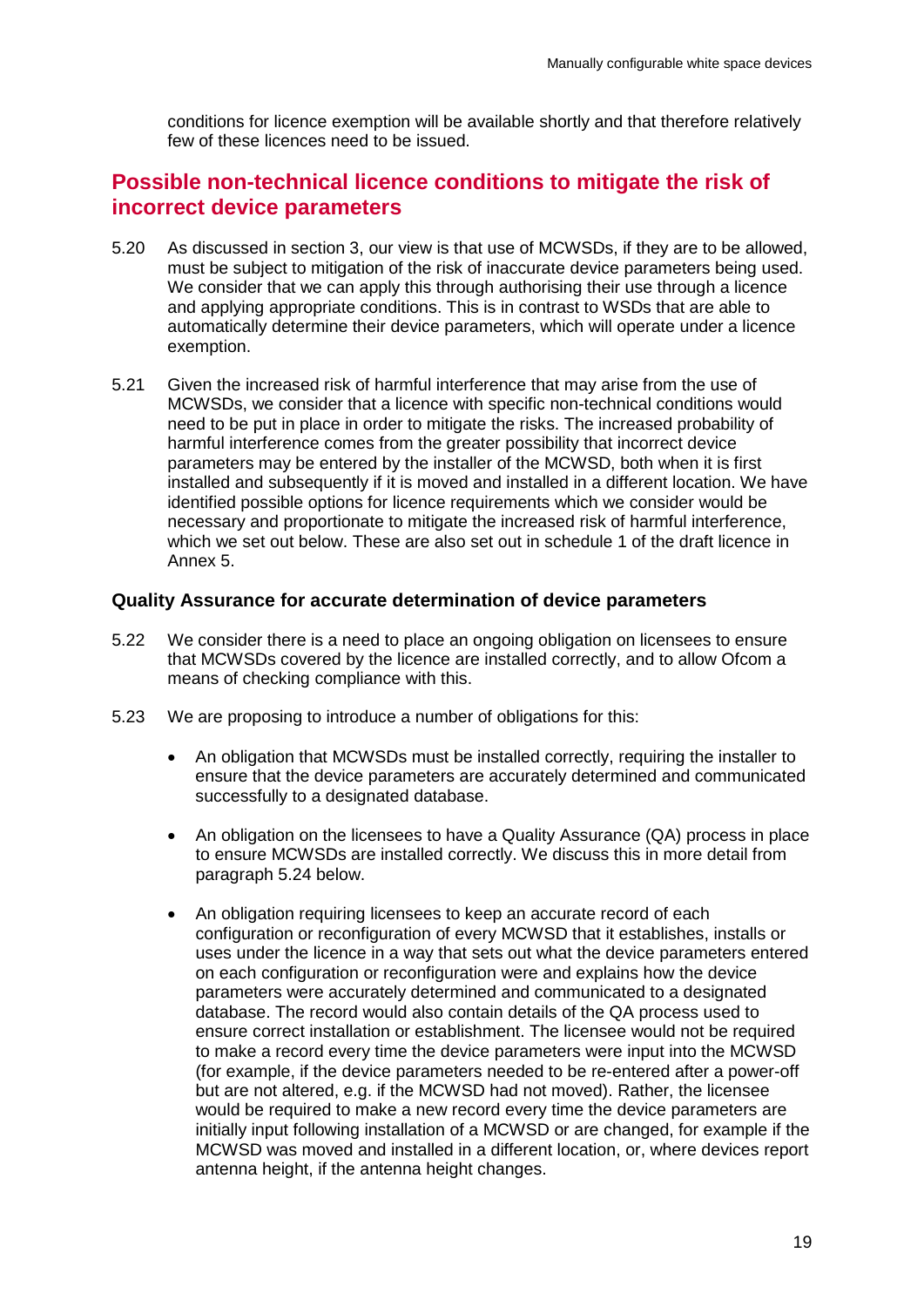- An obligation requiring licensees to send Ofcom the records it makes as set out above following every installation or establishment of a MCWSD that it makes under the licence, or every time a change is made to the configuration of the device. We would intend to explore with industry the format for these records and the manner in which they could be provided to Ofcom which would minimise the burden and would be most efficient for both Ofcom and industry. This might be as simple as a spread sheet that is added to as installations take place and could be sent to Ofcom either monthly or as and when a MCWSD is newly installed or established.
- <span id="page-22-0"></span>5.24 Our initial view is that appropriate QA processes should be developed by licensees and others interested in allowing deployment of MCWSDs. We envisage that an effective QA process should set down procedures for installers on the following points:
	- Processes for the installer on how to determine the MCWSD's location;
	- Information on what equipment is to be used to determine the MCWSD's location;
	- Processes that constitute a 'check process' to allow installers to ensure a MCWSD has been installed correctly, in that its device parameters have been accurately determined and communicated to a designated database;
	- Appropriate procedures to ensure the ongoing maintenance of a MCWSD, in particular to ensure that its device parameters remain as first determined and that location data is kept up-to-date; and
	- Information on administrative processes to ensure accurate records of installation, including the parameters determined and communicated to the database are made and stored in an appropriate way.
- 5.25 The Federation of Communication Services (FCS) publishes a Code of Practice for Business Radio Site Engineering.[14](#page-22-1) The Code of Practice sets out appropriate procedures and techniques for the installation of radio transmitters, associated receivers and their ancillary equipment in base station sites for use in the Business Radio Sector. Our initial view is that industry might be able to use the FCS Code of Practice as an exemplar in the development of a QA process for the correct installation of MCWSDs.
- 5.26 Our initial view is that the development of a QA process and appropriate procedures for the installation of MCWSDs should be industry-led. However, we recognise it might be helpful for Ofcom to provide further guidance as to what an appropriate QA process might cover. We may consider providing such guidance in the future.
- 5.27 We note it is likely that for business reasons, licensees might wish to keep a record of installations of MCWSDs and to ensure installations are accurate in any event. We also consider it to be likely that licensees would want to monitor installations on an ongoing basis and to have oversight of installers, regardless of our special licence conditions. We therefore would expect the QA process to create limited additional regulatory burden for licensees.

<span id="page-22-1"></span><sup>&</sup>lt;sup>14</sup> Federation of Communication Services Code of Practice for Business Radio Site Engineering, June 2013: [http://www.fcs.org.uk/image\\_upload/pdf/13-06-13-fcs1331-bs-cop-revision-2013-final](http://www.fcs.org.uk/image_upload/pdf/13-06-13-fcs1331-bs-cop-revision-2013-final-endorsed.pdf)[endorsed.pdf](http://www.fcs.org.uk/image_upload/pdf/13-06-13-fcs1331-bs-cop-revision-2013-final-endorsed.pdf)  $\overline{a}$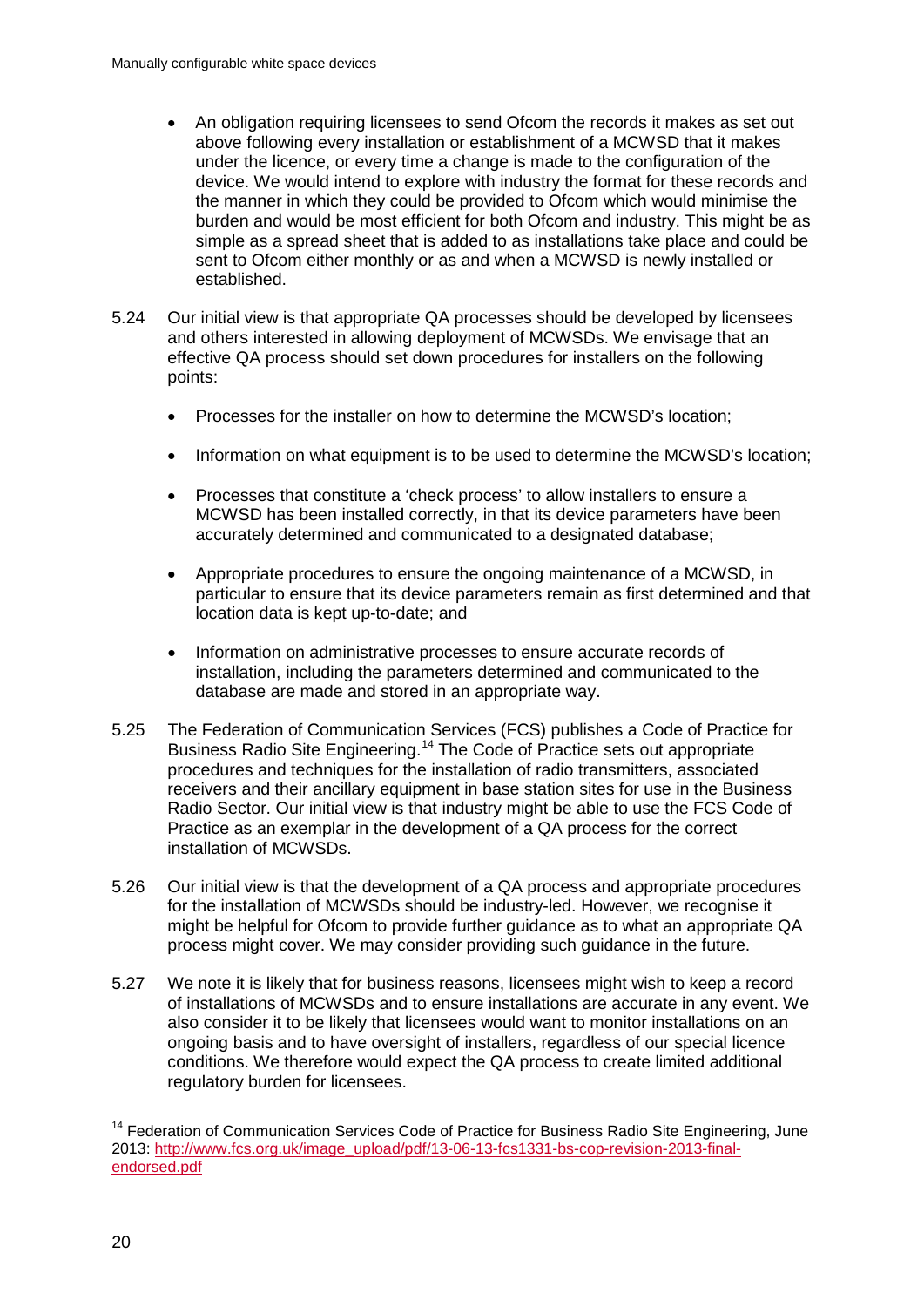- 5.28 While we would expect licensees to meet their obligations, we consider it important that Ofcom has the right to inspect these records. We therefore propose to include in the licence an obligation on the licensee to send a copy of the record of installation or establishment for every MCWSD deployed under the licence to Ofcom.
- 5.29 We propose that, in particular at the outset of the deployment of MCWSDs, we would inspect copies of these records to ensure that the device parameters of MCWSDs are accurately determined and communicated to a designated white space database. This would allow us to confirm that MCWSDs are being installed correctly and licensees are complying with their licence.

*Question 8: Do you agree that the proposal for specific licence terms will mitigate the risks posed by the use of MCWSDs?*

*Question 9: Do you consider the proposed licence terms are appropriate and proportionate?*

## **Application for licences**

5.30 In accordance with our standard licensing practice, Ofcom requests certain information from potential licensees on application for licences to operate radio equipment. As well as the standard information required of applicants, we propose to ask applicants for licences to operate MCWSDs to provide Ofcom with details of their QA process on application. This would ensure that potential licensees have appropriate QA processes in place and would allow Ofcom to assess whether the applicant's proposed QA process sufficiently mitigates the risk of installers entering incorrect device parameters and so ensures a low probability of harmful interference.

*Question 10: Do you have any comments on our proposal to require applicants for licences to deploy MCWSDs to supply details of their QA process on application?*

## **Technical licence conditions**

- 5.31 As explained above, we envisage that MCWSDS will be part of the TVWS framework set out in our TVWS framework Statement. Therefore, the licence will stipulate that the frequencies and powers at which MCWSDs transmit will be as specified by a database designated by Ofcom.
- 5.32 The details of the proposed technical conditions are set out in schedule 2 of the draft licence in Annex 5. In many respects the proposed licence conditions are the same as those set out in the licence exemption for WSDs. The key areas of difference relate to how device parameters would be determined and reported to a database. We explain these below.

### **User access restrictions and determination of device parameters**

5.33 The technical requirements under the licence exemption impose restrictions on a user's access to the hardware or software settings in a WSD. In particular, they require that the user shall not be able to alter the settings include the determination of device parameters. Under the proposed licensed regime, we propose that this requirement will not apply for MCWSDs and that the licensee could determine the device parameters. This would be relevant to all device parameters, with the exception of the UniqueID, which is the device parameter that allows a database to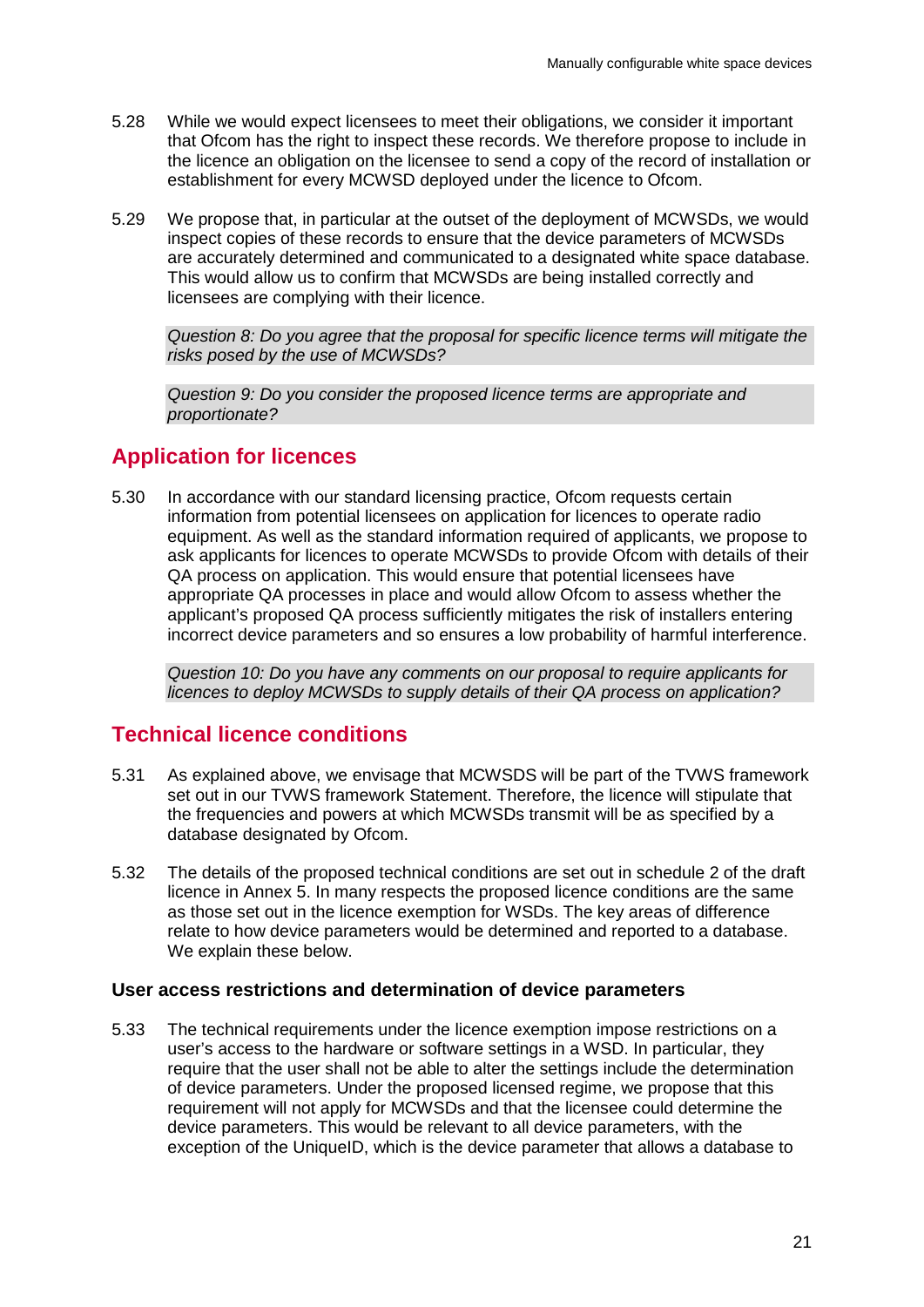uniquely identify a device. We would expect the UniqueID of a MCWSD to be specified by the manufacturer.

5.34 We also propose that the licensee should be able to manually modify other configuration parameters – that are not defined as device parameters as such – but could still have an impact on the radio behaviour of the device. One such parameter is the antenna gain.

#### **Provision of device parameters to the database**

- 5.35 Master WSDs operating under the licence exemption are required to be capable of accurately reporting their device parameters to a database automatically. Slave WSDs are required to report their device parameters, where they know them, to a master WSD following the same rules.
- 5.36 We propose that the requirement to provide parameters accurately will remain under the licensed regime for MCWSDs.
- 5.37 However, under our proposals the device parameters for MCWSDs could be provided to the database in two ways:
	- The licensee could enter the device parameters, and any other configuration parameter, directly in the device – via a management console for instance. The device will then communicate the parameters to the database.
	- The licensee could provide the device parameters to the database directly  $-$  for instance via a webform provided by the database operator or via the licensee's own Operations and Management Centre. The database could then use the UniqueID, which the device always has to provide, to link the device parameters to a specific device. There will be a requirement on the licensee to report the device parameters to the database before the device can begin operating
- 5.38 Both approaches have been suggested by stakeholders and our understanding is that both are possible in the US. We do not currently think there are reasons to preclude either approach hence we propose that neither the WT licence nor the database contract will not put constraints on this.

*Question 11: Do you agree with the proposed technical conditions of the draft licence?*

## **Other non-technical licence conditions**

### **Geographical extent of the licence**

5.39 The geographical extent of the licence must match the geographical scope of the white space availability data that a database is able to calculate. We expect that the database will be able to provide operational parameters for all areas of the UK. Therefore, we propose that the licence should authorise the licensee to establish, install and use the radio equipment in the whole of the UK.

### **Designated Databases**

5.40 We propose that the licence would require that the MCWSDs deployed under the licence operate in accordance with operational parameters provided by one of the databases listed in the licence exemption regulations.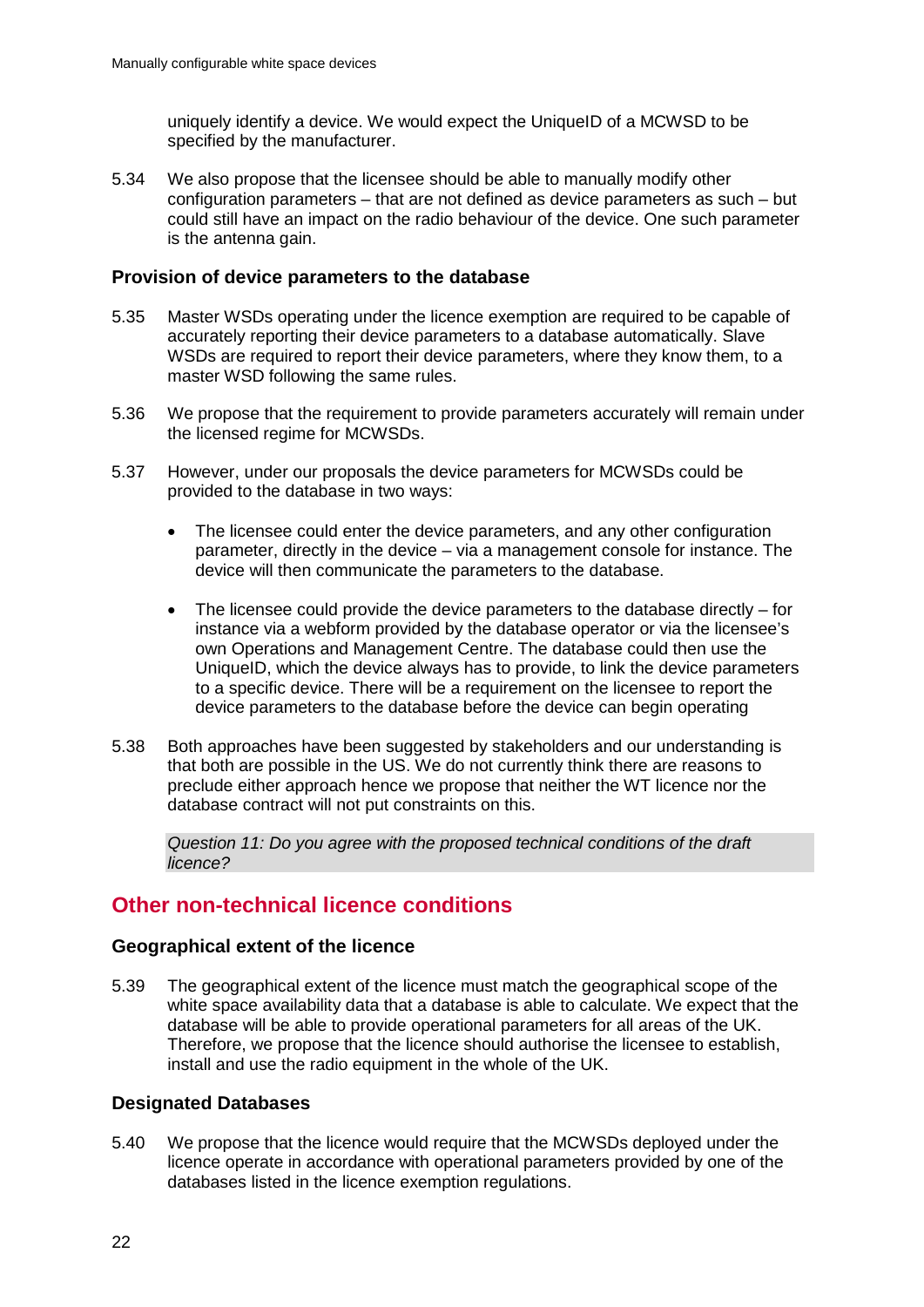### **Licence duration, fee and revocation notice period**

- 5.41 We propose to create a new licence product for MCWSDs. We propose that this licence product has no end date and it will be subject to an annual payment interval.
- 5.42 In line with the principles defined in the strategic review of spectrum pricing<sup>[15](#page-25-0)</sup> we propose that this licence product should be subject to cost based fees (CBF). We recently consulted on our cost allocation methodology for setting CBFs and published our statement<sup>[16](#page-25-1)</sup> setting out our approach in 2014 (the 2014 CBF Statement).
- 5.43 Since this would be a new licence product, in the absence of information on actual administration costs, we have estimated the likely costs based on our experience in creating new licence products, issuing licences and managing interference.
- 5.44 Adopting our cost allocation methodology, we have identified four relevant cost categories for the purposes of setting the proposed MCWSD licence fee $1$ :
	- Spectrum policy programmes and projects;
	- Spectrum engineering and enforcement:
	- ICT; and
	- Property and other common costs.
- 5.45 We have estimated the number of full time equivalent (FTE) days per year we expect would be required to manage each MCWSD licence.
	- With regard to spectrum policy programme and project costs, which include issuing and managing the licence and licence product<sup>[18](#page-25-3)</sup> - we expect this would require two FTE days per year.
	- For spectrum engineering and enforcement costs, which include managing and addressing interference issues - we expect this would require one FTE day per year.
- 5.46 In addition to the direct staff costs identified above there are also indirect costs relating to ICT, property and other common costs associated with managing the licence product. Accordingly we have apportioned these costs to the licence product on the basis of their direct costs.
- 5.47 A breakdown of our estimated spectrum management costs for MCWSDs across the four cost categories is set out in Figure 5.1 below.

<span id="page-25-0"></span><sup>&</sup>lt;sup>15</sup> SRSP: The revised Framework for Spectrum Pricing, Statement, 17 December 2010, <http://stakeholders.ofcom.org.uk/binaries/consultations/srsp/statement/srsp-statement.pdf> 16<br><sup>16</sup> Spectrum Pricing: A framework for setting cost based fees, Statement, 17 March 2014,  $\overline{a}$ 

<span id="page-25-1"></span><http://stakeholders.ofcom.org.uk/binaries/consultations/cbfframework/statement/CBFstatement.pdf>  $17$  As this licence product is a secondary user of spectrum, we do not consider there are any

<span id="page-25-2"></span>associated international costs with this licence product.

<span id="page-25-3"></span> $18$  As we expect to manage the issuing of licences by our spectrum team directly, there are currently no separate licensing costs as identified in the cost allocation methodology, though these may occur in the future if the licensing process changes.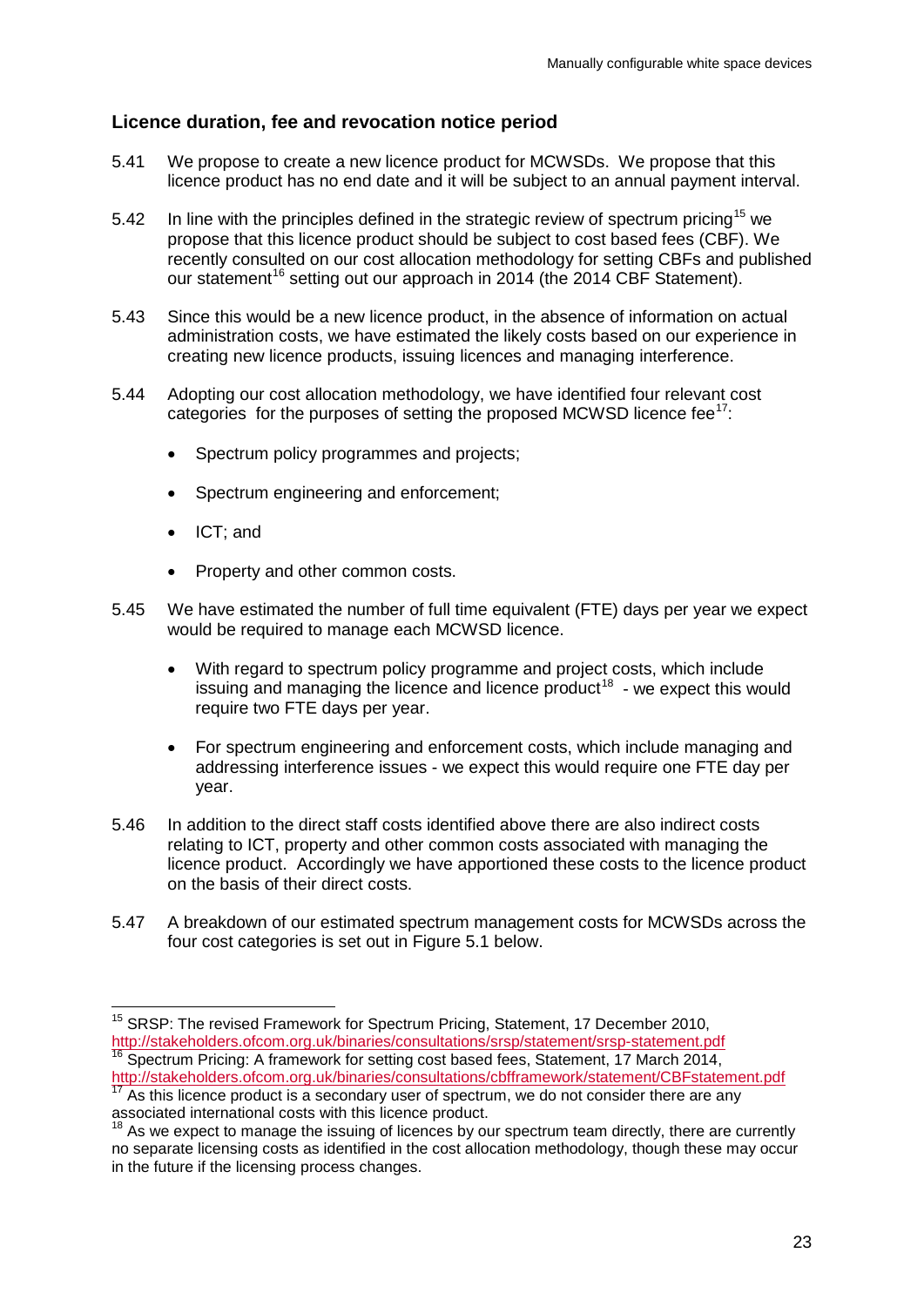

**Figure 5.1 Breakdown of spectrum management costs for MCWSDs**

- 5.48 Based on these estimates, we propose to charge a licence fee of £1,500 per licence, per year. We have sought to estimate and attribute costs according to the likely spectrum management needs of the sector and we would expect to review this fee if, following implementation, we considered there was a significant misalignment with costs in the future. However, we would only be able to consider this once the licensing regime for MCWSDs has been operational for at least one full financial year.
- 5.49 Assuming we decide to implement a transitional licensing regime, it is possible that after a review in a few years we may decide that we no longer need to license MCWSDs and would seek to phase out this licence product. However, we would wish to give stakeholders who are already licensed to operate MCWSDs some certainty and we therefore propose that licences issued under this transitional arrangement would be subject to a five year minimum notice period for revocation for spectrum management reasons. We consider that five years should give sufficient certainty to the industry while allowing Ofcom the ability to remove this licence product in the future if, following a review, it was shown not to be needed.

*Question 12: Do you have any comments on the proposed duration for this licence?*

*Question 13: Do you have any comments on our proposed licence fee of £1,500?*

*Question 14: Do you have any comments on our proposed five year minimum notice period for revocation for spectrum management reasons?*

### **Other licence requirements**

5.50 The general terms and conditions of the licence will closely follow that of our other licences set out in the Wireless Telegraphy General Licence Conditions Booklet<sup>[19](#page-26-0)</sup> published February 2006. A copy of the draft licence can be found in Annex 5 of this document. It sets out the following conditions:

<span id="page-26-0"></span><sup>&</sup>lt;sup>19</sup> [http://licensing.ofcom.org.uk/binaries/spectrum/regulations-technical](http://licensing.ofcom.org.uk/binaries/spectrum/regulations-technical-reference/General_Licence_Conditions.pdf)[reference/General\\_Licence\\_Conditions.pdf](http://licensing.ofcom.org.uk/binaries/spectrum/regulations-technical-reference/General_Licence_Conditions.pdf)  $\overline{a}$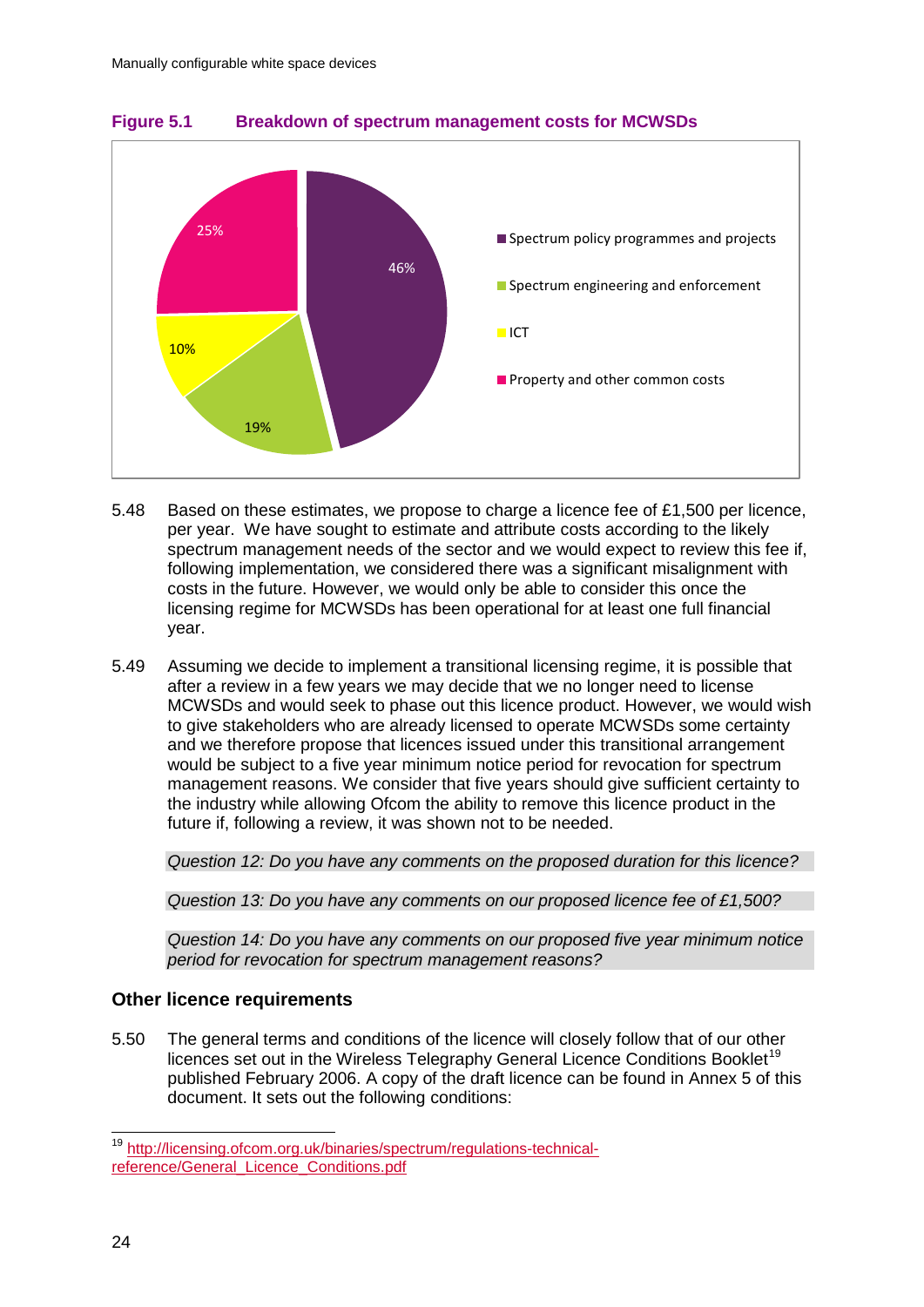- licence term, variation and revocation process;
- how changes to the licence will be managed;
- licence fees and their payment;
- the ability of Ofcom employees to access and inspect equipment; and
- power for Ofcom to require the modification, restriction and closedown of equipment.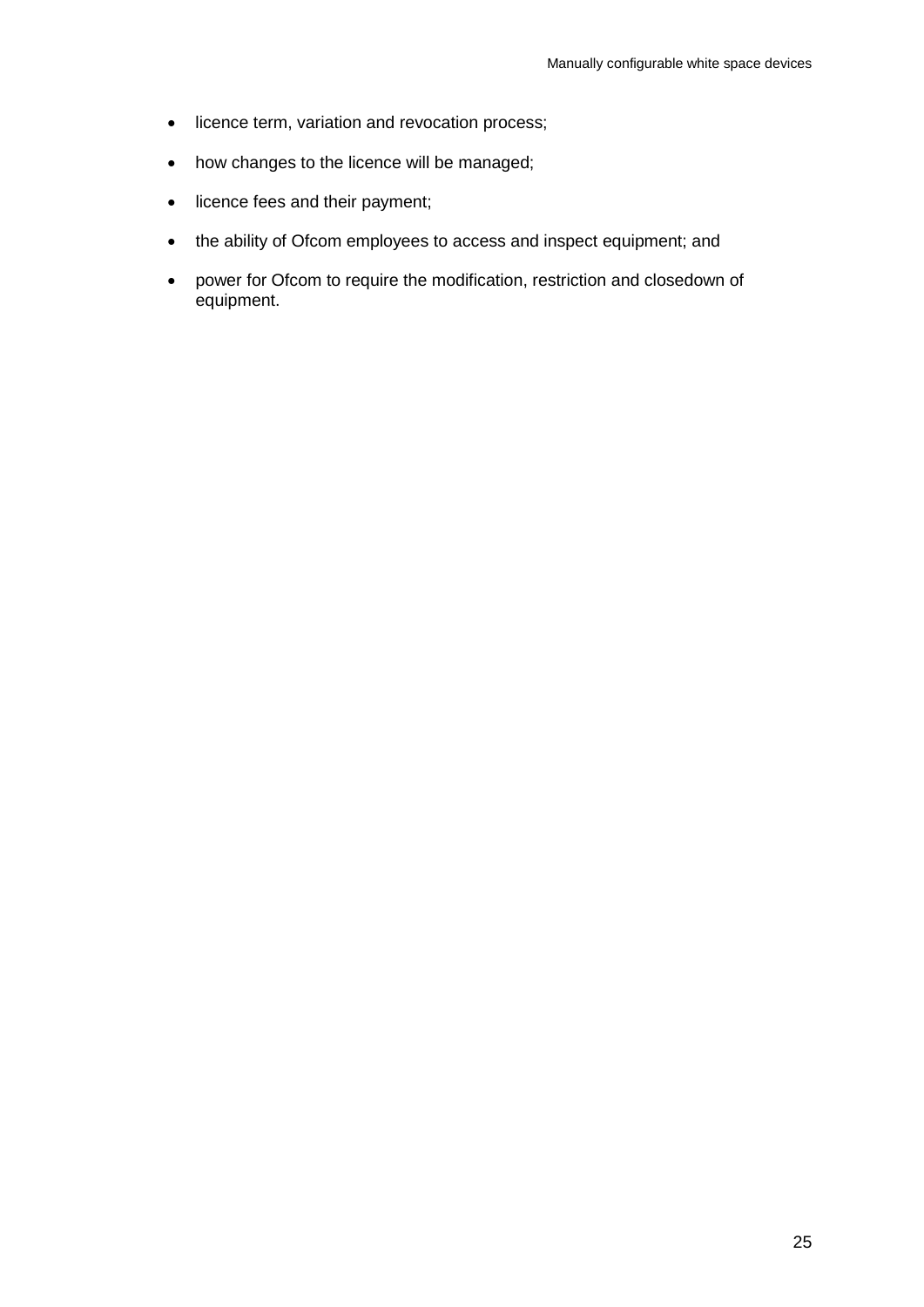## **Section 6**

# <span id="page-28-0"></span>Longer term evolution of licensing regime

## **Long-term licensing of MCWSDs**

- 6.1 When formulating the proposed licence conditions for licensing MCWSDs above, we have considered the licensing regime as a transitional arrangement that will allow the benefits of the TVWS framework to be realised while equipment is developed that is capable of meeting our licence exemption regulations. Licence exemption remains our preferred approach to implementing the TVWS framework.
- 6.2 However, we recognise that there may be circumstances under which MCWSDs might need to be licensed on a longer term basis. For example, it may not be possible for WSDs to report their location in all cases, for example in some indoor locations, or it may be that businesses with a professional interest in radio installation have other ongoing needs for MCWSDs. It is not our expectation that MCWSDs would be mass market devices.
- 6.3 In these circumstances, we recognise that it might be appropriate for Ofcom to license MCWSDs on an ongoing basis. Our objectives for a longer term licensing regime for MCWSDs would likely be different to our objectives when authorising MCWSDs as a transitional measure and consequently we anticipate that the licence conditions for an ongoing licensing regime may need be different to those set out above for the transitional licensing arrangement. For example, we may need to reconsider whether the licence fee of £1,500 remains appropriate in the longer term. If the numbers of MCWSDs were to increase in a longer term licensing arrangement, we would need to consider what process would need to be put in place for interference management purposes, for example, relating to holding more detailed information of individual installations of MCWSDs. However, we would expect to consult on the detail of any such licensing regime.
- 6.4 We would be interested in views on whether there is likely to be a case for allowing manual configuration on an ongoing basis and, if so, what the likely use cases are and why it would not be possible for them to operate under the licence-exemption.

*Question 15: Do you believe there is likely to be an ongoing need for white space devices that allow some level of manual configuration? Please give reasons for your answer.*

# **Enhanced mode**

6.5 Stakeholders have previously spoken to Ofcom about the possibility that some WSDs could be allowed greater availability to white space than currently allowed, dependent on their technical characteristics. Some fixed WSDs may have technical characteristics that would allow them to benefit from better TVWS availability without increasing the probability of harmful interference, than would currently be allowed by a database on the basis of their device parameters alone. These additional technical characteristics could be antenna directionality, polarisation, and position (such as whether the device is fixed indoor or outdoor). For instance, if the antenna has high directivity and points in a suitable direction, it may cause less interference and hence could be allowed to transmit at higher power. If the database had knowledge of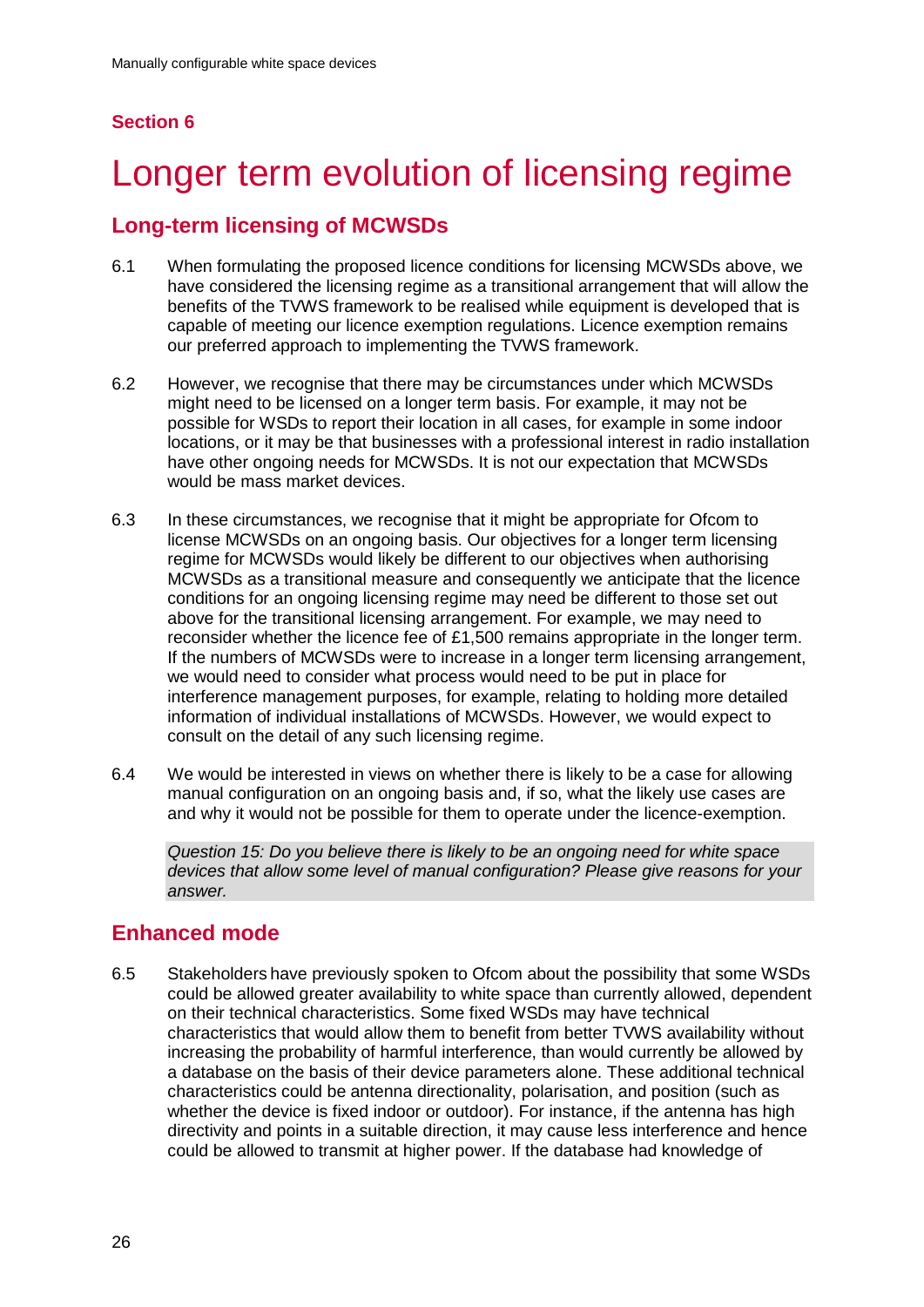additional information for WSDs, it would be able to provide better availability for fixed WSDs. We refer to this as 'enhanced mode'.

- 6.6 Our main concern to date with allowing fixed WSDs to operate in enhanced mode was the suitability of licence exemption for such an operation. The arguments against allowing enhanced mode under a licence exemption are similar to those arguments against allowing MCWSDs to operate under a licence exemption, as discussed in section 3. Namely, enhanced mode requires a qualified operator to communicate the device parameters and additional information about the WSD's technical characteristics to a database to avoid increasing the probability of harmful interference, and for this reason should not be available to unidentified users.
- 6.7 The licensing regime proposed to authorise the deployment of MCWSDs could be an important foundation for allowing WSDs of certain technical characteristics to operate in enhanced mode. A licensing regime would mitigate our concerns that technical characteristics about the device could be provided incorrectly, as it would require licensed users to provide the additional device characteristics to the databases.
- 6.8 Ofcom would need to specify the calculations that take advantage of the additional characteristics prior to this type of operation and do so in a way that was consistent with our objective that WSDs should only create a low probability of harmful interference to existing users of, and adjacent to, the UHF TV band. We would consider this at a later date if there was evidence that there would be a benefit from allowing devices operating in enhanced mode.

*Question 16: Do you believe there is merit in exploring allowing enhanced operation through a licensing regime in the future and if so what additional capabilities should be allowed?*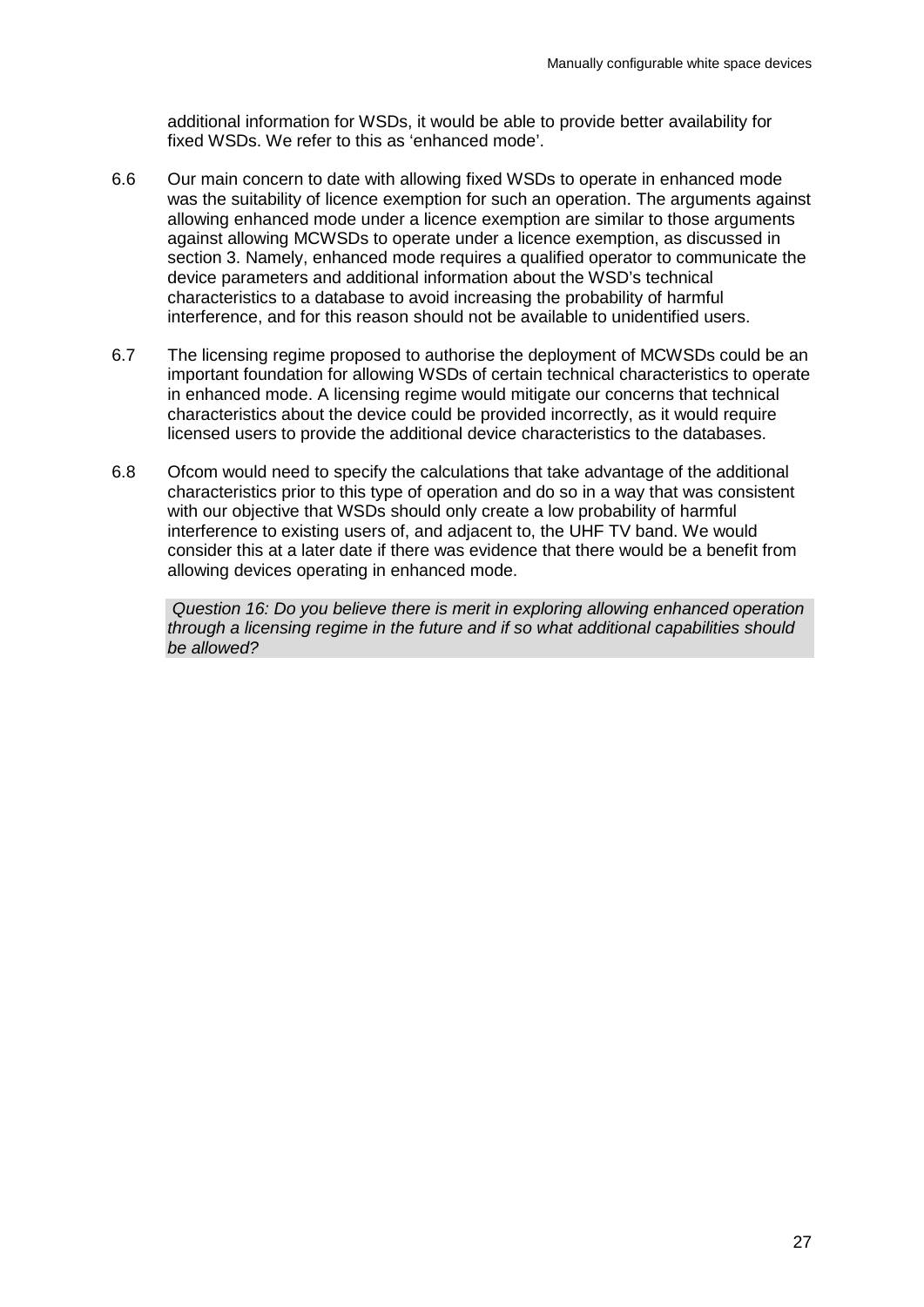# **Section 7**

# <span id="page-30-0"></span>**Next steps**

- 7.1 We are inviting views and comments on the proposals in this document by 24 April 2015. Thereafter we propose to publish a statement in summer 2015. If we decide to proceed with the proposals in this document, we expect to notify and publish an Interface Requirement alongside the statement.
- 7.2 In parallel with this consultation, we will be implementing the framework for dynamic spectrum sharing in the UHF TV band as explained in our TVWS framework Statement. One of the key next steps is to designate databases. We are targeting the completion of that process by around summer 2015, subject to further discussions with the databases concerned.
- 7.3 If we decide to proceed with the proposals set out in this consultation then we anticipate that those wishing to deploy MCWSDs could apply for licences shortly after the implementation of the licence exemption, which we anticipate will come into effect towards the end of 2015.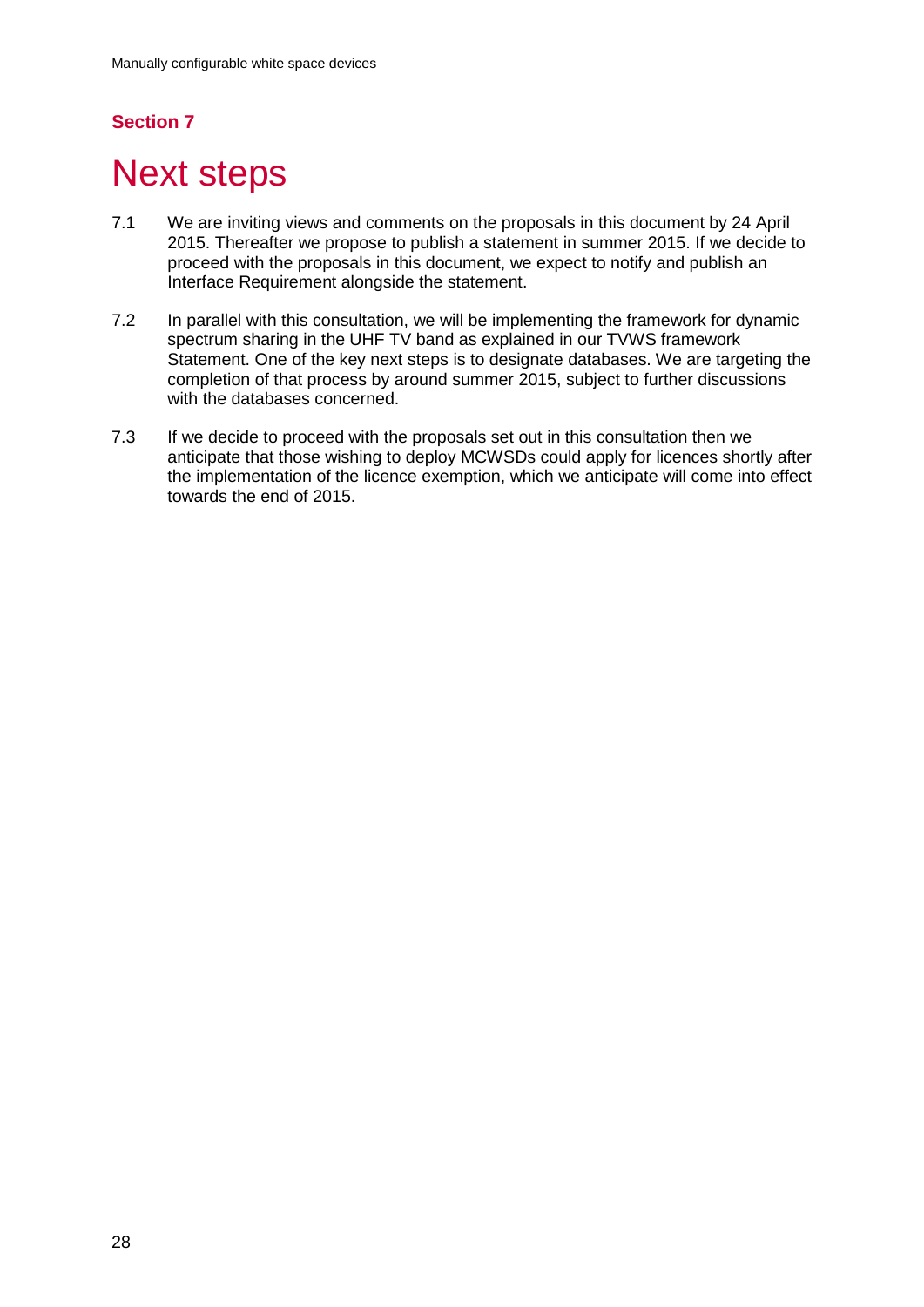## **Annex 1**

# <span id="page-31-0"></span>Responding to this consultation

## **How to respond**

- A1.1 Ofcom invites written views and comments on the issues raised in this document, to be made **by 5pm on 24 April 2015**.
- A1.2 Ofcom strongly prefers to receive responses using the online web form at [http://stakeholders.ofcom.org.uk/consultations/manually-configurable](http://stakeholders.ofcom.org.uk/consultations/manually-configurable-wsds/howtorespond/form)[wsds/howtorespond/form,](http://stakeholders.ofcom.org.uk/consultations/manually-configurable-wsds/howtorespond/form) as this helps us to process the responses quickly and efficiently. We would also be grateful if you could assist us by completing a response cover sheet (see Annex 3), to indicate whether or not there are confidentiality issues. This response coversheet is incorporated into the online web form questionnaire.
- A1.3 For larger consultation responses particularly those with supporting charts, tables or other data - please email [TV.WhiteSpaces@ofcom.org.uk](mailto:TV.WhiteSpaces@ofcom.org.uk) attaching your response in Microsoft Word format, together with a consultation response coversheet.
- A1.4 Responses may alternatively be posted to the address below, marked with the title of the consultation.

Rachael Morris Spectrum Policy Group Floor 3 **Ofcom** Riverside House 2A Southwark Bridge Road London SE1 9HA

- A1.5 Note that we do not need a hard copy in addition to an electronic version. Ofcom will acknowledge receipt of responses if they are submitted using the online web form but not otherwise.
- A1.6 It would be helpful if your response could include direct answers to the questions asked in this document, which are listed together at Annex 4. It would also help if you can explain why you hold your views and how Ofcom's proposals would impact on you.

## **Further information**

A1.7 If you want to discuss the issues and questions raised in this consultation, or need advice on the appropriate form of response, please contact Rachael Morris on 020 7981 3685.

# **Confidentiality**

A1.8 We believe it is important for everyone interested in an issue to see the views expressed by consultation respondents. We will therefore usually publish all responses on our website, [www.ofcom.org.uk,](http://www.ofcom.org.uk/) ideally on receipt. If you think your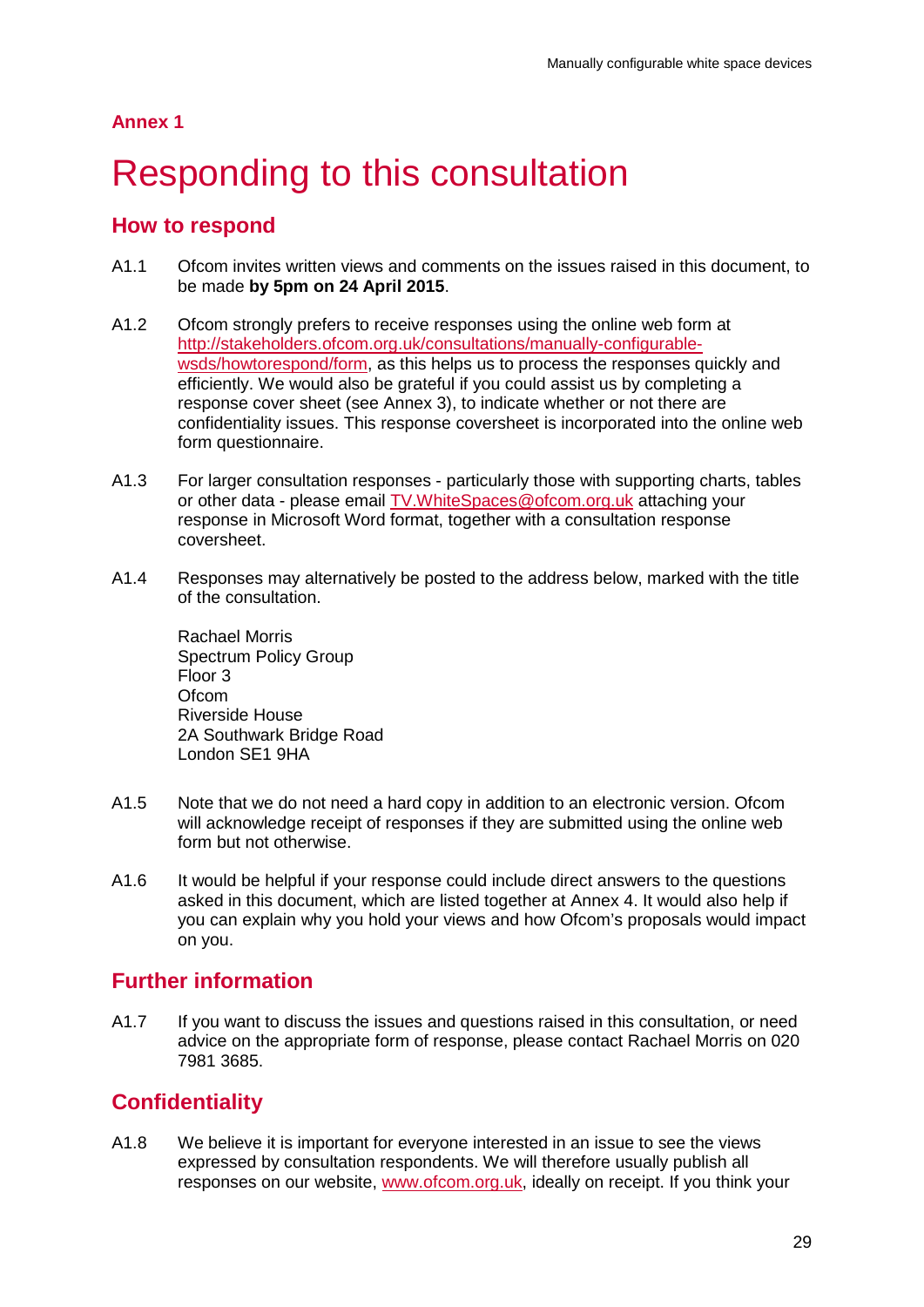response should be kept confidential, can you please specify what part or whether all of your response should be kept confidential, and specify why. Please also place such parts in a separate annex.

- A1.9 If someone asks us to keep part or all of a response confidential, we will treat this request seriously and will try to respect this. But sometimes we will need to publish all responses, including those that are marked as confidential, in order to meet legal obligations.
- A1.10 Please also note that copyright and all other intellectual property in responses will be assumed to be licensed to Ofcom to use. Ofcom's approach on intellectual property rights is explained further on its website at [http://www.ofcom.org.uk/terms](http://www.ofcom.org.uk/terms-of-use/)[of-use/](http://www.ofcom.org.uk/terms-of-use/)

## **Next steps**

- A1.11 Following the end of the consultation period, Ofcom intends to publish a statement in summer 2015.
- A1.12 Please note that you can register to receive free mail Updates alerting you to the publications of relevant Ofcom documents. For more details please see: <http://www.ofcom.org.uk/email-updates/>

## **Ofcom's consultation processes**

- A1.13 Ofcom seeks to ensure that responding to a consultation is easy as possible. For more information please see our consultation principles in Annex 2.
- A1.14 If you have any comments or suggestions on how Ofcom conducts its consultations, please call our consultation helpdesk on 020 7981 3003 or e-mail us at [consult@ofcom.org.uk](mailto:consult@ofcom.org.uk) . We would particularly welcome thoughts on how Ofcom could more effectively seek the views of those groups or individuals, such as small businesses or particular types of residential consumers, who are less likely to give their opinions through a formal consultation.
- A1.15 If you would like to discuss these issues or Ofcom's consultation processes more generally you can alternatively contact Graham Howell, Secretary to the Corporation, who is Ofcom's consultation champion:

Graham Howell **Ofcom** Riverside House 2a Southwark Bridge Road London SE1 9HA

Tel: 020 7981 3601

Email: [Graham.Howell@ofcom.org.uk](mailto:Graham.Howell@ofcom.org.uk)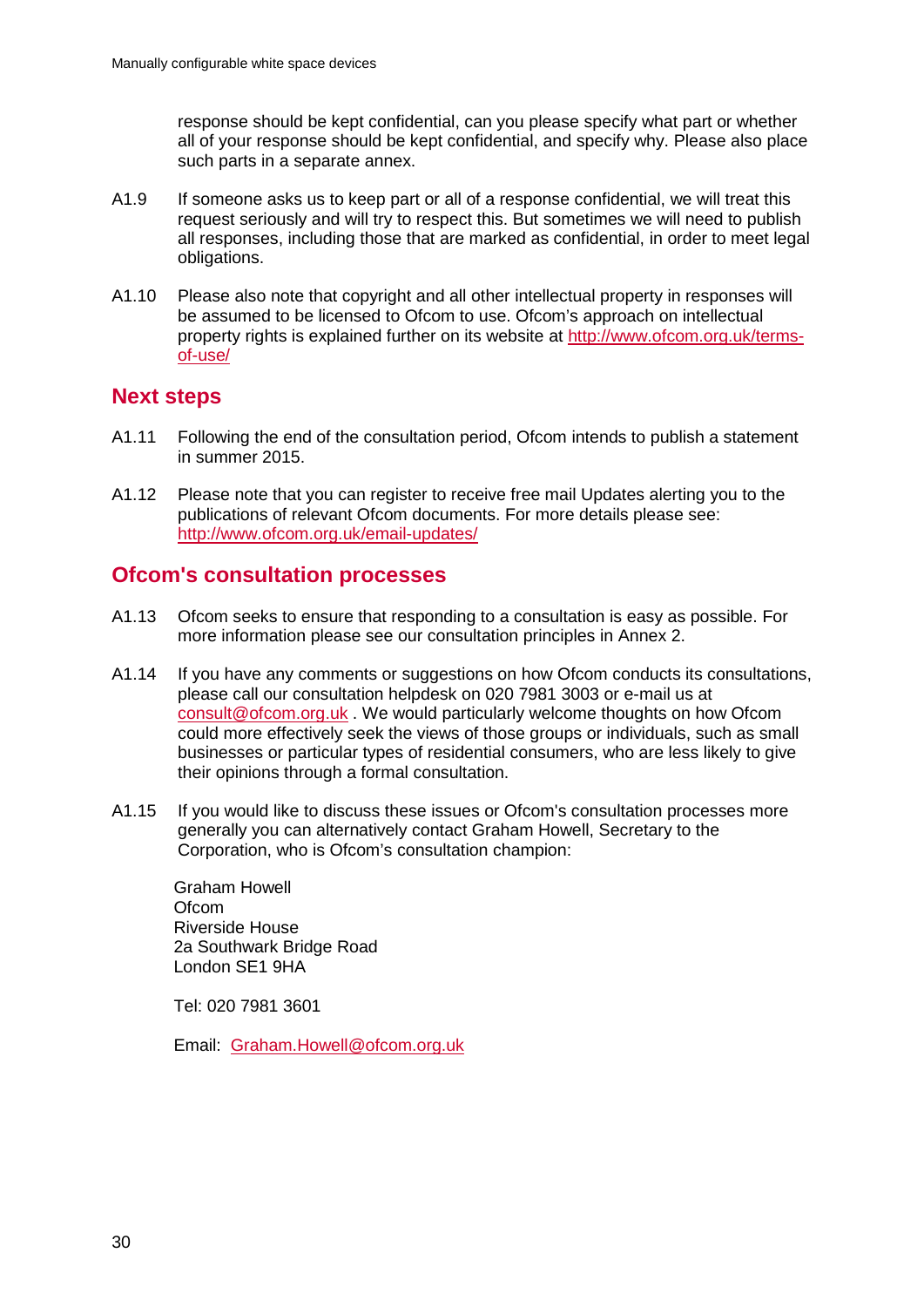## **Annex 2**

# <span id="page-33-0"></span>**Ofcom's consultation principles**

A2.1 Ofcom has published the following seven principles that it will follow for each public written consultation:

## **Before the consultation**

A2.2 Where possible, we will hold informal talks with people and organisations before announcing a big consultation to find out whether we are thinking in the right direction. If we do not have enough time to do this, we will hold an open meeting to explain our proposals shortly after announcing the consultation.

## **During the consultation**

- A2.3 We will be clear about who we are consulting, why, on what questions and for how long.
- A2.4 We will make the consultation document as short and simple as possible with a summary of no more than two pages. We will try to make it as easy as possible to give us a written response. If the consultation is complicated, we may provide a shortened Plain English Guide for smaller organisations or individuals who would otherwise not be able to spare the time to share their views.
- A2.5 We will consult for up to 10 weeks depending on the potential impact of our proposals.
- A2.6 A person within Ofcom will be in charge of making sure we follow our own guidelines and reach out to the largest number of people and organisations interested in the outcome of our decisions. Ofcom's 'Consultation Champion' will also be the main person to contact with views on the way we run our consultations.
- A2.7 If we are not able to follow one of these principles, we will explain why.

## **After the consultation**

A2.8 We think it is important for everyone interested in an issue to see the views of others during a consultation. We would usually publish all the responses we have received on our website. In our statement, we will give reasons for our decisions and will give an account of how the views of those concerned helped shape those decisions.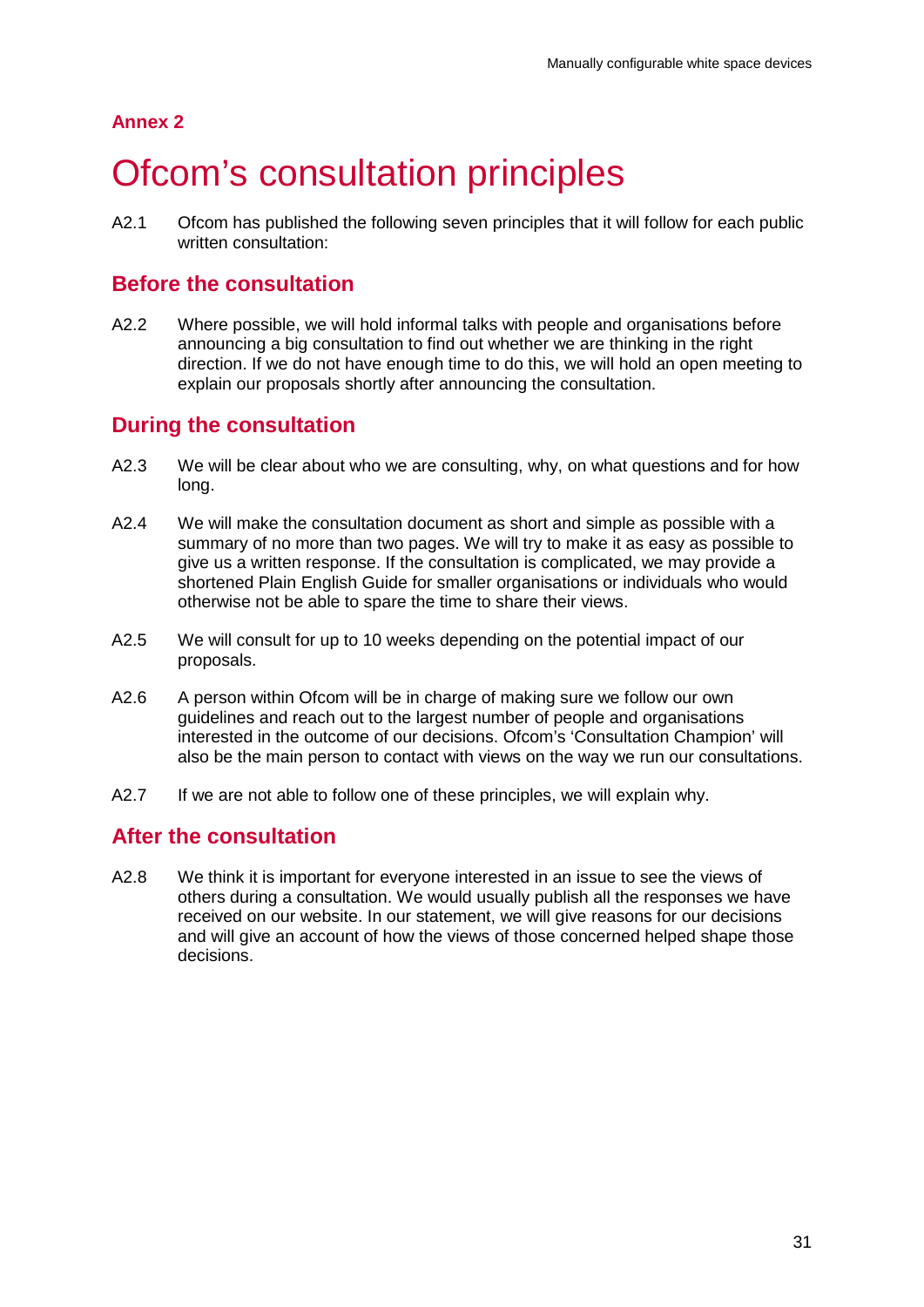# **Annex 3**

# <span id="page-34-0"></span>3 Consultation response cover sheet

- A3.1 In the interests of transparency and good regulatory practice, we will publish all consultation responses in full on our website, [www.ofcom.org.uk.](http://www.ofcom.org.uk/)
- A3.2 We have produced a coversheet for responses (see below) and would be very grateful if you could send one with your response (this is incorporated into the online web form if you respond in this way). This will speed up our processing of responses, and help to maintain confidentiality where appropriate.
- A3.3 The quality of consultation can be enhanced by publishing responses before the consultation period closes. In particular, this can help those individuals and organisations with limited resources or familiarity with the issues to respond in a more informed way. Therefore Ofcom would encourage respondents to complete their coversheet in a way that allows Ofcom to publish their responses upon receipt, rather than waiting until the consultation period has ended.
- A3.4 We strongly prefer to receive responses via the online web form which incorporates the coversheet. If you are responding via email, post or fax you can download an electronic copy of this coversheet in Word or RTF format from the 'Consultations' section of our website at [http://stakeholders.ofcom.org.uk/consultations/consultation-response-coversheet/.](http://stakeholders.ofcom.org.uk/consultations/consultation-response-coversheet/)
- A3.5 Please put any parts of your response you consider should be kept confidential in a separate annex to your response and include your reasons why this part of your response should not be published. This can include information such as your personal background and experience. If you want your name, address, other contact details, or job title to remain confidential, please provide them in your cover sheet only, so that we don't have to edit your response.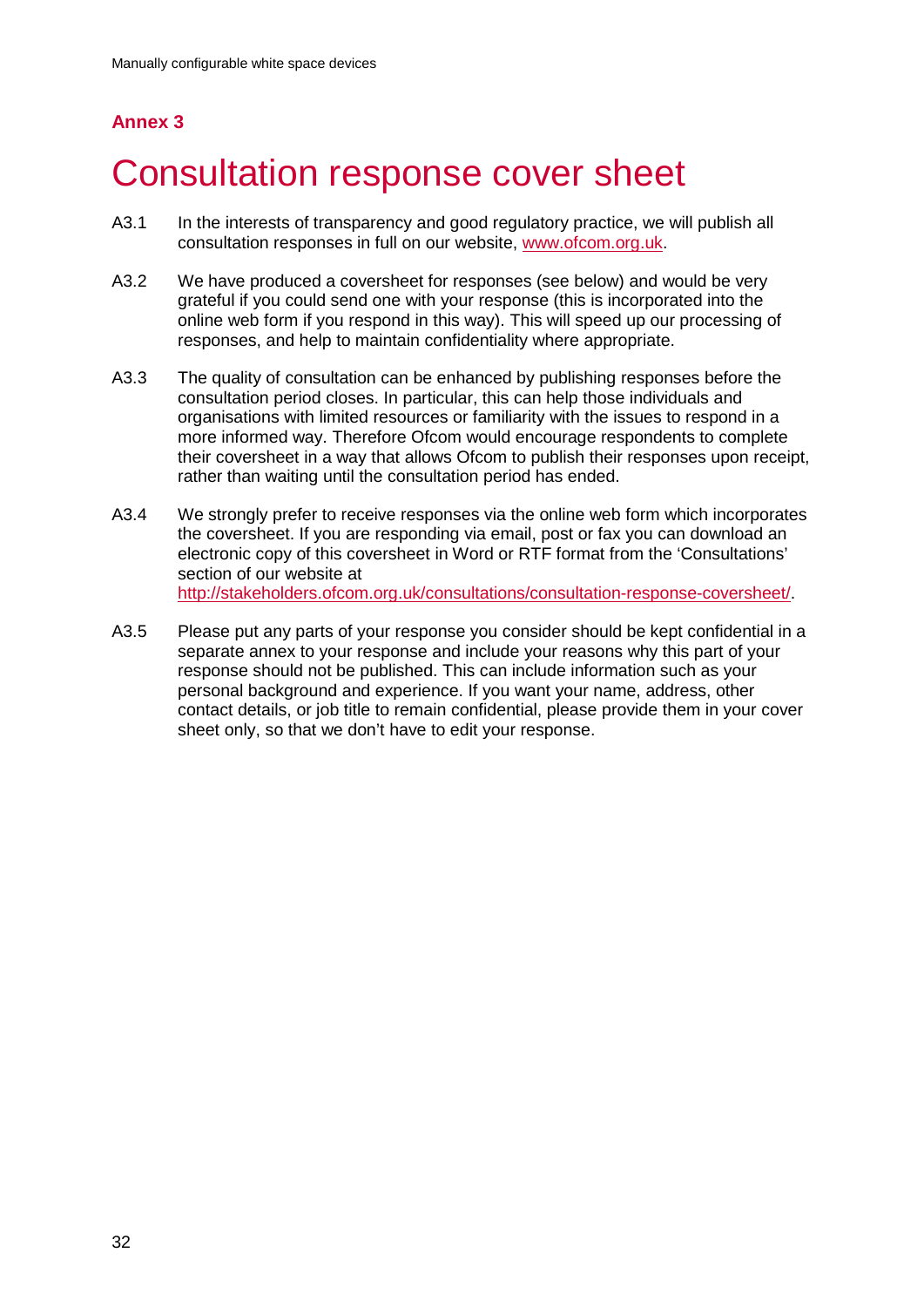## **Cover sheet for response to an Ofcom consultation**

| <b>BASIC DETAILS</b>                                                                                                                                                                                                                                                                                                                                                                                                                                                |  |  |  |  |
|---------------------------------------------------------------------------------------------------------------------------------------------------------------------------------------------------------------------------------------------------------------------------------------------------------------------------------------------------------------------------------------------------------------------------------------------------------------------|--|--|--|--|
|                                                                                                                                                                                                                                                                                                                                                                                                                                                                     |  |  |  |  |
| Consultation title:                                                                                                                                                                                                                                                                                                                                                                                                                                                 |  |  |  |  |
| To (Ofcom contact):                                                                                                                                                                                                                                                                                                                                                                                                                                                 |  |  |  |  |
| Name of respondent:                                                                                                                                                                                                                                                                                                                                                                                                                                                 |  |  |  |  |
| Representing (self or organisation/s):                                                                                                                                                                                                                                                                                                                                                                                                                              |  |  |  |  |
| Address (if not received by email):                                                                                                                                                                                                                                                                                                                                                                                                                                 |  |  |  |  |
| <b>CONFIDENTIALITY</b>                                                                                                                                                                                                                                                                                                                                                                                                                                              |  |  |  |  |
| Please tick below what part of your response you consider is confidential, giving your<br>reasons why                                                                                                                                                                                                                                                                                                                                                               |  |  |  |  |
| Nothing<br>Name/contact details/job title                                                                                                                                                                                                                                                                                                                                                                                                                           |  |  |  |  |
| Whole response<br>Organisation                                                                                                                                                                                                                                                                                                                                                                                                                                      |  |  |  |  |
| Part of the response<br>If there is no separate annex, which parts?                                                                                                                                                                                                                                                                                                                                                                                                 |  |  |  |  |
| If you want part of your response, your name or your organisation not to be published, can<br>Ofcom still publish a reference to the contents of your response (including, for any<br>confidential parts, a general summary that does not disclose the specific information or<br>enable you to be identified)?                                                                                                                                                     |  |  |  |  |
| <b>DECLARATION</b>                                                                                                                                                                                                                                                                                                                                                                                                                                                  |  |  |  |  |
| I confirm that the correspondence supplied with this cover sheet is a formal consultation<br>response that Ofcom can publish. However, in supplying this response, I understand that<br>Ofcom may need to publish all responses, including those which are marked as confidential,<br>in order to meet legal obligations. If I have sent my response by email, Ofcom can disregard<br>any standard e-mail text about not disclosing email contents and attachments. |  |  |  |  |
| Ofcom seeks to publish responses on receipt. If your response is<br>non-confidential (in whole or in part), and you would prefer us to<br>publish your response only once the consultation has ended, please tick here.                                                                                                                                                                                                                                             |  |  |  |  |
| Name<br>Signed (if hard copy)                                                                                                                                                                                                                                                                                                                                                                                                                                       |  |  |  |  |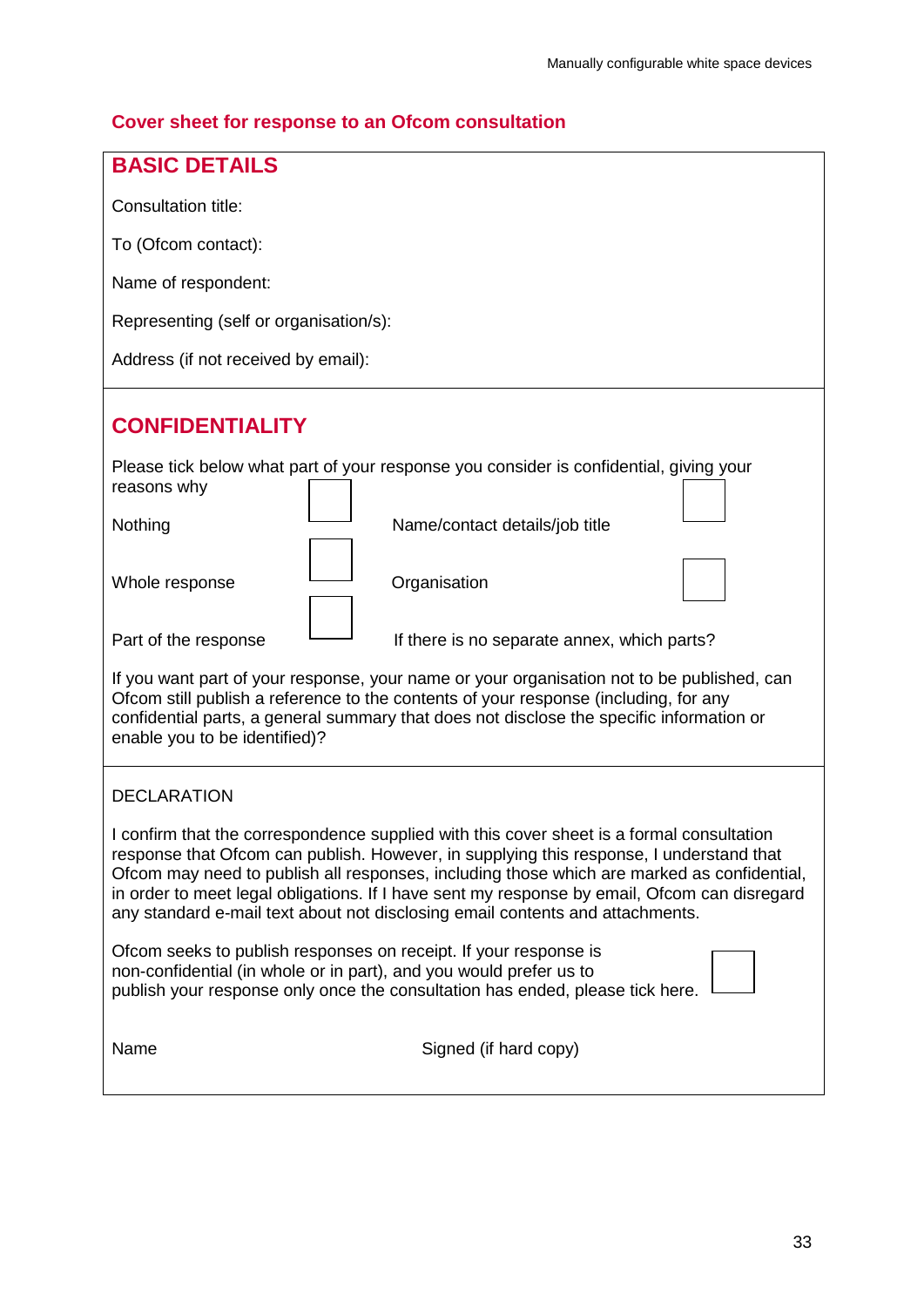## **Annex 4**

# <span id="page-36-0"></span>**Consultation questions**

A4.1 The following is a list of consultation questions raised in this document.

Question 1: Do you agree with our assessment of the likely costs and benefits of our proposal to license MCWSDs as a transitional arrangement? Please provide any available evidence to support your response.

Question 2: If you agree that Ofcom should allow MCWSDs to operate in the UHF TV band within the TVWS framework, how long do you believe that the licensing regime would need to be in place?

Question 3: If you agree that Ofcom should allow MCWSDs to operate in the UHF TV band within the TVWS framework, when do you believe it would be appropriate to conduct a review to assess whether there is an ongoing need to license MCWSDs?

Question 4: Do you agree with the proposed terms of the draft licence as set out in Annex 5 and as discussed below?

Question 5: Do you think it would be beneficial for the licensing regime for MCWDs to cover both masters and slaves?

Question 6: Do you agree that our licensing regime should only apply to type A devices?

Question 7: Do you agree with our approach to allow a number of MCWSDs under the control of a single licensee to be subject to a single licence?

Question 8: Do you agree that the proposal for specific licence terms will mitigate the risks posed by the use of MCWSDs?

Question 9: Do you consider the proposed licence terms are appropriate and proportionate?

Question 10: Do you have any comments on our proposal to require applicants for licences to deploy MCWSDs to supply details of their QA process on application?

Question 11: Do you agree with the proposed technical conditions of the draft licence?

Question 12: Do you have any comments on the proposed duration for this licence ?

Question 13: Do you have any comments on our proposed licence fee of £1,500?

Question 14: Do you have any comments on our proposed five year minimum notice period for revocation for spectrum management reasons?

Question 15: Do you believe there is likely to be an ongoing need for white space devices that allow some level of manual configuration? Please give reasons for your answer.

Question 16: Do you believe there is merit in exploring allowing enhanced operation through a licensing regime in the future and if so what additional capabilities should be allowed?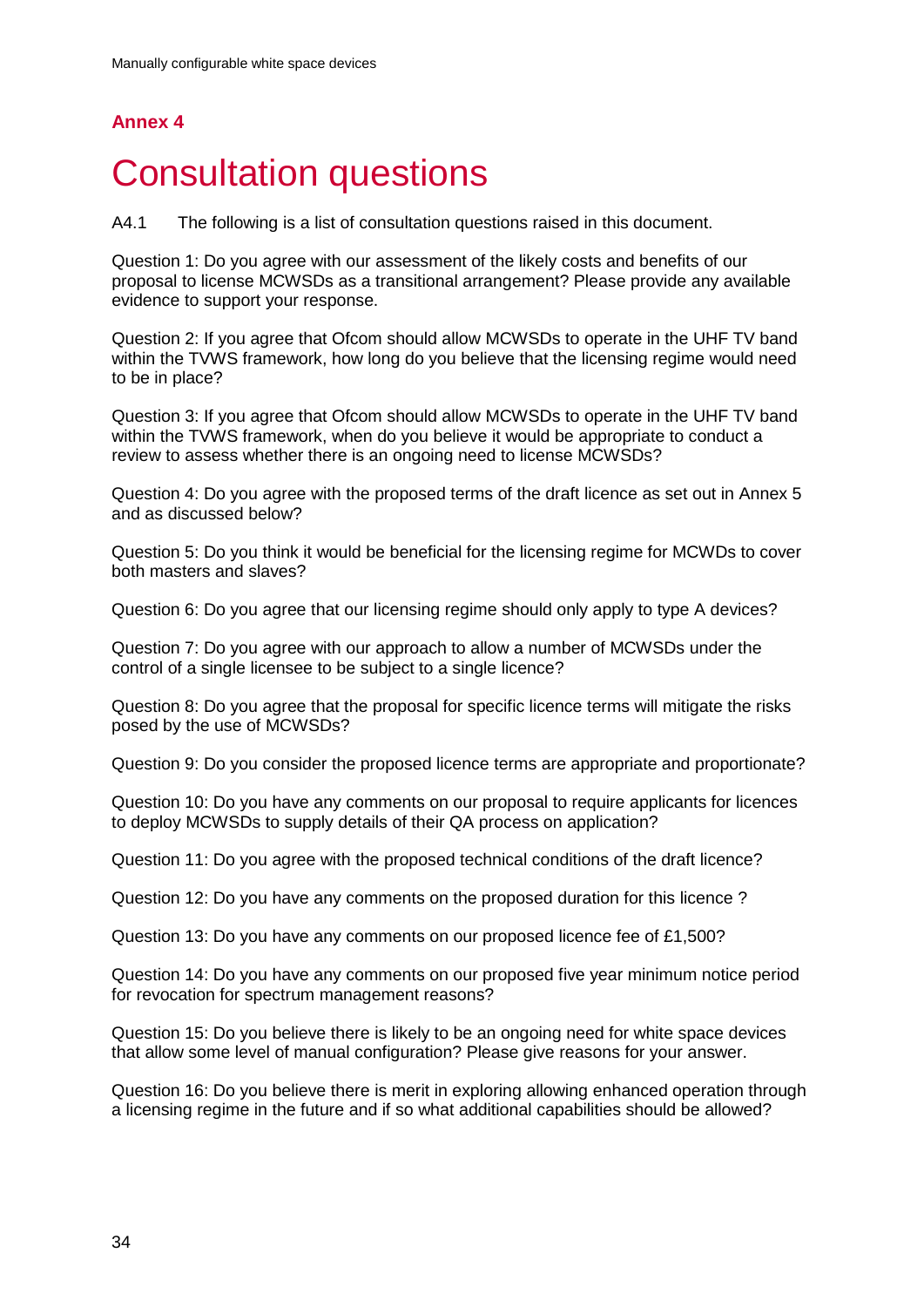**Annex 5**

# <span id="page-37-0"></span>5 Draft licence for manually configurable white space devices

Wireless Telegraphy Act 2006

# **Licence for manually configurable white space devices**

| Licence number           |  |
|--------------------------|--|
| Licensee                 |  |
| Licensee address         |  |
| Licence first issue date |  |
| Licence version date     |  |
| Payment interval         |  |

1. This Licence is issued by the Office of Communications ("Ofcom") on <date> and replaces any previous authority granted in respect of the service subject to this Licence by Ofcom or the Secretary of State.

2. This Licence authorises <name> (the "Licensee") to establish, install and/or use radio equipment transmitting and/or receiving stations and/or radio apparatus as described in the schedule (the "Radio Equipment") subject to the terms set out below.

## 3. Licence term

This Licence shall continue in force until revoked by Ofcom in accordance with paragraph 4 below or surrendered by the Licensee.

## 4. Licence variation and revocation

Pursuant to schedule 1, paragraph 8 of the Wireless Telegraphy Act 2006 (the "Act"), Ofcom may not vary or revoke this Licence under schedule 1, paragraph 6 of the Act except:

a) at the request of, or with the consent of, the Licensee;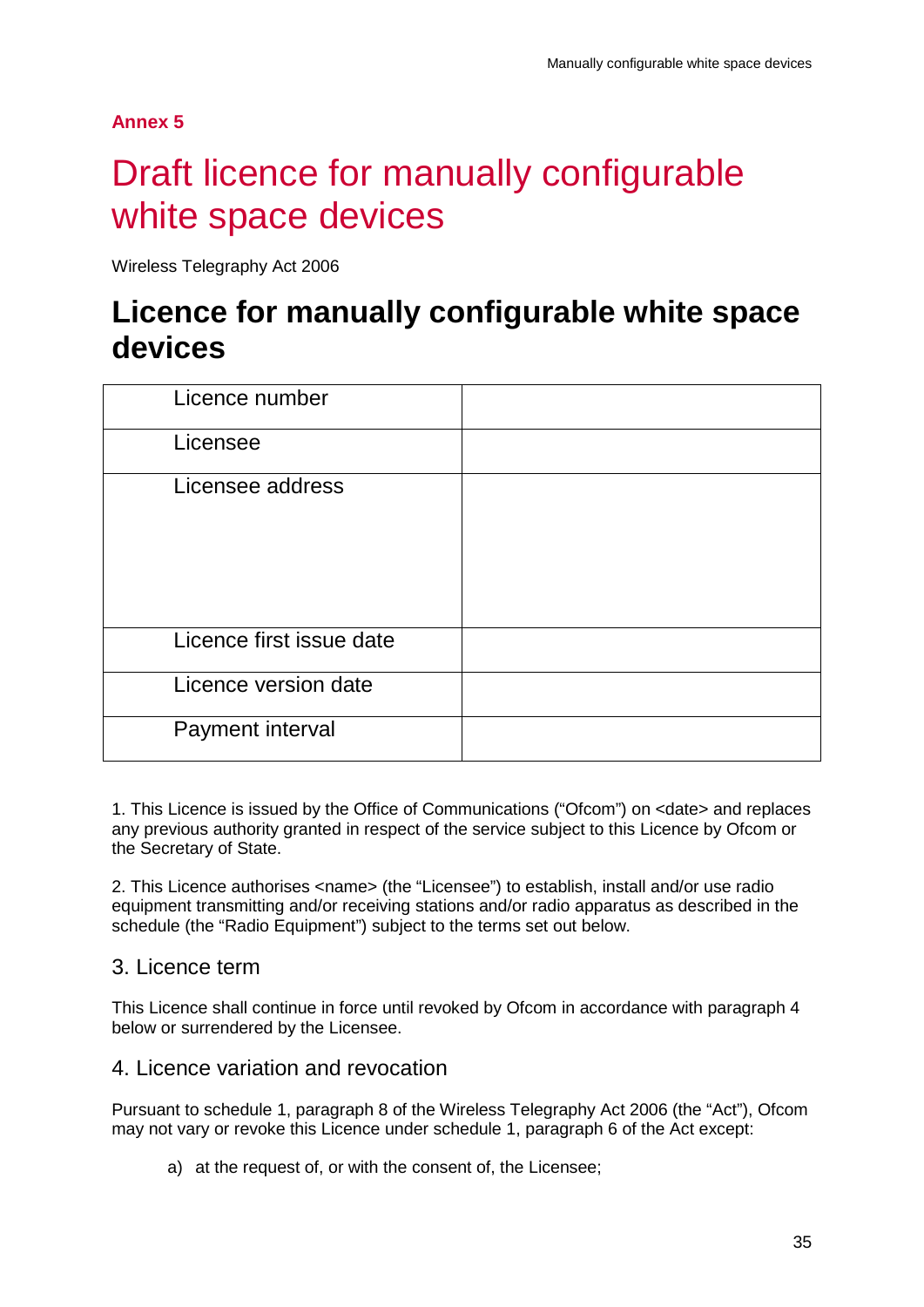- b) if there has been a breach of a term of this Licence;
- c) if, in connection with the transfer or proposed transfer of rights and obligations arising by virtue of the Licence, there has been a breach of any provision of regulations made by Ofcom under powers conferred by section 30 (1) and (3) of the Act<sup>[20](#page-38-0)</sup>;
- d) in accordance with schedule 1, paragraph 8(5) of the Act;
- e) if it appears to Ofcom to be necessary or expedient for the purposes of complying with a direction by the Secretary of State given to Ofcom under section 5 of the Act or section 5 of the Communications Act 2003; or
- f) for reasons related to the management of the radio spectrum, provided that in such a case the power to revoke may only be exercised after at least five years' notice is given in writing.

Where Ofcom exercise their power to revoke or vary this Licence in accordance with schedule 1, paragraph 6 of the Act, the Licensee shall be notified in writing or by a general notice. Any general notice will be posted on the Ofcom website.

## 5. Transfer

This Licence may not be transferred. The transfer of rights and obligations arising by virtue of this Licence may however be authorised in accordance with regulations made by Ofcom under powers conferred by section 30 of the Act<sup>21</sup>.

## 6. Changes

The Licensee must give Ofcom prior notice in writing of any proposed change to the Licensee's name and address from that recorded in the Licence.

## 7. Fees

The Licensee shall pay Ofcom the relevant sums as provided in section 12 of the 2006 Act and the Regulations made there under:

- a) on or before the date of issue of the Licence; and
- b) on or before the payment date shown on the Licence for subsequent payments or such other dates as shall be notified in writing to the Licensee, in accordance with those regulations and any relevant terms, provisions and limitations of the Licence.

## 8. Radio Equipment use

The Licensee must ensure that the Radio Equipment is established, installed and operated in accordance with the provisions of this Licence including the schedules to the Licence. Any proposal to amend any detail specified in the schedules to this Licence must be agreed with Ofcom in advance and implemented only after this Licence has been varied or reissued accordingly.

<span id="page-38-0"></span><sup>&</sup>lt;sup>20</sup> These are regulations on spectrum trading.

<span id="page-38-1"></span><sup>&</sup>lt;sup>21</sup> See Ofcom's website for the latest position on spectrum trading and the types of trade which are permitted.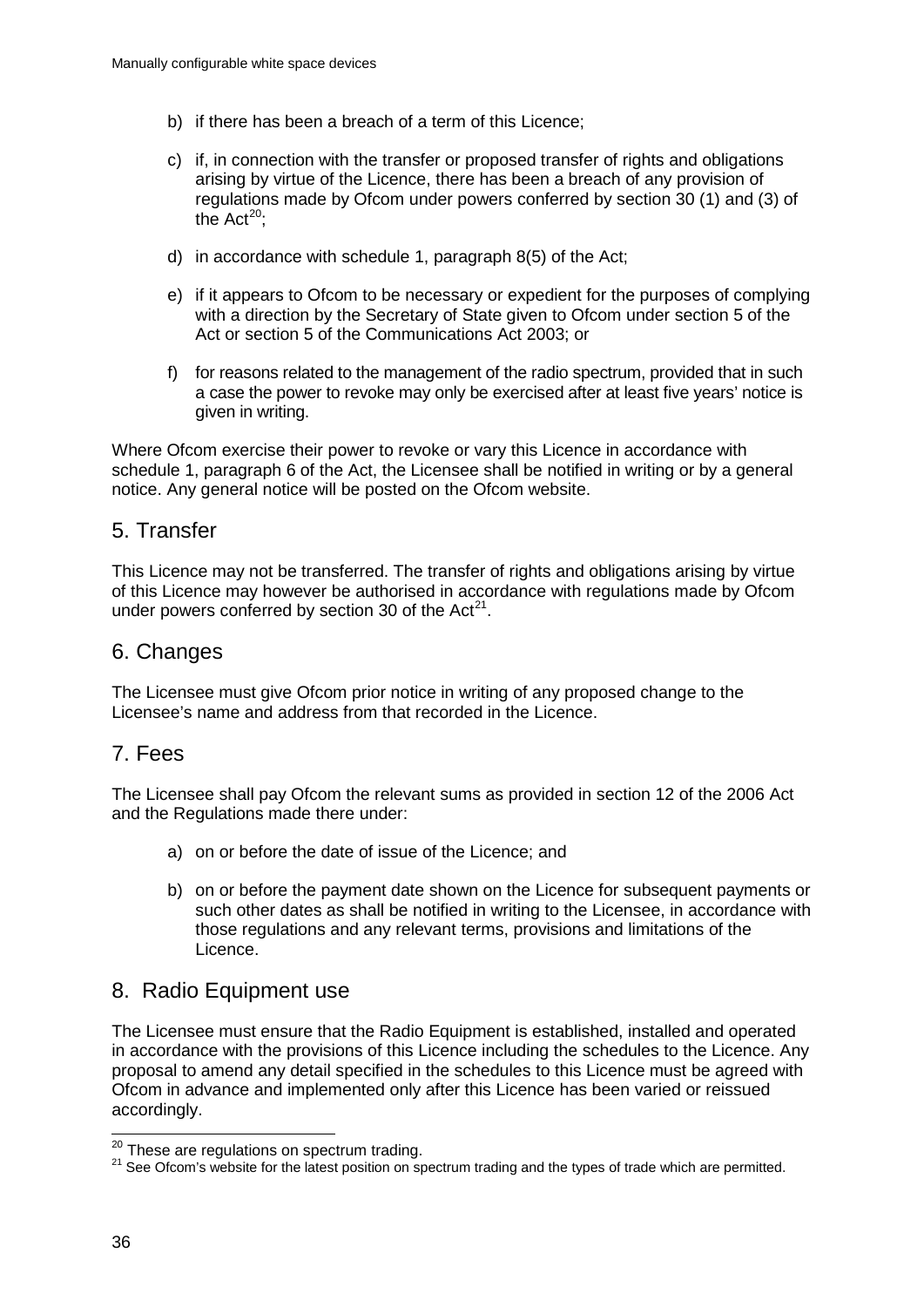The Licensee must ensure that the Radio Equipment is operated in compliance with the terms of this Licence and is used only by persons who have been authorised in writing by the Licensee to do so on behalf of the Licensee and that such persons are made aware of, and of the requirement to comply with, the terms of this Licence.

### 9. Access and inspection

The Licensee shall permit a person authorised by Ofcom:

- a) to have access to the Radio Equipment; and
- b) to inspect this Licence and to inspect, examine and test the Radio Equipment at any and all reasonable times or, when in the opinion of that person an urgent situation exists, at any time to ensure the Radio Equipment is being used in accordance with the terms of this Licence.

### 10. Modification, restriction and closedown

A person authorised by Ofcom may require any of the radio stations or radio apparatus that comprise the Radio Equipment to be modified or restricted in use or temporarily or permanently close down immediately if in the opinion of the person authorised by Ofcom:

- a) a breach of a term of this Licence has occurred; and/or
- b) the use of the Radio Equipment is causing or contributing to undue interference to the use of other authorised radio equipment.

Ofcom may require any of the radio stations or radio apparatus that comprise the Radio Equipment to be modified or restricted in use or temporarily closed down either immediately or on the expiry of such period as may be specified in the event of a national or local state of emergency being declared. Ofcom may only exercise this power after a written notice is served on the Licensee or a general notice applicable to holders of a named class of Licence is published.

## 11. Interpretation

In this Licence:

- a) The "Act" means the Wireless Telegraphy Act 2006;
- b) the establishment, installation and use of the Radio Equipment shall be interpreted as establishment or use of wireless telegraphy stations and installation or use of wireless telegraphy apparatus as specified in section 8 of the Act;
- c) "inspect" includes examine and test;
- d) the expression "interference" shall have the meaning given by section 115 of the Act; and
- e) the expressions "wireless telegraphy apparatus" and "wireless telegraphy station" shall have the meanings given by section 117 of the Act.

The schedules to this Licence form part of this Licence together with any subsequent schedules that Ofcom may issue as a variation to this Licence at a later date.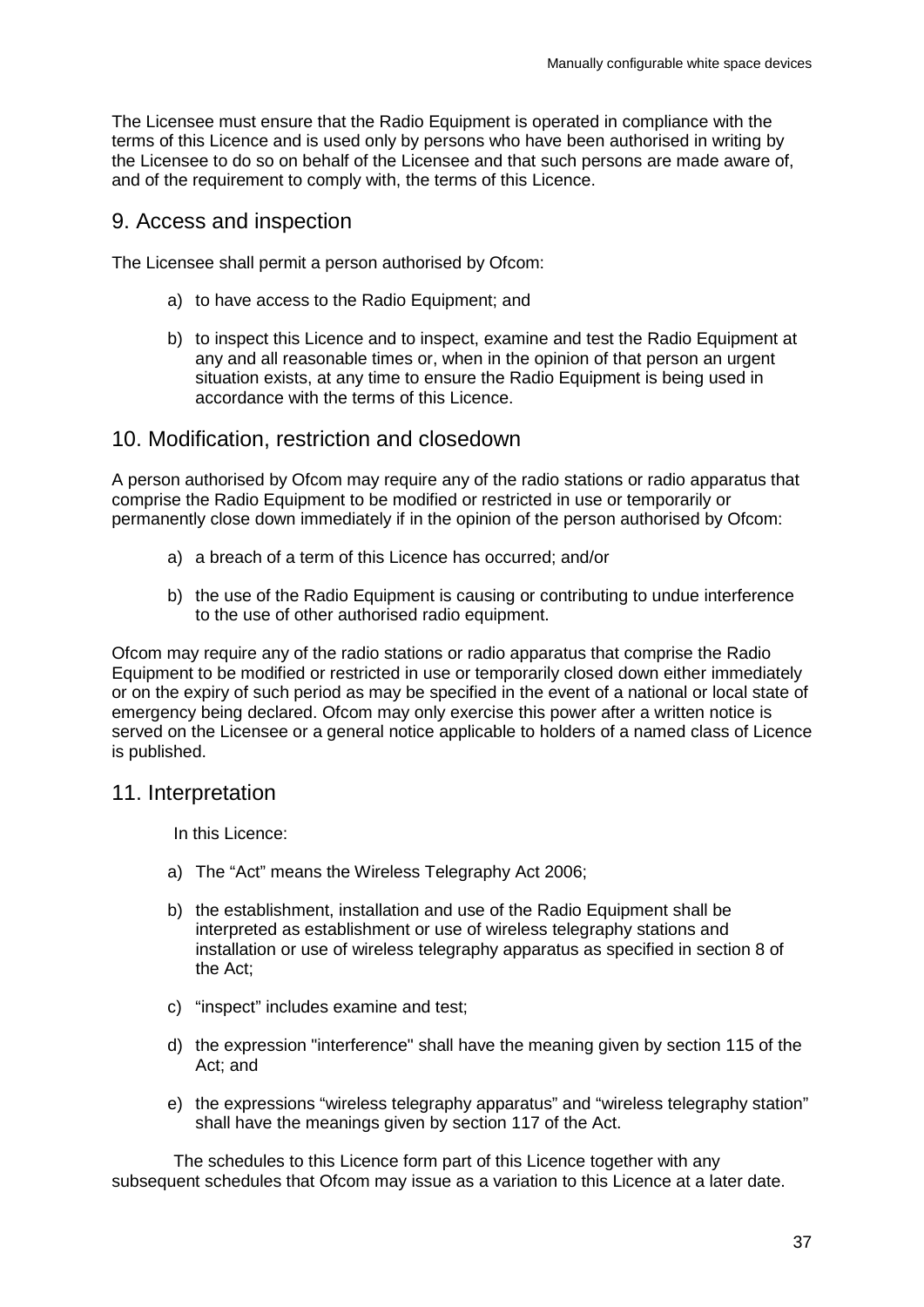The Interpretation Act 1978 shall apply to this Licence as it applies to an Act of Parliament.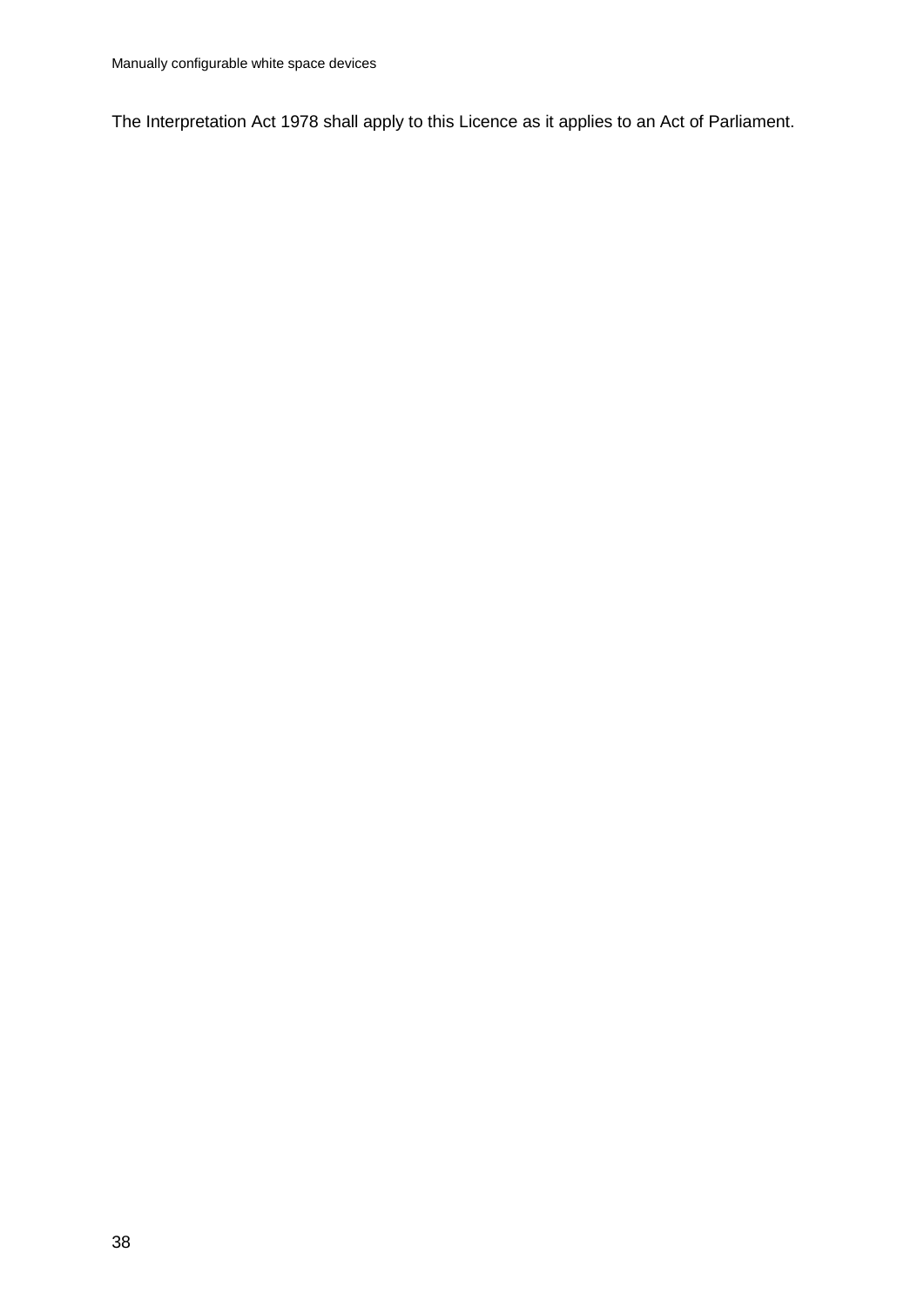### ISSUED BY OFCOM

# SCHEDULE 1 TO LICENCE NUMBER: [licence number]

## 1. Description of Radio Equipment licensed

The Radio Equipment means any wireless telegraphy stations or apparatus which is able to operate on frequencies within the band 470 to 790 MHz which have been determined by a designated white space database as being available for use in accordance with the requirements set out in Schedule 2 ("white space devices"). The Radio Equipment must be a Type A device.

## 2. Use of the Radio Equipment

Use of the Radio Equipment shall be in accordance with schedule 2 of this Licence.

The Radio Equipment shall at all times be installed, maintained and used in such a way that its use does not cause or contribute to any undue interference with the authorised use of any other radio equipment.

### 3. Quality assurance, record-keeping and provision of information

- a) During the period that this Licence remains in force, the Licensee shall have in place a written quality assurance process to ensure the correct configuration of the Radio Equipment [in accordance with paragraph 5 of Schedule 2],
- b) The Licensee shall submit to Ofcom information regarding the quality assurance process it has in place in accordance with paragraph 3(a) above in such manner and at such times as Ofcom may request.
- c) During the period that this Licence remains in force and for six [6] months thereafter, the Licensee shall compile and maintain an accurate record of the each configuration or reconfiguration of:
	- i) the Device Parameters of the Radio Equipment established, installed or used under this Licence; and
	- ii) any other parameter reported by the Radio Equipment to a Designated White Space Database,

in a way that sets out what the Device Parameters entered on each configuration or reconfiguration were, and explains how the Device Parameters were determined and communicated to a Designated White Space Database.

- d) The Licensee shall submit to Ofcom in such format and in such manner as Ofcom may request copies of the records detailed in paragraph 3(c) above:
	- i) following every establishment or installation of the Radio Equipment under this Licence; and
	- ii) every time a change is made to the configuration of the Device Parameters or any other parameters reported by the Radio Equipment to a Designated White Space Database.
- e) The Licensee shall give Ofcom access to the place where the records detailed in paragraph 3(c) above are kept.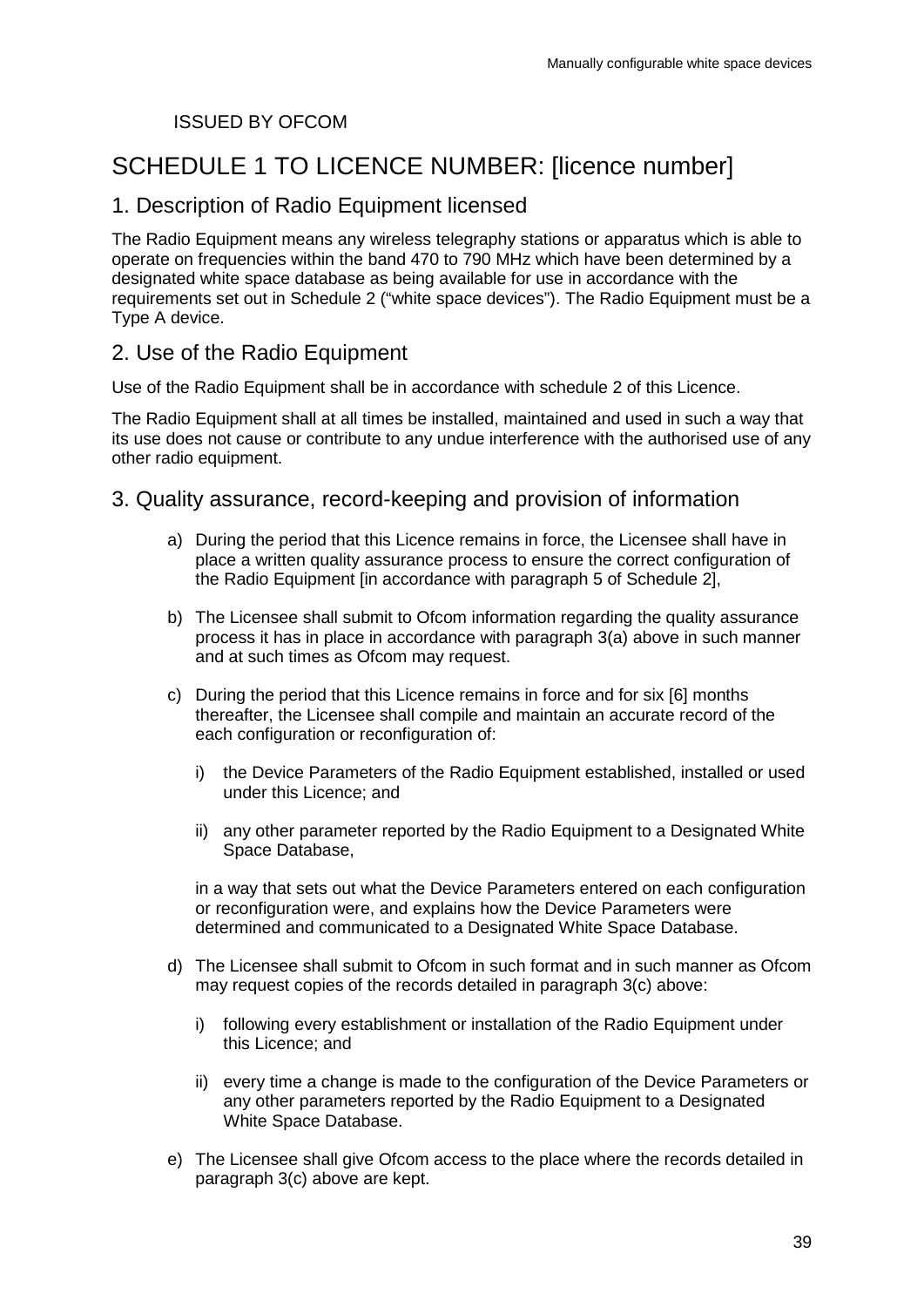f) The Licensee must also submit to Ofcom in such manner and at such times as Ofcom may request, all information relating to the establishment, installation or use of the Radio Equipment, whether stored in hard copy or electronic form, as reasonably requested for the purposes of verifying compliance with this Licence or for statistical or interference management purposes.

### 4. Geographical boundaries

The Licence authorises the Licensee to establish, install and use the Radio Equipment in the United Kingdom (which, for the avoidance of doubt, does not include the Channel Islands or Isle of Man).

### 5. Interpretation

In this Schedule:

- a) "Designated White Space Database" means a database which [will be] listed in Schedule [1] of the [proposed] Wireless Telegraphy (White Space Devices) (Exemption) Regulations [2015];
- b) "Device Parameters" means the following information:
	- i) information specifying that the device is a master device or a slave device;
	- ii) the white space device's unique identifier;
	- iii) information specifying that the white space device is Type A equipment;
	- iv) the location of the white space device expressed as its antenna latitude and longitude coordinates; and
	- v) the level of uncertainty in the accuracy of the white space device's antenna latitude and longitude coordinates, specified as ±Δx and ±Δy metres respectively (corresponding to a ninety-five per cent confidence level);
- c) "Type A equipment" means a white space device which is intended for fixed use only and which has an integral, dedicated or external antenna, where:
	- i) Integral antenna means an antenna designed as a part of the Radio Equipment, without the use of an external connector, which cannot be disconnected from the equipment by a user with the intent to connect another antenna;
	- ii) Dedicated antenna means a removable antenna supplied and assessed with the Radio Equipment and which has been designed for use with that device; and
	- iii) External antenna means a removable antenna which has not been designed specifically for use with a specific product.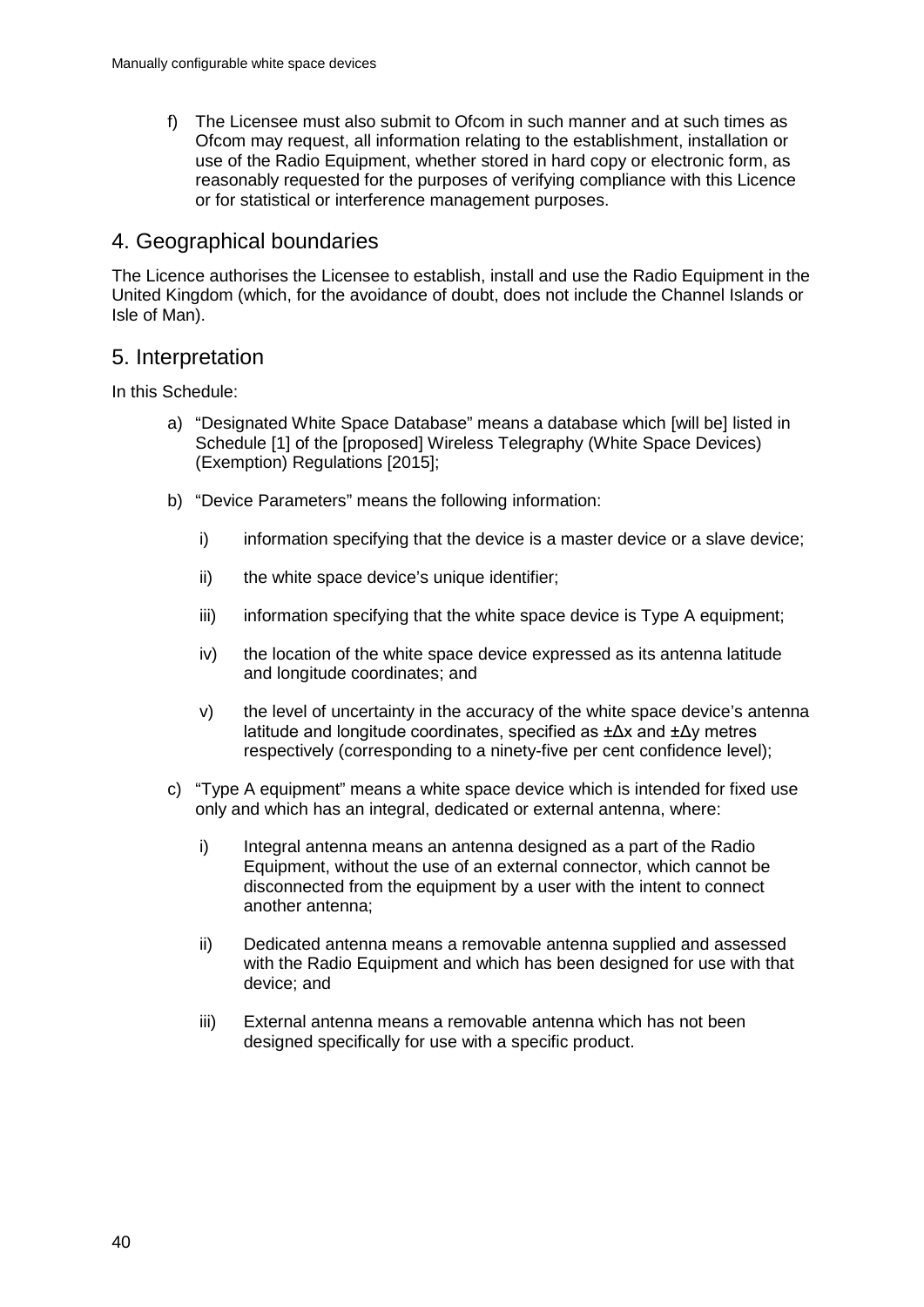# SCHEDULE [2] TO LICENCE NUMBER: [licence number]

## **Conditions for the use of the Radio Equipment**

1. The Radio Equipment authorised under this Licence must be used in accordance with the conditions set out in this schedule.

## **General requirements**

- 2. The Radio Equipment must not be used airborne.
- 3. The Licensee shall operate the Radio Equipment on a 'non-interference, non-protected' basis.

## **Master devices and slave devices**

- 4. The Radio Equipment must be:
	- a) a white space device that is able to communicate directly or indirectly with and obtain operational parameters from a Designated White Space Database ("a master device"); or
	- b) a white space device that is only able to transmit when under the direction of a master device ("a slave device").

## **Accurate configuration**

5. The Licensee must ensure that the Radio Equipment is configured correctly, so that on establishment, installation or use of the Radio Equipment the Device Parameters of the Radio Equipment, as well as any other parameters to be reported by the Radio Equipment to a Designated White Space Database, are accurately communicated to a Designated White Space Database.

# **Permitted Frequencies**

- 6. The Radio Equipment must:
	- a) transmit within the frequency band 470 to 790 MHz; and
	- b) transmit on frequencies which have been determined by a Designated White Space Database as being available for use.

## **Maximum permissible e.i.r.p.**

7. The maximum permitted E.I.R.P. for the Radio Equipment is 36 dBm/(8 MHz).

## **Master device requirements**

- 8. If the Radio Equipment is a master device, it must:
	- a) provide its Device Parameters to a Designated White Space Database when requesting master operational parameters and when requesting generic operational parameters for use by slave devices;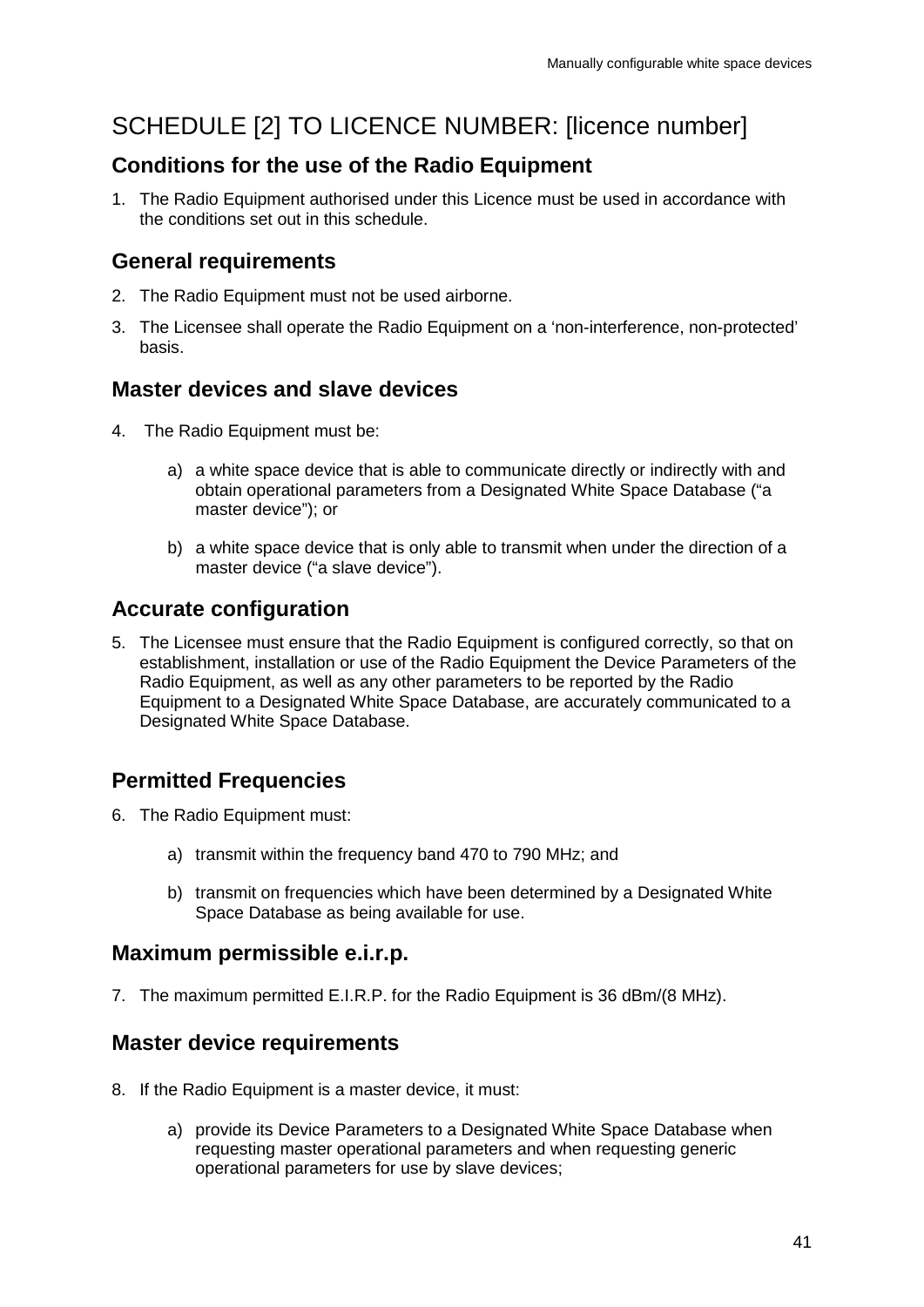- b) after having received master operational parameters from a Designated White Space Database, provide to the Designated White Space Database its Channel Usage Parameters;
- c) only transmit in accordance with:
	- i) the master operational parameters that it has received from a Designated White Space Database; and
	- ii) the Channel Usage Parameters that it has reported to the Designated White Space Database;
- d) only provide slave operational parameters to a slave device if those slave operational parameters have been provided to the master device by a Designated White Space Database;
- e) provide to the Designated White Space Database from which it has received operational parameters:
	- i) when requesting specific operational parameters for use by a slave device, all Device Parameters, any other parameters which are reported to it by the slave device, and the master device's unique identifier;
	- ii) all Device Parameters and any other parameters which are reported to it by any slave devices which transmit using generic operational parameters which it has broadcast, as well as the master device's unique identifier; and
	- iii) the Channel Usage Parameters of any slave devices to which it has provided Slave Operational Parameters;
- f) undertake an update process in respect of the operational parameters which a master device has received from a Designated White Space Database, under which:
	- i) a master device must verify with a Designated White Space Database if the operational parameters which it has received remain valid or are not valid; and
	- ii) a master device must undertake this update process within the time period specified in the operational parameter  $(T_{\text{Uodate}})$ , as described in paragraph 14(m)(vii); and
- g) cease all transmissions, and instruct all slave devices to which it has provided slave operational parameters to cease all transmissions, if:
	- i) it is unable to verify that the operational parameters it is using are still valid in accordance with paragraph 8(f); or
	- ii) if a Designated White Space Database sends an instruction to the master device that the operational parameters it is using are not valid.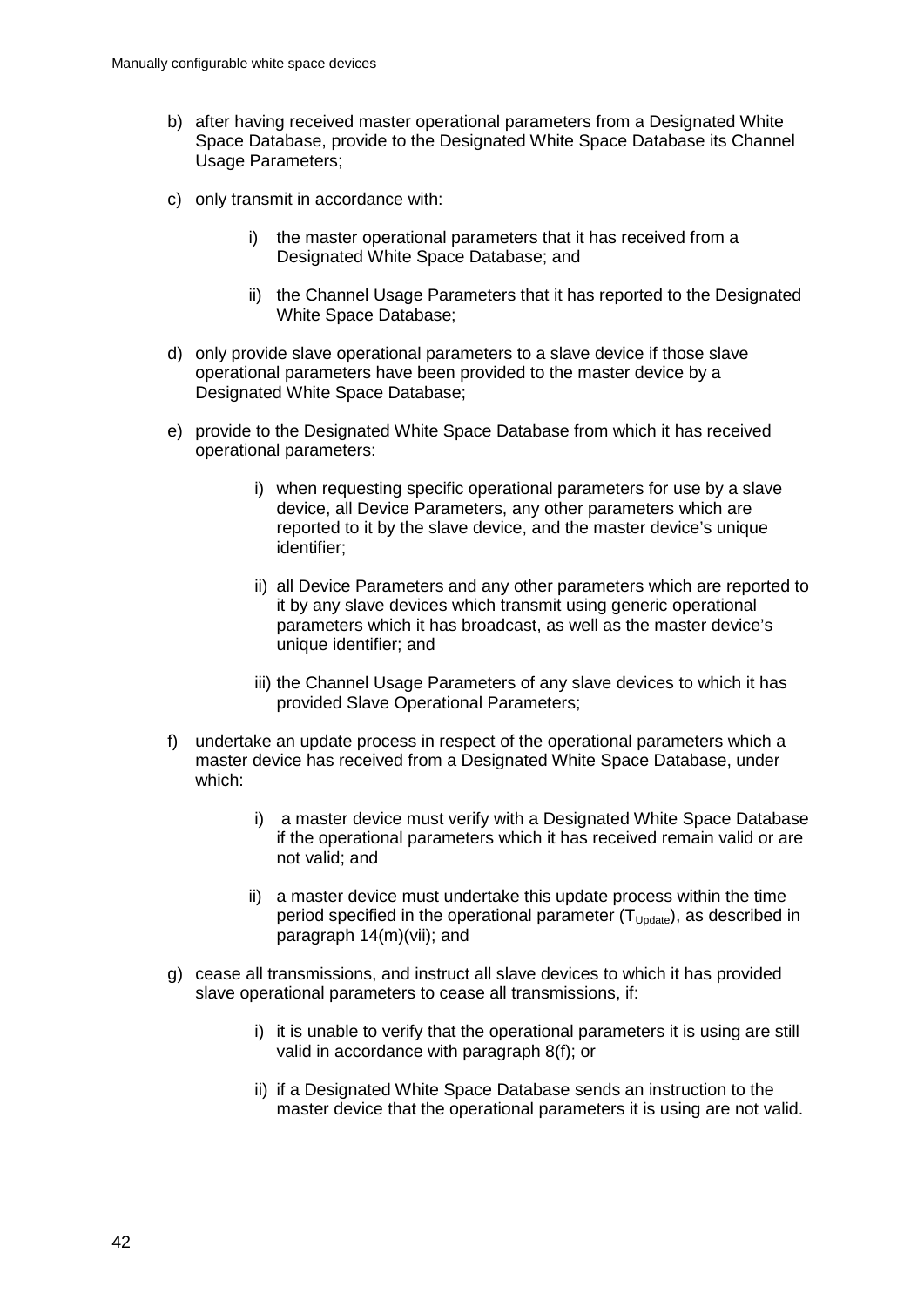## **Reporting of parameters for a master device**

- 9. Provision of information to a Designated White Space Database by a master device as required by paragraph 8(a) and 8(e)(i) may be communicated by the device itself or by the installer or operator of the device.
- 10. Provision of information to a Designated White Space Database by a master device as required by paragraph 8(b) and 8(e)(ii) must be communicated by the device itself and not by the installer or operator of the device.

## **Slave white space device requirements**

- 11. If the Radio Equipment is a slave device, it must:
	- a) in order to transmit using generic operational parameters, provide the information specified in paragraph 14(d)(i) and (ii) to a master device;
	- b) in order to obtain and transmit using specific operational parameters, provide all its device parameters to a master device;
	- c) after having received slave operational parameters from a master device, provide its Channel Usage Parameters to that master device, unless the Channel Usage Parameters have been determined by the master device;
	- d) only transmit in accordance with:
		- i) slave operational parameters which it has received from a master device; and
		- ii) Channel Usage Parameters that have been determined by the slave device and reported to a master device or Channel Usage Parameters that have been determined by a master device for the slave device;
	- e) cease all transmissions if:
		- i) the slave device loses communications for more than five seconds with the master device that controls it; or
		- ii) the slave device receives an instruction to cease transmissions from the master device that controls it.

## **Reporting of parameters for a slave device**

- 12. Provision of information to a master device by a slave device as required by paragraph 11(a) and (b) may be communicated by the device itself or by the installer or operator of the device.
- 13. Provision of information to a master device by a slave device as required by paragraph 11(d)(ii) must be communicated by the device itself and not by the installer or operator of the device.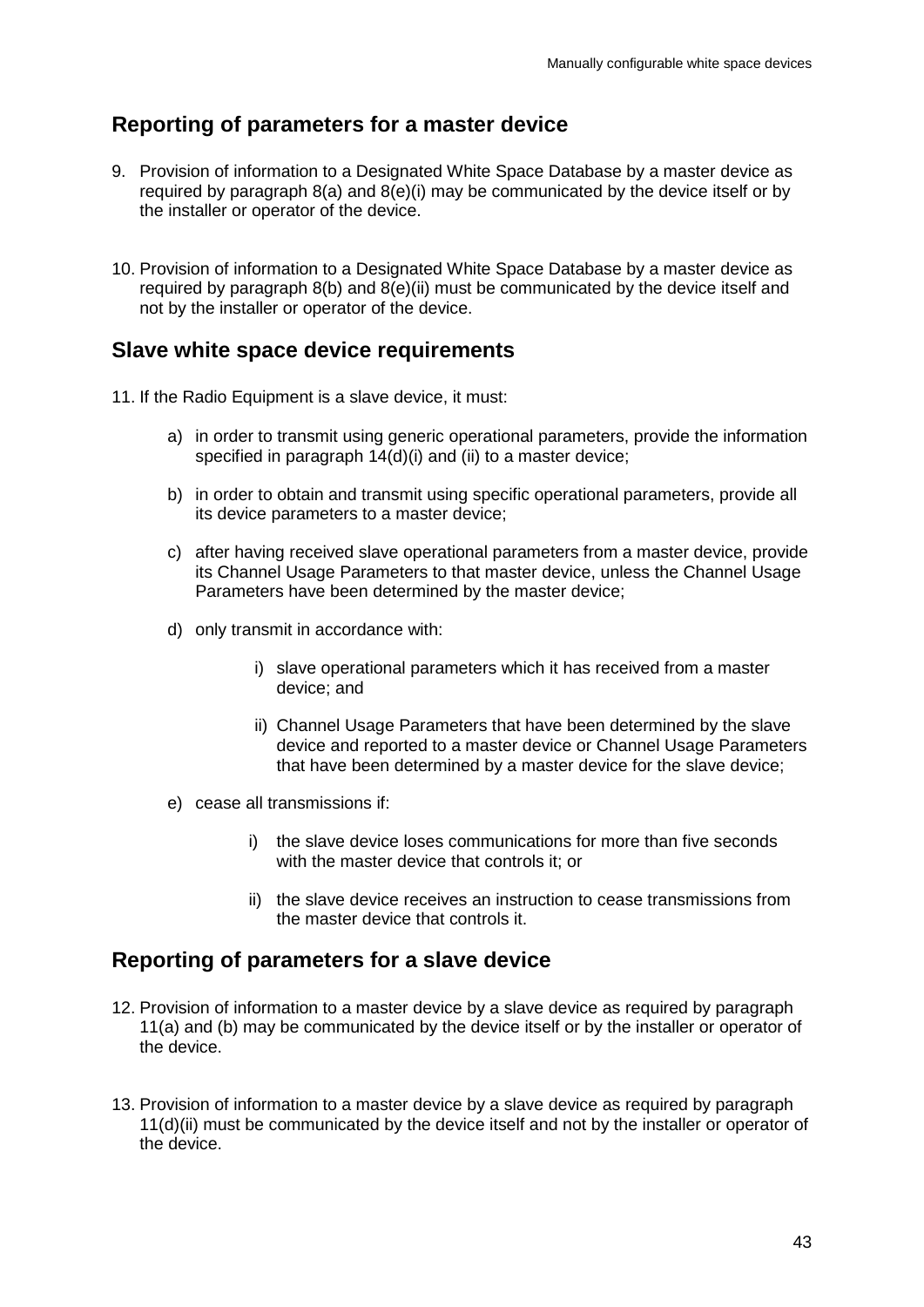# **Interpretation**

14. In this Schedule:

- a) "Channel Usage Parameters" means the following information:
	- i) the lower and upper frequency boundaries within which the white space device will transmit; and
	- ii) the maximum in-block EIRP spectral density at which the white space device will transmit between each lower frequency boundary and its corresponding upper frequency boundary.;
- b) "dBm" means decibels of power referenced to one milliWatt;
- c) "dedicated antenna" means a removable antenna supplied and assessed with the Radio Equipment and which has been designed as an indispensable part of that device
- d) "Device Parameters" means the following information;
	- $i)$  information specifying that the device is a master device or a slave device;
	- ii) the white space device's unique identifier;
	- iii) information specifying that the white space device is Type A equipment or Type B equipment;
	- iv) the location of the white space device expressed as its antenna latitude and longitude coordinates; and
	- v) the level of uncertainty in the accuracy of the white space device's antenna latitude and longitude coordinates, specified as ±Δx and ±Δy metres respectively (corresponding to a ninety-five per cent confidence level);
- e) "Designated White Space Database" means a database which [will be] listed in Schedule [1] of the [proposed] Wireless Telegraphy (White Space Devices) (Exemption) Regulations [2015];
- f) "DTT channel" is an 8 MHz frequency channel in accordance with the European harmonised DTT channel raster;
- g) "EIRP" means equivalent isotropic radiated power;
- h) "external antenna" means a removable antenna which has not been designed specifically for use with a specific product;
- i) "generic operational parameters" means slave operational parameters that can be used by all slave devices operating in the area in which transmissions from the master device can be received;
- j) "in-block EIRP spectral density" means the EIRP specified in dBm over a bandwidth of 0.1 MHz and the EIRP specified in dBm over a bandwidth of 8 MHz where both EIRPs are measured within the DTT channels used by a white space device;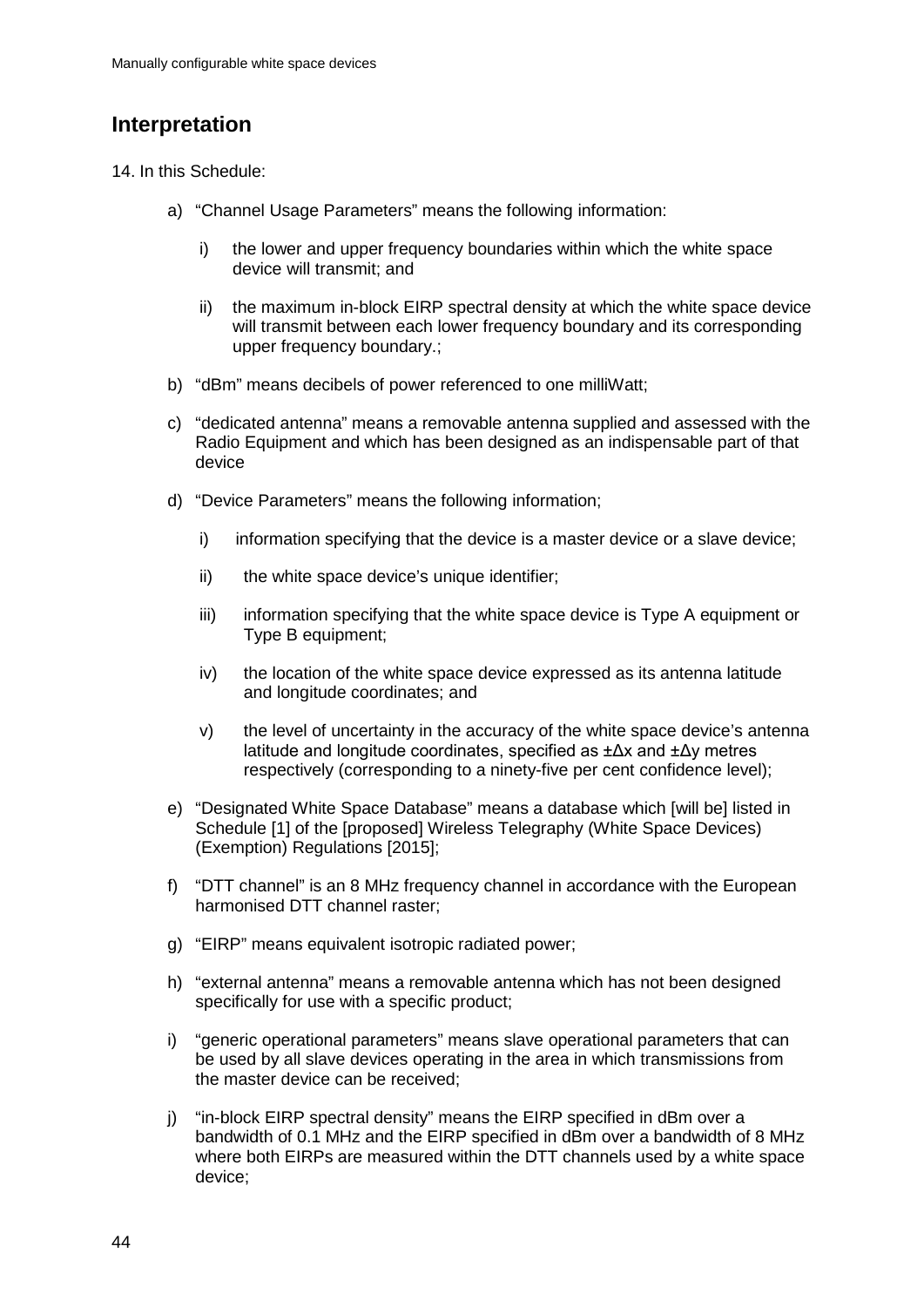- k) "integral antenna" means an antenna designed as a part of the Radio Equipment, without the use of an external connector, which cannot be disconnected from the device by a user in order to connect another antenna;
- l) "kHz" means kilohertz;
- m) "master operational parameters" means the following information:
	- i) the lower and upper frequency boundaries within which a master device may transmit;
	- ii) the maximum permitted in-block EIRP spectral density, in dBm over a bandwidth of 0.1 MHz, for each DTT channel within which a master device may transmit;
	- iii) the maximum permitted in-block EIRP, in dBm, for each DTT channel within which a master device may transmit;
	- iv) limits on the maximum total number of DTT channels that may be used at any given time and the maximum number of contiguous DTT channels that may be used at any given time;
	- v) the time period during which the operational parameters are valid;
	- vi) the geographic area within which the operational parameters are valid;
	- vii) the time period  $(T_{\text{Update}})$  indicating how often (in seconds) a master device must check with a Designated White Space Database that the operational parameters it has received from that database are still valid; and
	- viii) information indicating if the simultaneous channel operation power restriction applies as specified in Schedule 3.
- n) "MHz" means megahertz;
- o) "non-interference, non-protected" means that the Radio Equipment must not cause undue interference to any other authorised wireless telegraphy stations or apparatus and no claim may be made for protection from undue interference originating from other authorised wireless telegraphy stations or apparatus;
- p) "operational parameters" means master operational parameters or slave operational parameters;
- q) "slave operational parameters" means the following information which may take the form of generic operational parameters or specific operational parameters:
	- i) the lower and upper frequency boundaries within which a slave device may transmit;
	- ii) the maximum permitted in-block EIRP spectral density, in dBm over a bandwidth of 0.1 MHz, for each DTT channel within which a slave device may transmit;
	- iii) the maximum permitted in-block EIRP, in dBm, for each DTT channel within which a slave device may transmit;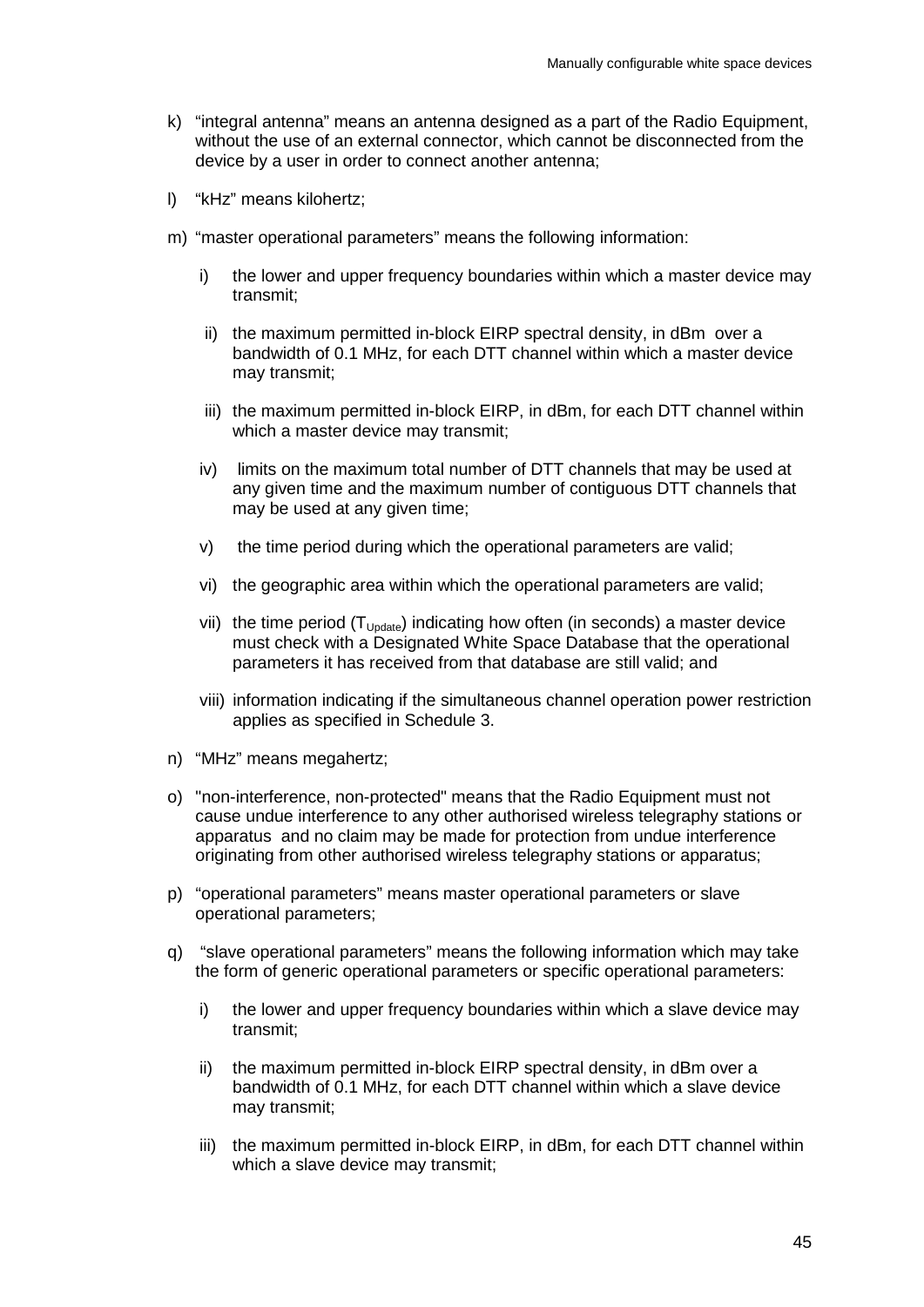- iv) limits on the maximum total number of DTT channels that may be used at any given time and the maximum number of contiguous DTT channels that may be used at any given time;
- v) the time period during which the operational parameters are valid;
- vi) the geographic area within which the operational parameters are valid; and
- vii) information indicating if the simultaneous channel operation power restriction applies as specified in Schedule 3.
- r) "specific operational parameters" means slave operational parameters that are specific to a particular slave device;
- s) "Type A equipment" means a white space device which is intended for fixed use only and which has an integral, dedicated or external antenna;
- t) "Type B equipment" means a white space device which is not intended for fixed use and which has a dedicated or integral antenna;
- u) "unique identifier" means a set of characters comprising the unique serial number of a white space device, a white space device's model number or other identifier of the product family to which the white space device belongs and the unique identifier of the manufacturer of the white space device.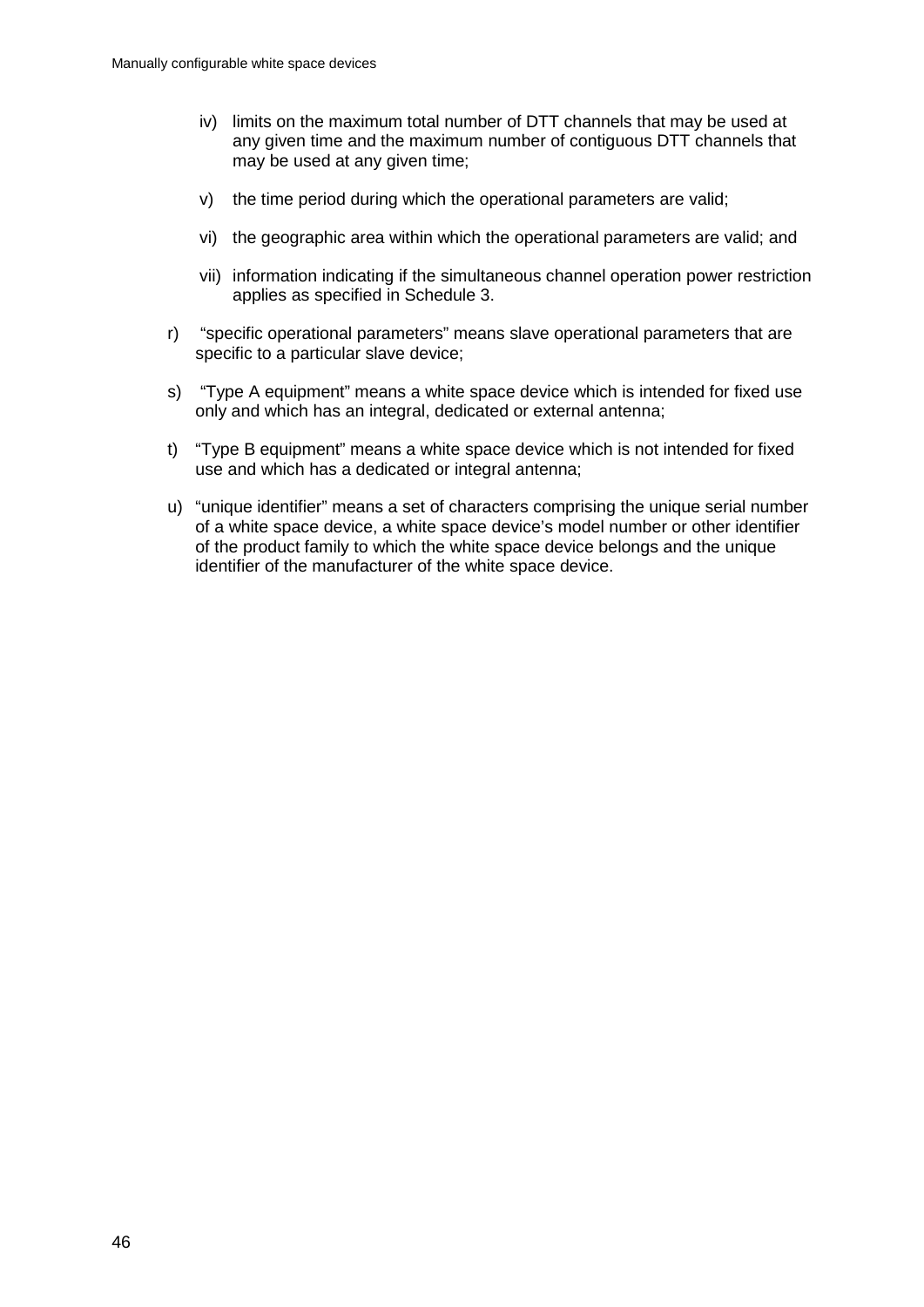# SCHEDULE [3] TO LICENCE NUMBER: [licence number]

## **Simultaneous channel operation**

The simultaneous channel operation power restriction can take a value of 0 or 1. A value of 1 indicates that, in case of simultaneous operation in multiple DTT channels, a white space device must restrict its maximum total EIRP to  $\{P1,i\}$  dBm, where P1, i is the inblock EIRP provided by the Designated White Space Database in the operational parameters for DTT channel i specified by the frequency pair fl,i, fu,i and where fl,i, is the frequency at the lower edge of the ith channel and fu,i is the frequency at the upper edge of the ith channel.

A value of 0 indicates that this restriction does not apply.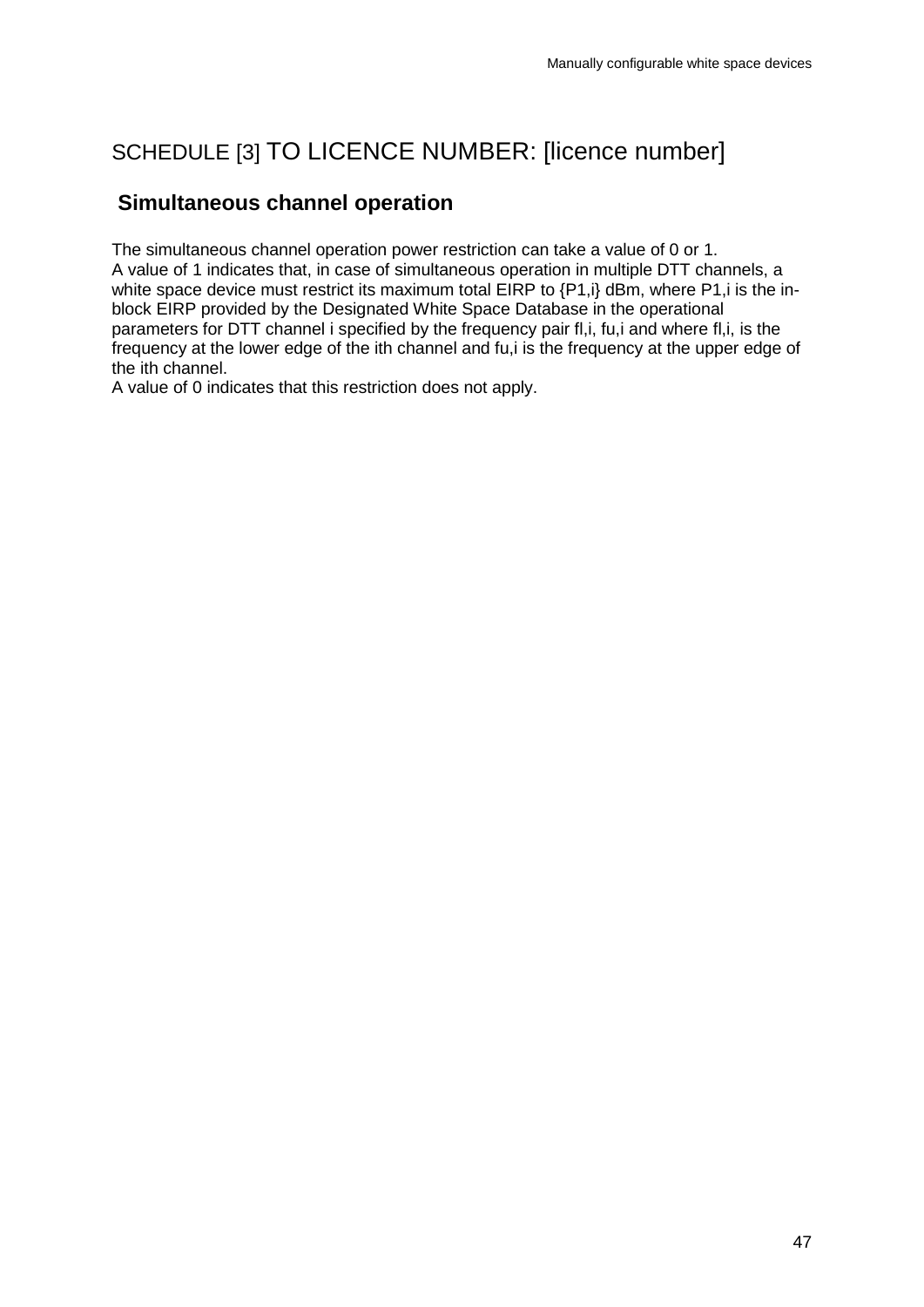## **Annex 6**

# <span id="page-50-0"></span>**Glossary**

**Channel Usage Parameters** means the information that a white space device reports back to a qualifying database regarding what specific channels and power levels it has decided to use to transmit at. The Channel Usage Parameters are selected by the white space device from the Operational Parameters provided by the database.

**Communications Act 2003** is an Act of the Parliament of the United Kingdom. It consolidated the telecommunication and broadcasting regulators in the UK, introducing the Office of Communications (Ofcom) as the new industry regulator and its duties. <http://www.legislation.gov.uk/ukpga/2003/21/contents>

**Device Parameters** means the technical characteristics and the location of an individual white space device and includes Master Device Parameters and Slave Device Parameters.

**DTT** refers to Digital Terrestrial Television, the terrestrial platform for the delivery of TV content via broadcasting in the UHF TV band (DTT Channels 21 – 60 (470 to 790 MHz)).

**Dynamic Spectrum Access (DSA)** is a technology for a variety of reconfigurable radio equipment allowing it to select the frequency on which it will operate at a given location and over a given period of time to optimise the use of available spectrum and avoid interference with other radios or other systems.

**EIRP** refers to Equivalent Isotropically Radiated Power, the product of the power supplied to the antenna and the antenna gain relative to an isotropic antenna.

**Enhanced mode** is when a white space device is permitted greater availability to white space than it would otherwise be, based on its additional technical characteristics, such as antenna directionality, polarisation, and position.

**ETSI** is the European Telecommunications Standards Institute. They produce standards for information and communications technologies (ICT), including fixed, mobile, radio, converged, broadcast and internet technologies [\(http://www.etsi.org/\)](http://www.etsi.org/).

**Geolocation** is a term used to describe the process of finding, determining and providing the exact location of an object. It enables device location based on geographical coordinates and measurements. Geolocation commonly [uses Global Positioning System](http://www.techopedia.com/definition/1935/geolocation) (GPS) and other related technologies to assess and specify geographical locations.

**Generic Operational Parameters (GOPs)** means the Operational Parameters generated by a database that any slave white space device within the coverage area of a given master white space device may use for its transmissions in the TV White Spaces.

**GNSS** (Global Navigation Satellite System) is a satellite system that is used to pinpoint the geographic location of a user anywhere in the world.

**GPS** (Global Positioning System) is a satellite based radio navigation system that allows users to determine their exact location, velocity, and time 24 hours a day, in all weather conditions, anywhere in the world (subject to there being an unobstructed line of sight to four or more GPS satellites).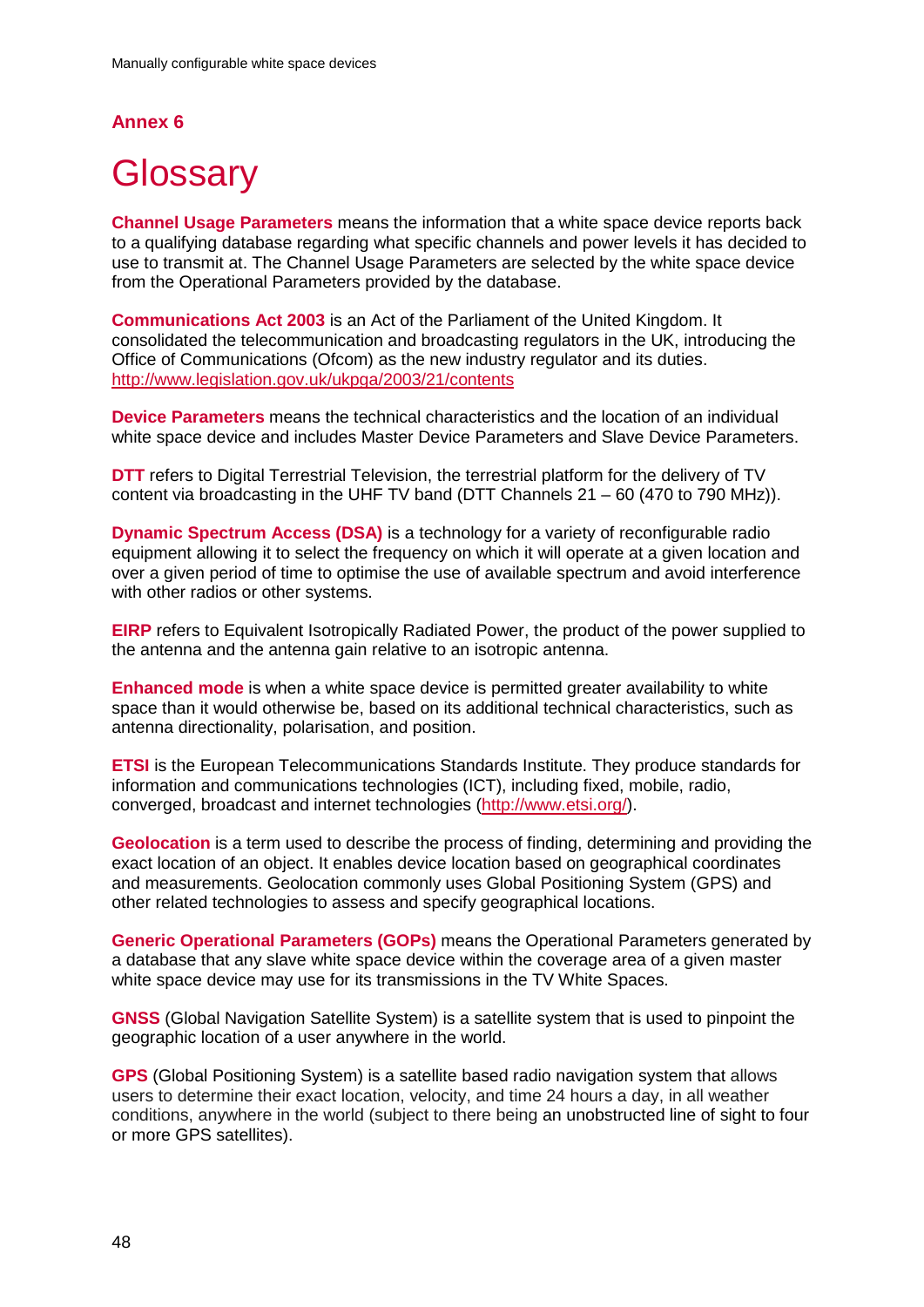**Licence Exemption Regulation** refers to the UK Statutory Instrument (SI) required for enabling TV White Space equipment to be used without the requirement of applying for a licence to operate in the UK. [http://www.parliament.uk/business/bills-and](http://www.parliament.uk/business/bills-and-legislation/secondary-legislation/statutory-instruments/)[legislation/secondary-legislation/statutory-instruments/](http://www.parliament.uk/business/bills-and-legislation/secondary-legislation/statutory-instruments/)

**Master Device Parameters** means the Device Parameters for a master white space device.

**Master Operational Parameters** means the Operational Parameters that a specific master white space device shall use for its transmissions in the TV white spaces.

**Master WSD** means a white space device that is able to communicate with a database and with other white space devices.

**Manually configurable white space device (MCWSD)** means an item of wireless telegraphy equipment which operates in TV White Spaces and requires the user to configure its Device Parameters, including its location, on installation.

**MHz** means Megahertz. A unit of frequency, representing one million cycles per second. 1 Hz (Hertz) is one cycle per second. 1 Megahertz (1 MHz) =  $1,000,000$  Hertz (or 1000 kHz).

**Operational Parameters** means the technical parameters generated by a database that contains the characteristics, such as frequencies and powers that a specific white space device shall use for its transmissions in the TV White Spaces. The term is also used as an umbrella to cover the Master Operational Parameters, the Generic Operational parameters and the Specific Operational Parameters

**Pilot** means the TV White Spaces conceptual framework designed by Ofcom in consultation with Industry to:

- test the proposed framework for the use of TV White Spaces by white space devices and Ofcom's co-existence proposals;
- provide stakeholders with the opportunity to conduct their own trials; and
- enable the Operator and All Other Operators to consider TV White Space availability and evaluate their internal business case

**PMSE (Programme Making and Special Events)** is a class of radio application that supports a wide range of activities in entertainment, broadcasting, news gathering and community events.

**Slave Device Parameters** means the Device Parameters for a slave white space device.

**Slave WSD** means a white space device that is only able to communicate with other white space devices and not with a database.

**TV White Space Device (TVWSD)** or **White Space Device (WSD)** means an item of wireless telegraphy equipment which operates in TV White Spaces.

**TV White Space Database (TVWSDB)** or **White Space Database (WSDB)** means a database system which can communicate with white space devices and provide information on TV White Space availability.

**Wi-Fi** is a facility allowing computers, smartphones, or other devices to connect to the Internet or communicate with one another wirelessly within a particular area.